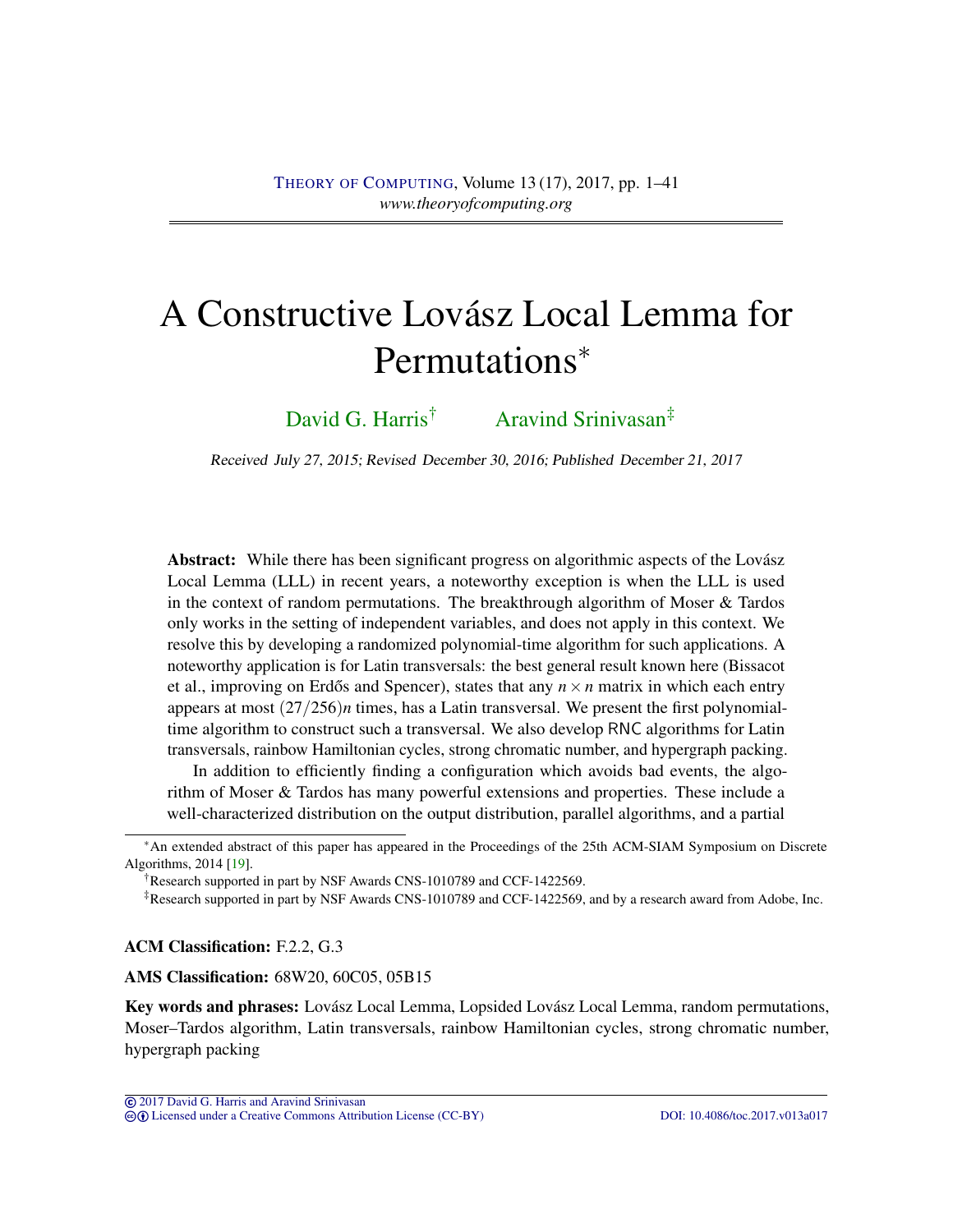<span id="page-1-0"></span>resampling variant. We show that our algorithm has nearly all of the same useful properties as the Moser–Tardos algorithm, and present a comparison of this aspect with recent work on the LLL in general probability spaces.

## 1 Introduction

Recent years have seen substantial progress in developing algorithmic versions of the Lovász Local Lemma (LLL) and some of its generalizations, starting with the breakthrough by Moser & Tardos [\[31\]](#page-39-1), see, e. g., [\[16,](#page-38-1) [18,](#page-38-2) [25,](#page-38-3) [32\]](#page-39-2). However, one major relative of the LLL that has eluded constructive versions, is the "lopsided" version of the LLL (with the single exception of the CNF-SAT problem [\[31\]](#page-39-1)). A natural setting for the lopsided LLL is where we have one or many random permutations [\[13,](#page-37-0) [27,](#page-39-3) [30\]](#page-39-4). This approach has been used for Latin transversals [\[9,](#page-37-1) [13,](#page-37-0) [36\]](#page-39-5), hypergraph packing [\[28\]](#page-39-6), graph coloring [\[10\]](#page-37-2), and certain error-correcting codes [\[24\]](#page-38-4). However, current techniques do not give constructive versions in this context. We develop a randomized polynomial-time algorithm to construct such permutation(s) whose existence is guaranteed by the lopsided LLL, leading to several algorithmic applications in combinatorics. Furthermore, since the appearance of the conference version of this work [\[19\]](#page-38-0), related papers, including [\[1,](#page-37-3) [20,](#page-38-5) [26\]](#page-38-6) have been published; we make a comparison to these in Sections [1.2](#page-3-0) and [6.3,](#page-19-0) detailing which of our contributions do not appear to follow from the frameworks of [\[1,](#page-37-3) [20,](#page-38-5) [26\]](#page-38-6).

#### 1.1 The Lopsided Lovász Local Lemma and random permutations

Suppose we want to select N permutations  $\pi_1, \ldots, \pi_N$ , where each  $\pi_k$  is a permutation on the set  $[n_k]$ {1,...,*nk*}, which satisfy a given list of side constraints. The *Lopsided* Lovász Local Lemma (LLLL) can be used to prove that such permutations exist, under suitable conditions. To do so, we define the probability space  $\Omega$ , which is the uniform distribution on  $S_{n_1} \times \cdots \times S_{n_N}$ , i.e., each permutation  $\pi_k$  is chosen independently and uniformly. For every constraint on the permutations, there is an associated "bad" event in the probability space  $\Omega$  that the permutations violate the constraint. We then wish to show that there is positive probability that no bad event occurs, i. e., permutations exist satisfying the list of constraints.

We restrict our attention to a limited class of constraints, in which each bad event *B* has the form

$$
B \equiv \pi_{k_1}(x_1) = y_1 \wedge \cdots \wedge \pi_{k_r}(x_r) = y_r
$$

for some list of tuples  $\{(k_1, x_1, y_1), \ldots, (k_r, x_r, y_r)\}$ . (More complex constraints can usually be decomposed into such conjunctions, so this does not lose much generality.) We frequently abuse notation to identify *B* with the set of tuples describing it, so we write  $B = \{(k_1, x_1, y_1), \ldots, (k_r, x_r, y_r)\}$  and say that *B* is true on  $\pi$ if  $\pi_{k_1}(x_1) = y_1 \wedge \cdots \wedge \pi_{k_r}(x_r) = y_r$ . We will assume that no bad event contains two tuples  $(k, x, y)$ ,  $(k, x, y')$ where  $y \neq y'$ , or two tuples  $(k, x, y)$ ,  $(k, x', y)$  where  $x \neq x'$ ; such a bad event would be impossible and could be ignored.

To apply the LLLL in this setting, we need to define a *dependency graph* with respect to these bad events. We connect two bad events  $B$ ,  $B'$  by an edge if they overlap in one slice of the domain or range, that is, if there are  $k, x, y_1, y_2$  with  $(k, x, y_1) \in B, (k, x, y_2) \in B'$  or there are  $k, x_1, x_2, y$  with  $(k, x_1, y) \in B$ ,  $(k, x_2, y) \in B'$ . We write this  $B \sim B'$ ; note that  $B \sim B$ . The following notation will be useful: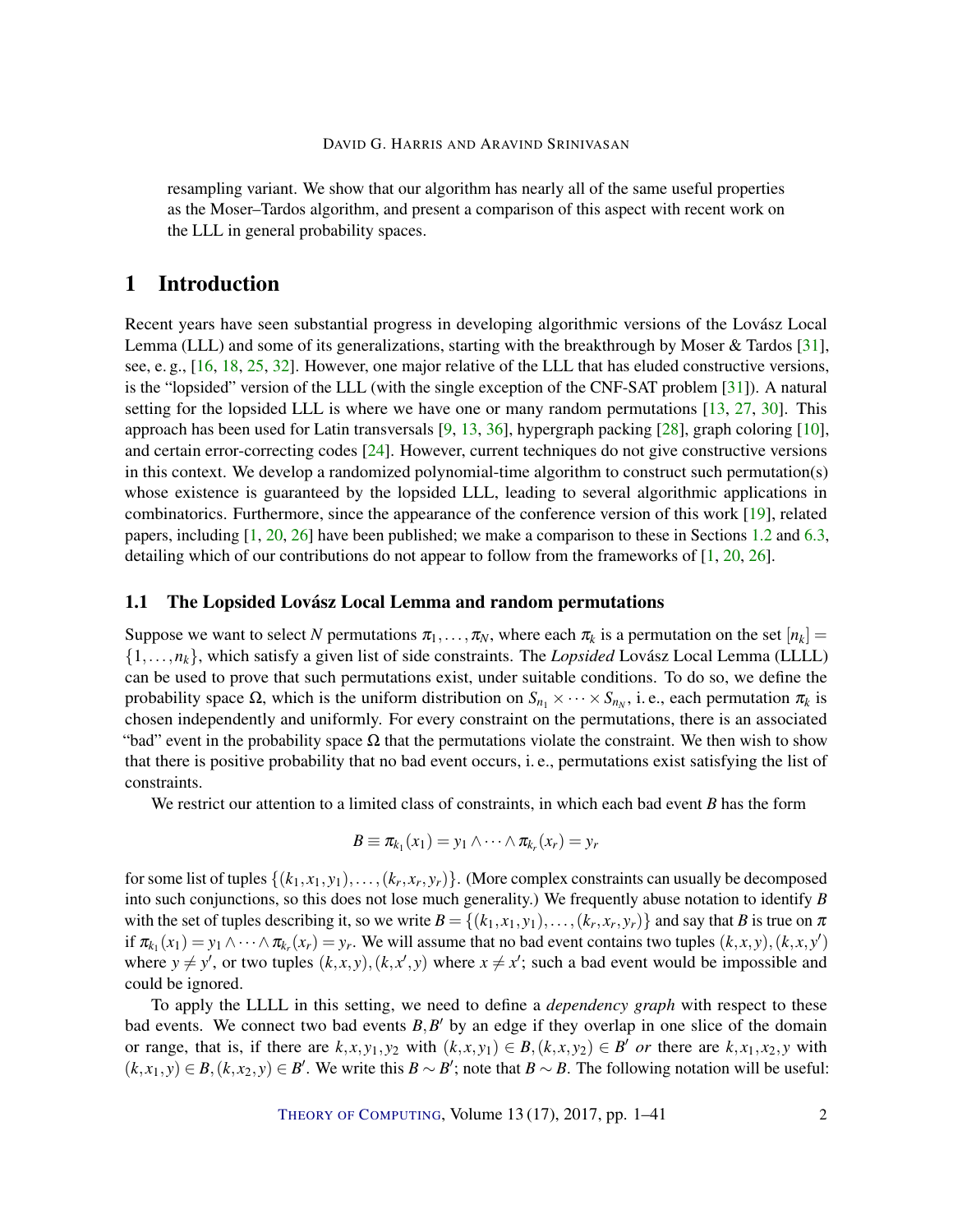<span id="page-2-1"></span>for pairs  $(x_1, y_1)$ ,  $(x_2, y_2)$ , we write  $(x_1, y_1) \sim (x_2, y_2)$  if  $x_1 = x_2$  *or*  $y_1 = y_2$  (or both). Thus, another way to write  $B \sim B'$  is that "there are  $(k, x, y) \in B$ ,  $(k, x', y') \in B'$  with  $(x, y) \sim (x', y')$ ." At various points we use the notation  $(k, x, *)$  to mean any (or all) triples of the form  $(k, x, y)$ , and similarly for  $(k, *, y)$ , or  $(x, *)$ etc. Therefore, yet another way to write the condition  $B \sim B'$  is that there are  $(k, x, *) \in B$ ,  $(k, x, *) \in B'$  or  $(k,*,y) \in B, (k,*,y) \in B'.$ 

With these definitions, one can show that in the space  $\Omega$  the probability of avoiding a bad event *B* can only be *increased* by avoiding other bad events  $B' \sim B$  [\[28\]](#page-39-6). Thus, in the language of the lopsided LLL, the relation ∼ defines a *negative-dependence* graph among the bad events. (See [\[27,](#page-39-3) [28,](#page-39-6) [30\]](#page-39-4) for a study of the connection between negative dependence, random injections/permutations, and the LLLL.) Hence, the standard LLLL criterion is as follows.

<span id="page-2-0"></span>**Theorem 1.1** ([\[28\]](#page-39-6)). *Suppose some function x* :  $B \rightarrow (0,1)$  *satisfies, for every*  $B \in B$ *, the condition* 

$$
P_{\Omega}(B) \le x(B) \prod_{\substack{B' \sim B \\ B' \neq B}} (1 - x(B')).
$$

*Then the random process of selecting each* π*<sup>k</sup> uniformly at random and independently has a positive probability of selecting permutations that avoid all the bad events.*

The "positive probability" of [Theorem](#page-2-0) [1.1](#page-2-0) is however typically exponentially small, as is standard for the LLL. As mentioned above, a variety of papers have used the framework of [Theorem](#page-2-0) [1.1](#page-2-0) to prove the existence of various combinatorial structures. Unfortunately, the algorithms for the LLL, such as Moser–Tardos resampling [\[31\]](#page-39-1), do not apply in this setting. The problem is that such algorithms have a more restrictive notion of when two bad events are dependent, namely, that they share variables. (The Moser–Tardos algorithm allows for a restricted type of dependence called *lopsidependence*, wherein two bad events which share a variable but always *agree* on that value, are counted as independent. This is not strong enough to generate permutations.) So we do not have an efficient algorithm to generate such permutations, we can merely show that they exist.

We develop an algorithmic analogue of the LLL for permutations. The necessary conditions for our Swapping Algorithm are the same as for the LLL [\(Theorem](#page-2-0) [1.1\)](#page-2-0); however, we will construct such permutations in randomized polynomial (typically linear or near-linear) time. Our setting is far more complex than [\[31\]](#page-39-1), and requires many intermediate results first. The main complication is that when we encounter a bad event involving " $\pi_k(x) = y$ ," and perform our algorithm's random swap associated with it, we could potentially change any entry of  $\pi_k$ . In contrast, when we resample a variable in [\[31,](#page-39-1) [18\]](#page-38-2), all the changes are confined to that variable. There is a further technical issue: the current witness-tree-based algorithmic versions of the LLL such as [\[31,](#page-39-1) [18\]](#page-38-2), identify, for each bad event *B* in the witness-tree  $\tau$ , some necessary event occurring with probability at most  $P_{\Omega}(B)$ . This is not the proof we employ here; there are significant additional terms (" $(n_k - A_k^0)!/n!$ "—see the proof of [Lemma](#page-6-0) [3.1\)](#page-6-0) that are gradually "discharged" over time.

We also develop RNC versions of our algorithms. Going from serial to parallel is fairly direct in [\[31\]](#page-39-1); our main bottleneck here is that when we resample an "independent" set of bad events, they could still influence each other.

(Note: we distinguish in this paper between the probability of events which occur in our algorithm, which we denote simply by *P*, and the probabilities of events within the space  $\Omega$ , which we denote by *P*Ω.)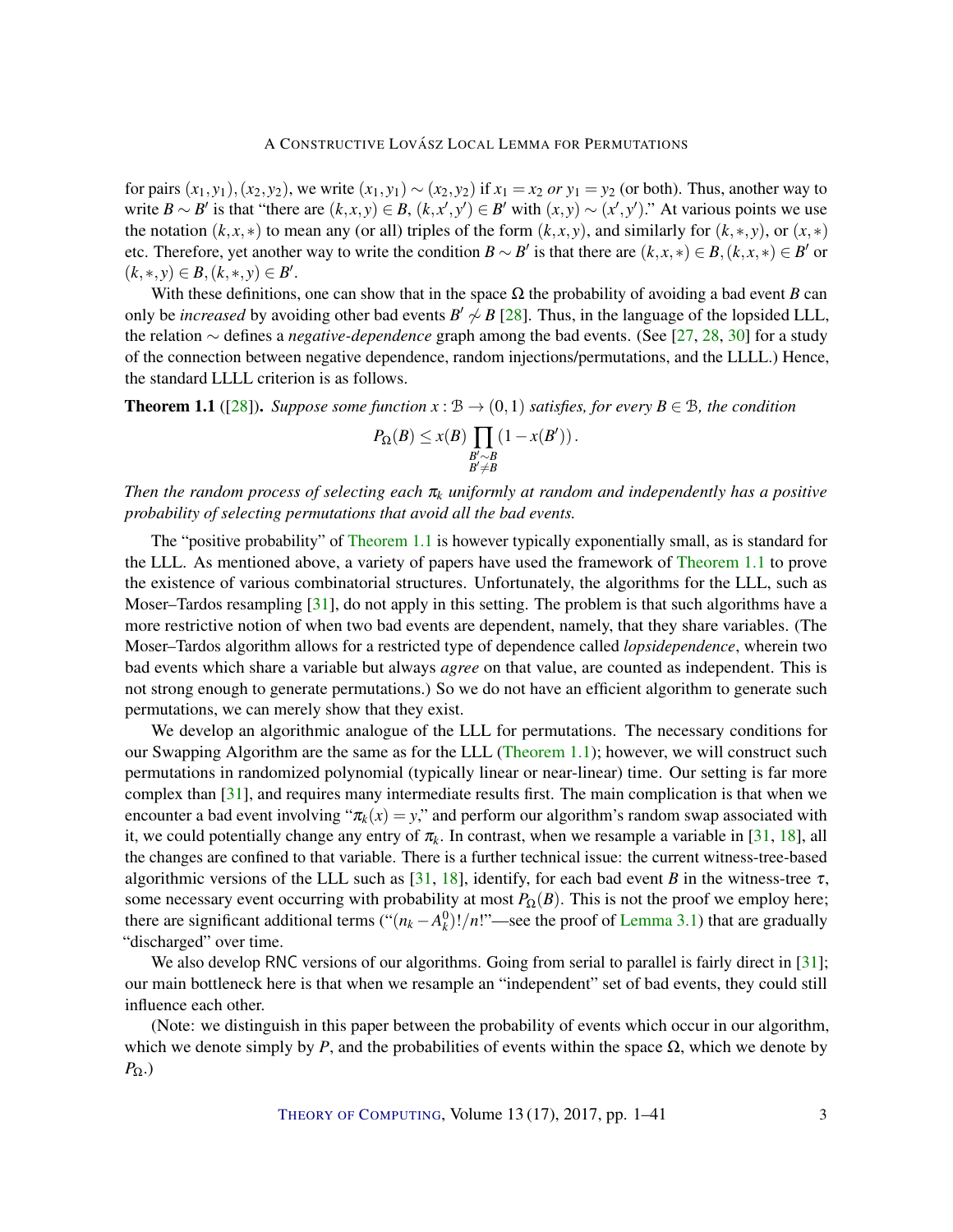#### <span id="page-3-1"></span><span id="page-3-0"></span>1.2 Comparison with other LLLL algorithms

Building on an earlier version of this article [\[19\]](#page-38-0), several papers have developed generic frameworks for variations of the Moser–Tardos algorithm applied to other probability spaces. In [\[1\]](#page-37-3), Achlioptas  $\&$ Iliopoulos gave an algorithm which is based on a compression analysis for a random walk; this was improved for permutations and matchings by Kolmogorov [\[26\]](#page-38-6). In [\[20\]](#page-38-5), Harvey & Vondrák gave a probabilistic analysis similar to the parallel Moser–Tardos algorithm. These frameworks both include the permutation LLL as well as some other combinatorial applications. These papers give much simpler proofs that the Swapping Algorithm terminates quickly.

The Moser–Tardos algorithm has many other powerful properties and extensions, beyond the fact that it efficiently finds a configuration avoiding bad events. These properties include a well-characterized distribution on the output distribution at the end of the resampling process, a corresponding efficient parallel (RNC) algorithm, a partial-resampling variant (as developed in [\[18\]](#page-38-2)), and an arbitrary (even adversarial) choice of which bad event to resample. All of these properties follow from the Witness Tree Lemma we show for our Swapping Algorithm. The more generalized LLLL frameworks of [\[1,](#page-37-3) [20\]](#page-38-5) have a limited ability to show such extensions.

We will discuss the relationship between this paper and the other LLLL frameworks further in [Section](#page-19-0) [6.3.](#page-19-0) As one example of the power of our proof method, we develop a parallel Swapping Algorithm in [Section](#page-21-0) [7;](#page-21-0) we emphasize that such a parallel algorithm cannot be shown using the results of [\[1\]](#page-37-3) or [\[20\]](#page-38-5). A second example is provided by [Theorem](#page-27-0) [8.2,](#page-27-0) which we do not see how to develop using the frameworks of  $[1, 20, 26]$  $[1, 20, 26]$  $[1, 20, 26]$  $[1, 20, 26]$  $[1, 20, 26]$ .

One of the main goals of our paper is to provide a model for what properties a generalized LLLL algorithm should have. In our view, there has been significant progress toward this goal but there remain many missing pieces toward a *true* generalization of the Moser–Tardos algorithm. We will discuss this more in a concluding section, [Section](#page-33-0) [9.](#page-33-0)

#### 1.3 Applications

We present algorithmic applications for four classical combinatorial problems: Latin transversals, rainbow Hamiltonian cycles, strong chromatic number, and edge-disjoint hypergraph packing. In addition to the improved bounds, we wish to highlight that our algorithmic approach can go beyond [Theorem](#page-2-0) [1.1.](#page-2-0) As we will see shortly, one of our asymptotically optimal algorithmic results on Latin transversals, could not even have been shown non-constructively using the lopsided LLL prior to this work.

The study of Latin squares and the closely related Latin transversals is a classical area of combinatorics, going back to Euler and earlier [\[23\]](#page-38-7). Given an  $m \times n$  matrix A with  $m \le n$ , a *transversal* of A is a choice of *m* elements from *A*, one from each row and at most one from any column. Perhaps the major open problem here is given an integer *s*, under what conditions will *A* have an *s-transversal*: a transversal in which no value appears more than *s* times [\[9,](#page-37-1) [12,](#page-37-4) [13,](#page-37-0) [35,](#page-39-7) [36\]](#page-39-5)? The usual type of sufficient condition sought here is an upper bound ∆ on the number of occurrences of any given value in *A*. Thus we ask: what is the maximum  $\Delta$  such that any  $m \times n$  matrix A in which each value appears at most  $\Delta$  times, is guaranteed to have an *s*-transversal? We denote this quantity by *L*(*s*;*m*,*n*).

The case *s* = 1 is perhaps most studied, and 1-transversals are also called *Latin transversals*. The case  $m = n$  is also commonly studied (and includes Latin squares as a special case), and we will also focus on

THEORY OF C[OMPUTING](http://dx.doi.org/10.4086/toc), Volume 13 (17), 2017, pp. 1–41 4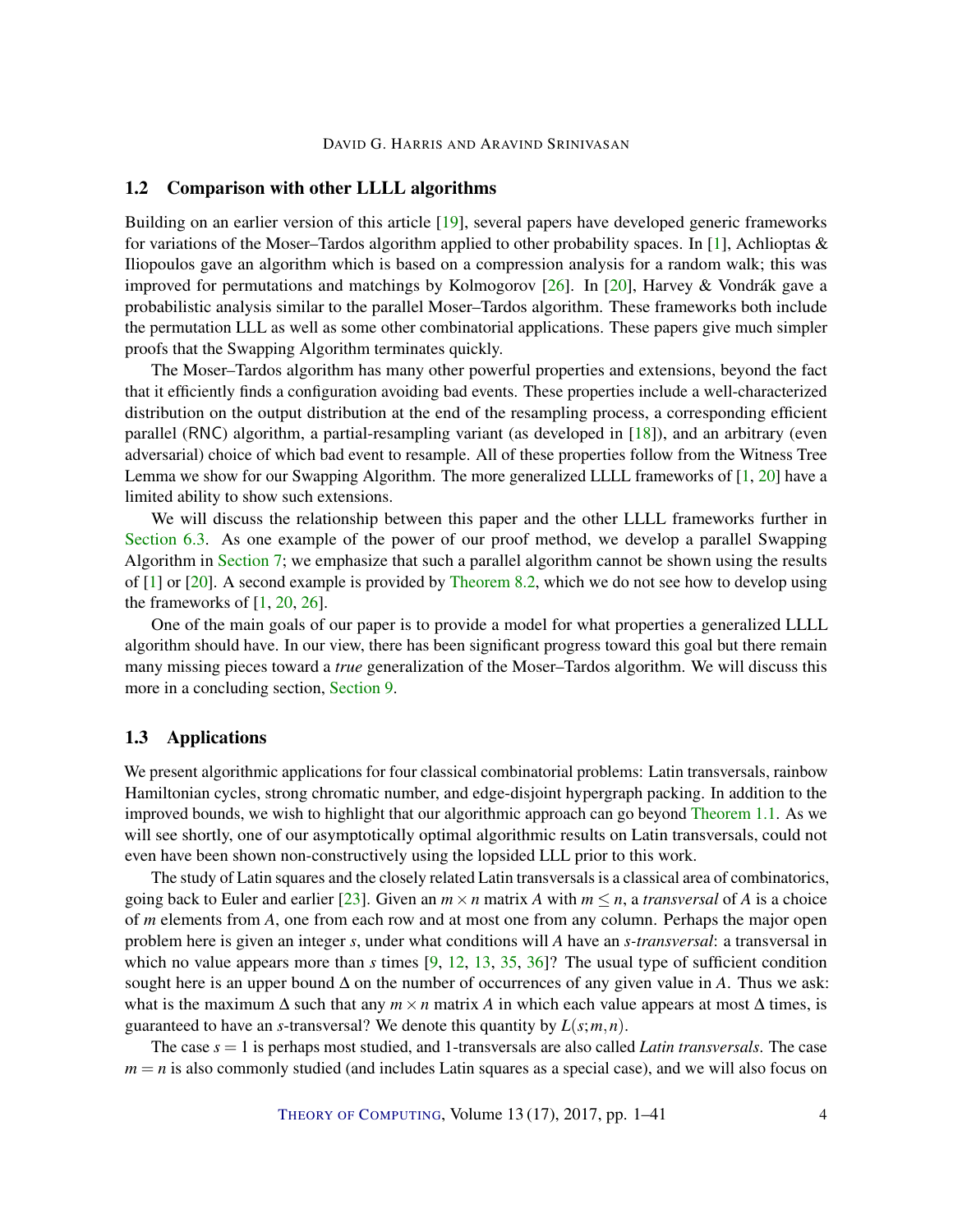<span id="page-4-0"></span>these. It is well-known that  $L(1; n, n) \leq n - 1$  [\[35\]](#page-39-7). In perhaps the first application of the LLLL to random permutations, Erdős & Spencer essentially proved a result very similar to [Theorem](#page-2-0) [1.1,](#page-2-0) and used it to show that  $L(1; n, n) \ge n/(4e)$  [\[13\]](#page-37-0). (Their paper shows that  $L(1; n, n) \ge n/16$ ; the  $n/(4e)$  lower bound follows easily from their technique.) To our knowledge, this is the first  $\Omega(n)$  lower bound on  $L(1;n,n)$ . Alon asked if there is a constructive version of this result [\[4\]](#page-37-5). Building on [\[13\]](#page-37-0) and using the connections to the LLL from [\[33,](#page-39-8) [34\]](#page-39-9), Bissacot *et al.* showed non-constructively that  $L(1;n,n) \geq (27/256)n$  [\[9\]](#page-37-1). Our result makes these results constructive.

The lopsided LLL has also been used to study the case  $s > 1$  [\[36\]](#page-39-5). Here, we prove a result that is asymptotically optimal for large *s*, except for the lower-order  $O(\sqrt{s})$  term: we show (algorithmically) that  $L(s;n,n) \ge (s - O(\sqrt{s})) \cdot n$ . An interesting fact is that this was not known even non-constructively before[—Theorem](#page-2-0) [1.1](#page-2-0) roughly gives  $L(s;n,n) \ge (s/e) \cdot n$ . We also give faster serial and perhaps the first RNC algorithms with good bounds, for the strong chromatic number. Strong coloring is quite well studied [\[5,](#page-37-6) [8,](#page-37-7) [14,](#page-38-8) [21,](#page-38-9) [22\]](#page-38-10), and is in turn useful in *covering* a matrix with Latin transversals [\[7\]](#page-37-8).

#### 1.4 Outline

In [Section](#page-5-0) [2](#page-5-0) we introduce our Swapping Algorithm, a variant of the Moser–Tardos resampling algorithm. In it, we randomly select our initial permutations; as long as some bad event is currently true, we perform certain random swaps to randomize (or resample) them.

[Section](#page-6-1) [3](#page-6-1) introduces the key analytic tools to understand the behavior of the Swapping Algorithm, namely the witness tree and the witness subdag. The construction for witness trees follows [\[31\]](#page-39-1); it provides an explanation or history for the random choices used in each resampling. The witness subdag is a related concept, which is new here; it provides a history not for each resampling, but for each individual swapping operation performed during the resamplings.

In [Section](#page-9-0) [4,](#page-9-0) we show how these witness subdags may be used to deduce partial information about the permutations. As the Swapping Algorithm proceeds in time, the witness subdags can also be considered to evolve over time. At each stage of this process, the current value of the witness subdags provides information about the current values of the permutations. In [Section](#page-14-0) [5,](#page-14-0) we use this process to make probabilistic predictions for certain swaps made by the Swapping Algorithm. Whenever the witness subdags change, the swaps must be highly constrained so that the permutations still conform to them. We calculate the probability that the swaps satisfy these constraints.

[Section](#page-18-0) [6](#page-18-0) puts the analyses of Sections [3,](#page-6-1) [4,](#page-9-0) [5](#page-14-0) together, to prove that our Swapping Algorithm terminates in polynomial time under the same conditions as those of [Theorem](#page-2-0) [1.1;](#page-2-0) also, as mentioned in [Section](#page-19-0) [1.2,](#page-3-0) Section [6.3](#page-19-0) discusses certain contributions that our approach leads to that do not appear to follow from  $[1, 20, 26]$  $[1, 20, 26]$  $[1, 20, 26]$  $[1, 20, 26]$  $[1, 20, 26]$ .

In [Section](#page-21-0) [7,](#page-21-0) we introduce a parallel (RNC) algorithm corresponding to the Swapping Algorithm. This is similar in spirit to the Parallel Resampling Algorithm of Moser & Tardos. In the latter algorithm, one repeatedly selects a maximal independent set (MIS) of bad events which are currently true, and resamples them in parallel. In our setting, bad events which are "independent" in the LLL sense (that is, they are not connected via ∼), may still influence each other; a great deal of care must be taken to avoid these conflicts.

[Section](#page-26-0) [8](#page-26-0) describes a variety of combinatorial problems to which our Swapping Algorithm can be applied, including Latin transversals, strong chromatic number, and hypergraph packing. Finally,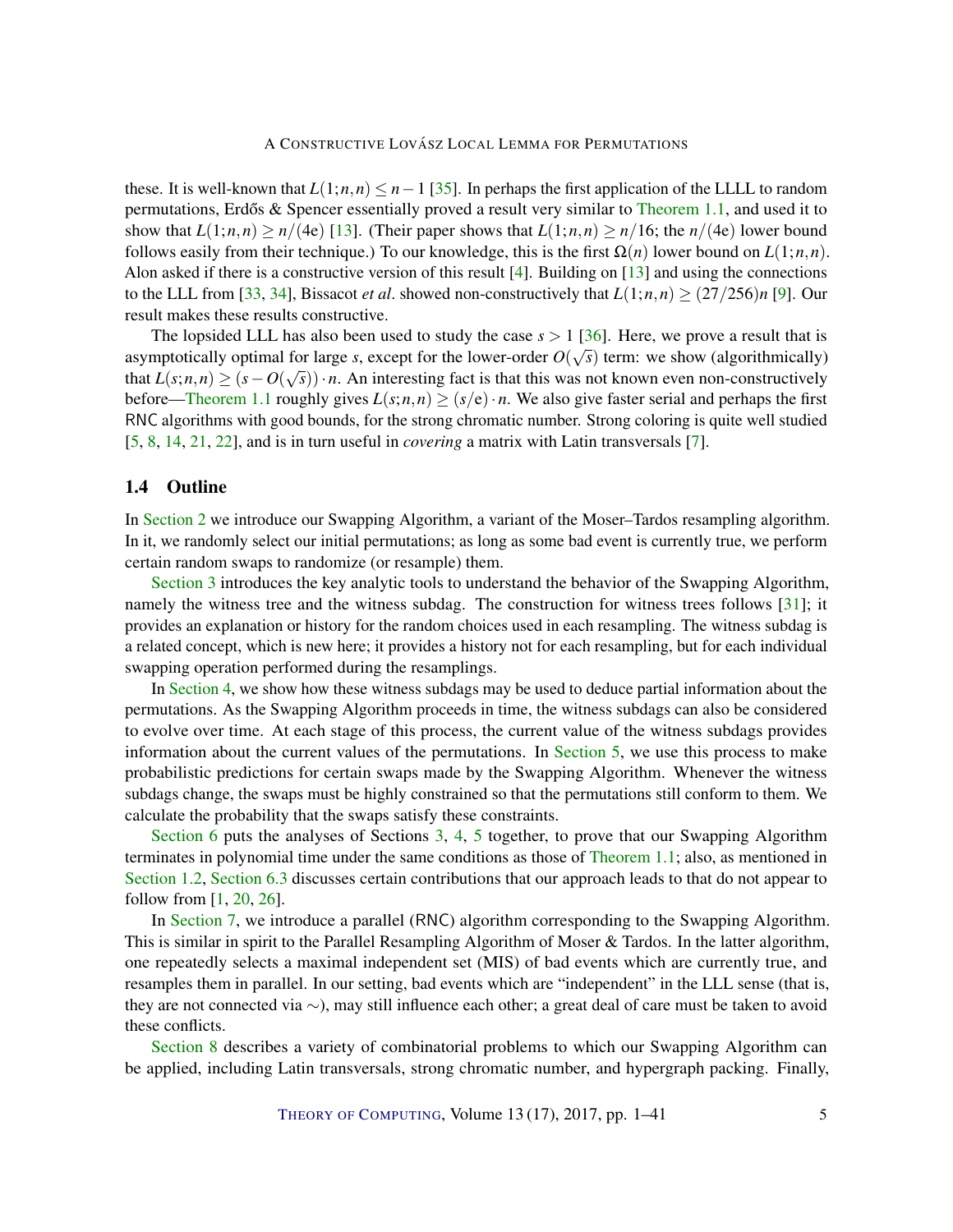we conclude in [Section](#page-33-0) [9](#page-33-0) with a discussion of future goals for the construction of a generalized LLL algorithm.

## <span id="page-5-0"></span>2 The Swapping Algorithm

We will analyze the following *Swapping Algorithm* to find a satisfactory  $\pi_1, \ldots, \pi_N$ .

- 1. Generate the permutations  $\pi_1, \ldots, \pi_N$  uniformly at random and independently.
- 2. While there is some true bad event,
	- 3. Choose some true bad event  $B \in \mathcal{B}$  arbitrarily. For each permutation that is involved in *B*, we perform a *swapping* of all the relevant entries. (We will describe the swapping subroutine "Swap" shortly.) We refer to this step as a *resampling* of the bad event *B*.

Each permutation involved in *B* is swapped independently, but if *B* involves multiple entries from a single permutation, then all such entries are swapped *simultaneously*. For example, if *B* consisted of triples  $(k_1, x_1, y_1)$ ,  $(k_2, x_2, y_2)$ ,  $(k_2, x_3, y_3)$ , then we would perform Swap( $\pi_1$ ;  $x_1$ ) and  $\text{Swap}(\pi_2; x_2, x_3)$ , where the "Swap" procedure is given next.

The swapping subroutine  $\text{Swap}(\pi; x_1, \ldots, x_r)$  for a permutation  $\pi : [t] \to [t]$  is defined as follows. Repeat the following for  $i = 1, \ldots, r$ :

- Select *x*<sup>*i*</sup> uniformly at random among  $[t] \{x_1, \ldots, x_{i-1}\}.$
- Swap entries  $x_i$  and  $x'_i$  of  $\pi$ .

At every stage of this algorithm all the  $\pi_k$  are permutations, and if this algorithm terminates, then the  $\pi_k$  must avoid all the bad events. So our task will be to show that the algorithm terminates in polynomial time. We measure time in terms of a single iteration of the main loop of the Swapping Algorithm: each time we run one such iteration, we increment the time by one. We will use the notation  $\pi_k^T$  to denote the value of permutation  $\pi_k$  after time *T*. The initial sampling of the permutation (after Step (1)) generates  $\pi_k^0$ .

The swapping subroutine seems strange; it would appear more natural to allow  $x_i'$  to be uniformly selected among [*t*]. However, the swapping subroutine is nothing more than than the Fisher–Yates Shuffle for generating uniformly random permutations. If we allowed  $x_i'$  to be chosen from [ $t$ ] then the resulting permutation would be biased. The goal is to change  $\pi_k$  in a minimal way to ensure that  $\pi_k(x_1), \ldots, \pi_k(x_r)$ and  $\pi_k^{-1}(y_1), \ldots, \pi_k^{-1}(y_r)$  are adequately randomized.

There are alternative methods for generating random permutations, and many of these can replace the Swapping subroutine without changing our analysis. We discuss a variety of such equivalencies in Appendix [A,](#page-34-0) which are used in various parts of our proofs. One class of algorithms that has a very different behavior is the commonly used method to generate random reals  $r_i \in [0,1]$ , and then form the permutation by sorting these reals. When encountering a bad event, one would resample the affected reals  $r_i$ . In our setting, where the bad events are defined in terms of specific values of the permutation, this is not a good swapping method because a single swap can drastically change the permutation.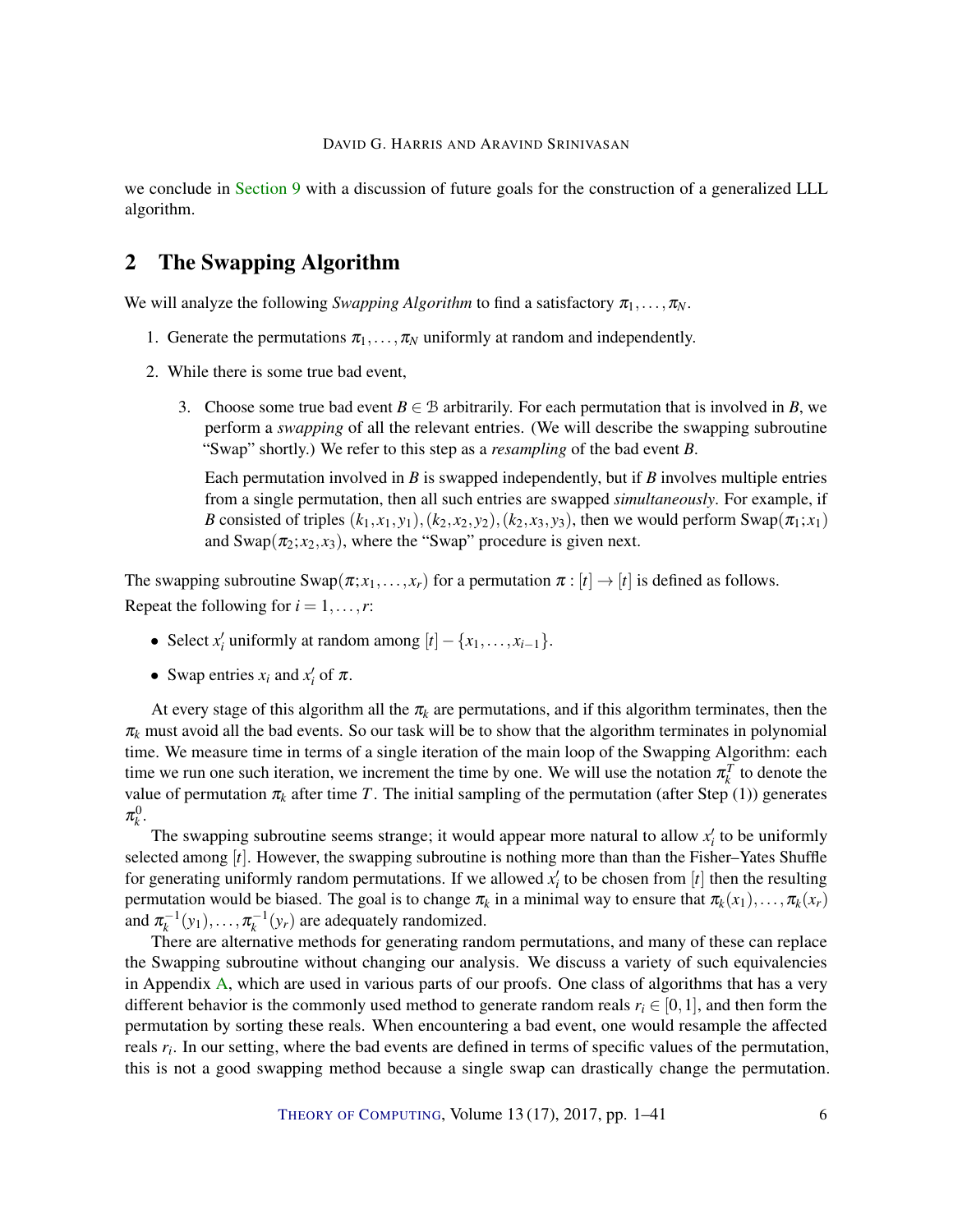<span id="page-6-2"></span>When bad events are defined in terms of the relative *rankings* of the permutation (e. g., a bad event is  $\pi(x_1) < \pi(x_2) < \pi(x_3)$ , then this is a better method and can be analyzed in the framework of the ordinary Moser–Tardos algorithm.

## <span id="page-6-1"></span>3 Witness trees and witness subdags

To analyze the Swapping Algorithm, following the Moser–Tardos approach [\[31\]](#page-39-1), we introduce the concept of an execution log and a witness tree. The execution log consists of listing every resampled bad event, in the order that they are resampled. We form a witness tree to justify the resampling at time *t*. We start with the resampled bad event *B* corresponding to time *t*, and create a single node in our tree labeled by this event. We move backward in time; for each bad event *B* we encounter, we add it to the witness tree if  $B \sim B'$  for some event *B*<sup>'</sup> already in the tree. We choose such a *B*<sup>'</sup> that has the maximum depth in the current tree (breaking ties arbitrarily), and make  $B$  a child of this  $B'$  (there could be many nodes labeled *B*<sup> $\prime$ </sup>). If *B*  $\sim$  *B*<sup> $\prime$ </sup> for all *B*<sup> $\prime$ </sup> in the current tree, we ignore this *B* and keep moving backward in time. To make this discussion simpler we say that the root of the tree is at the "top" and the deep layers of the tree are at the "bottom." The top of the tree corresponds to later events, the bottom of the tree to the earliest events.

We will use the term "witness tree" in two closely related senses in the following proof. First, when we run the Swapping Algorithm, we produce a witness tree  $\hat{\tau}^T$ ; this is a random variable. Second, we might want to fix some labeled tree  $\tau$ , and discuss hypothetically under what conditions it could be produced or what properties it has; in this sense,  $\tau$  is a specific object. We will always use the notation  $\hat{\tau}^T$  to denote the specific witness tree produced by running the Swapping Algorithm, corresponding to resampling time *T*. We write  $\hat{\tau}$  as shorthand for  $\hat{\tau}^T$  where *T* is understood from context (or irrelevant).

We say that a witness tree  $\tau$  *appears* if  $\hat{\tau}^T = \tau$  for some  $T \ge 0$ .

The critical lemma that allows us to analyze the behavior of this algorithm is the following *Witness Tree Lemma*.

<span id="page-6-0"></span>Lemma 3.1 (Witness Tree Lemma). *Let* τ *be a witness tree, with nodes labeled B*1,...,*B<sup>s</sup> . Then*

$$
P(\tau\text{ appears}) \leq P_{\Omega}(B_1) \cdots P_{\Omega}(B_s).
$$

*Note that the probability of the event B* within the space  $\Omega$  *can be computed as follows: if B contains*  $r_1, \ldots, r_N$  *elements from each of the permutations*  $1, \ldots, N$ *, (and B is not impossible) then* 

$$
P_{\Omega}(B) = \frac{(n_1 - r_1)!}{n_1!} \dots \frac{(n_N - r_N)!}{n_N!}
$$

.

This lemma is superficially similar to the corresponding lemma of Moser & Tardos [\[31\]](#page-39-1). However, the proof will be far more complex, and we will require many intermediate results first. The main complication is that when we encounter a bad event involving  $\pi_k(x) = y$ , and we perform the random swap associated with it, then we could potentially change any entry of  $\pi_k$ . By contrast, when the Moser– Tardos algorithm resamples a variable, all the changes are confined to that variable. However, as we will see, the witness tree will leave us with enough clues about which swap was actually performed that we will be able to narrow down the possible impact of the swap.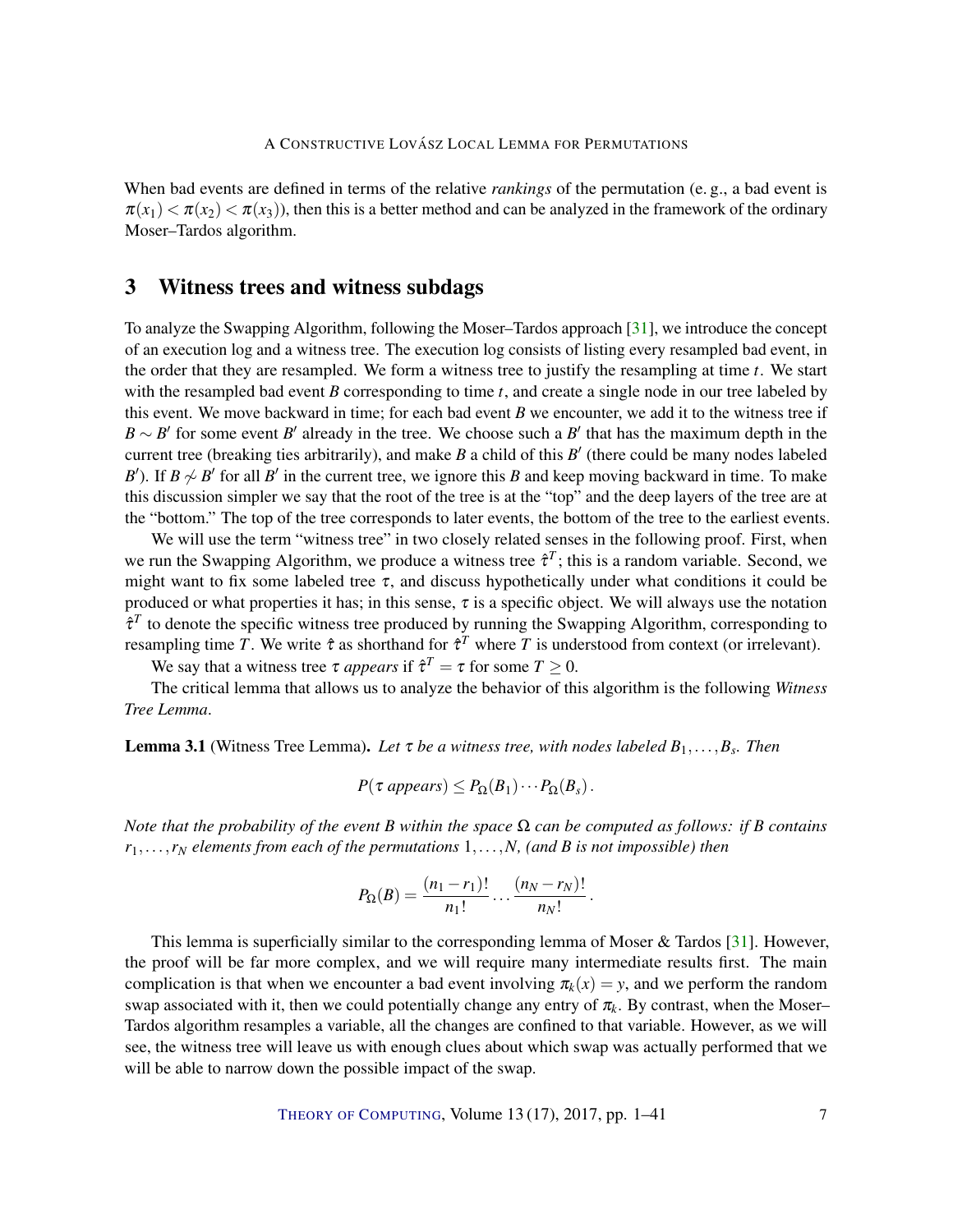<span id="page-7-1"></span>The analysis in the next sections can be very complicated. We have two recommendations to make these proofs easier. First, the basic idea behind how to form and analyze these trees comes from [\[31\]](#page-39-1); the reader should consult that paper for results and examples which we omit here. Second, one can get most of the intuition behind these proofs by considering the situation in which there is a single permutation, and every bad event has the form  $\pi(x_i) = y_i$ . In this case, the witness subdags (defined later) are more or less equivalent to the witness tree. (The main point of the witness subdag concept is, in effect, to reduce bad events to their individual elements.) When reading the following proofs, it is a good idea to keep this special case in mind. In several places, we will discuss how certain results simplify in that setting.

The following proposition is the main reason the witness tree encodes sufficient information about the sequence of swaps.

<span id="page-7-0"></span>**Proposition 3.2.** Suppose that at some time  $t_0$  we have  $\pi_k^{t_0}(X) \neq Y$ , and at some later time  $t_2 > t_0$  we *have*  $\pi_k^{t_2}(X) = Y$ . Then there must have occurred at some intermediate time  $t_1$  some bad event including  $(k, X, *)$  *or*  $(k, *, Y)$ *.* 

*Proof.* Let  $t_1 \in [t_0, t_2 - 1]$  denote the earliest time at which we had  $\pi^{t_1+1}(X) = Y$ ; this must be due to encountering some bad event including the elements  $(k, x_1, y_1), \ldots, (k, x_r, y_r)$  (and possibly other elements from other permutations). Suppose that  $\pi_k(X) = Y$  was first caused by swapping entry  $x_i$ , which at that time had  $\pi_k(x_i) = y'_i$ , with some x''.

After this swap, we have  $\pi_k(x_i) = y''$  and  $\pi_k(x'') = y'_i$ . Evidently  $x'' = X$  or  $x_i = X$ . In the second case, the bad event at time  $t_1$  included  $(k, X, *)$  as desired and we are done. So suppose  $x'' = X$  and  $y'_i = Y$ . So at the time of the swap, we had  $\pi_k(x_i) = Y$ . The only earlier swaps in this resampling were with  $x_1, \ldots, x_{i-1}$ ; so at the beginning of time  $t_1$ , we must have had  $\pi_k^{t_1}(x_j) = Y$  for some  $j \leq i$ . This implies that *y*<sup>*j*</sup> = *Y*, so that the bad event at time *t*<sub>1</sub> included (*k*, \*, *Y*) as desired.  $\Box$ 

To explain some of the intuition behind [Lemma](#page-6-0) [3.1,](#page-6-0) we note that Proposition [3.2](#page-7-0) implies [Lemma](#page-6-0) [3.1](#page-6-0) for a *singleton* witness tree.

**Corollary 3.3.** *Suppose that*  $\tau$  *is a singleton node labeled by B. Then*  $P(\tau$  *appears*)  $\leq P_{\Omega}(B)$ *.* 

*Proof.* Suppose  $\hat{\tau}^T = \tau$ . We claim that *B* must have been true of the initial configuration. For suppose that  $(k, x, y) \in B$  but in the initial configuration we have  $\pi_k(x) \neq y$ . At some later point in time  $t \leq T$ , the event *B* must become true. By [Proposition](#page-7-0) [3.2,](#page-7-0) then there is some time  $t' < t$  at which we encounter a bad event *B*<sup> $\prime$ </sup> including (*k*, *x*, \*) or (*k*, \*, *y*). This bad event *B*<sup> $\prime$ </sup> occurs earlier than *B*, and *B*<sup> $\prime$ </sup> ~ *B*. Hence, we would have placed *B*<sup> $\prime$ </sup> below *B* in the witness tree  $\hat{\tau}^T$ .  $\Box$ 

In proving [Lemma](#page-6-0) [3.1,](#page-6-0) we will *not* need to analyze the interactions between the separate permutations, but rather we will be able to handle each permutation in a completely independent way. For a permutation  $\pi_k$ , we define the *witness subdag for permutation*  $\pi_k$ ; this is a relative of the witness tree, but which only includes the information for a single permutation at a time.

**Definition 3.4** (Witness subdags). For a permutation  $\pi_k$ , a *witness subdag for*  $\pi_k$  is defined to be a directed acyclic simple graph, whose nodes are labeled with pairs of the form  $(x, y)$ . If a node  $v$  is labeled by  $(x, y)$ , we write  $v \approx (x, y)$ . This graph must in addition satisfies the following conditions: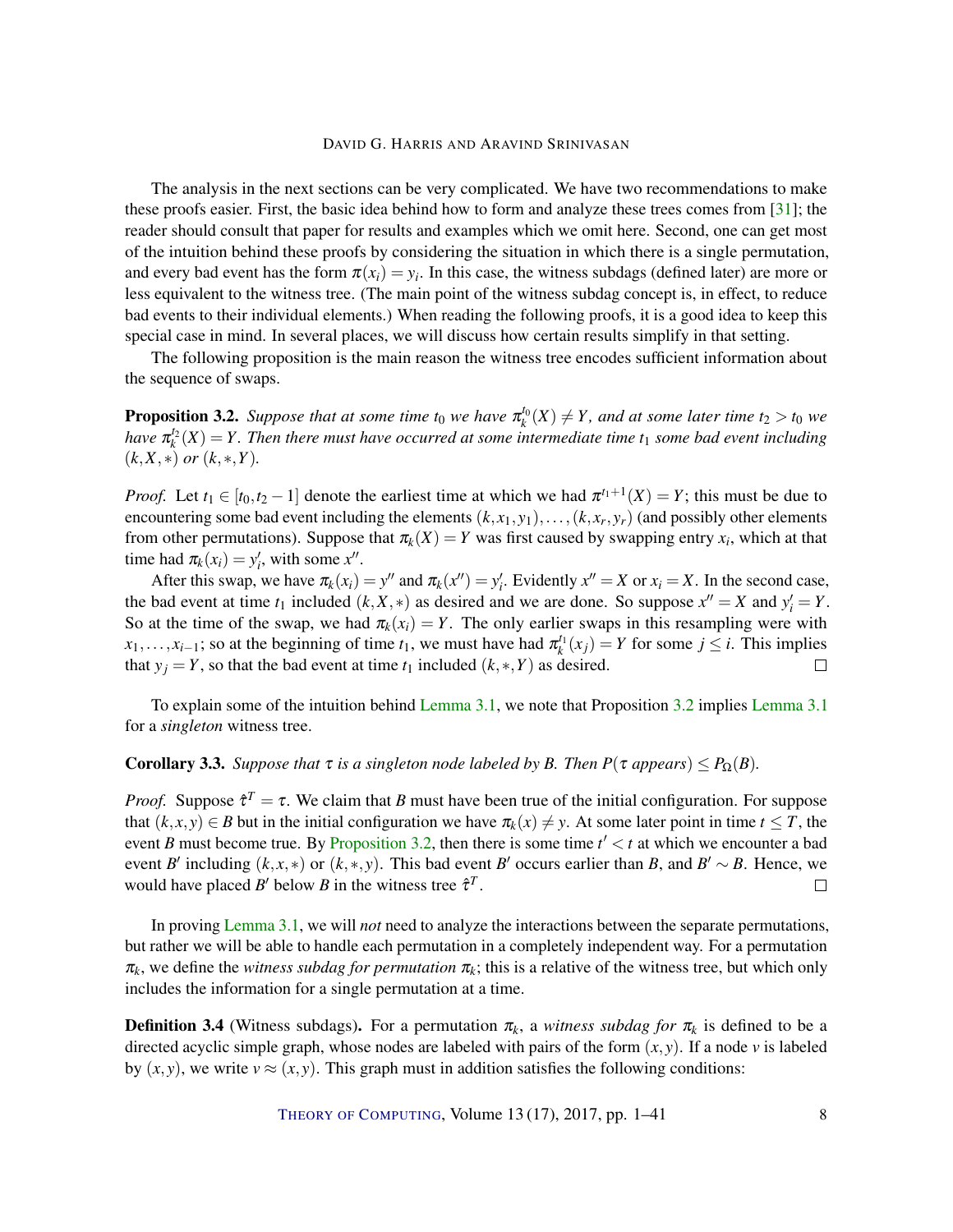- 1. If any pair of nodes overlaps in a coordinate, that is,  $v \approx (x, y) \sim (x', y') \approx v'$ , then nodes  $v, v'$  must be comparable (that is, either there is a path from  $v$  to  $v'$  or vice versa).
- 2. Every node of *G* has in-degree at most two and out-degree at most two.

We also may label the nodes with some auxiliary information, for example we will record that the nodes of a witness subdag correspond to bad events or nodes in a witness tree  $\tau$ .

We refer to vertices close to the source nodes of *G* (appearing earlier in term) as the "bottom" and vertices close to the sink nodes (appearing in later in time) as the "top" of *G*.

The witness subdags that we will be interested in are derived from witness trees in the following manner.

Definition 3.5 (Projection of a witness tree). For a witness tree τ, we define the *projection of* τ *onto permutation*  $\pi_k$  which we denote  $\text{Proj}_k(\tau)$ , as follows.

Consider a node  $v \in \tau$  labeled by some bad event  $B = \{(k_1, x_1, y_1), \ldots, (k_r, x_r, y_r)\}$ . For each *i* with  $k_i = k$ , we create a corresponding node  $v'_i \approx (x_i, y_i)$  in the graph Proj<sub>k</sub>( $\tau$ ). We also include some auxiliary information indicating that these nodes came from bad event *B*, and in particular that all such nodes are part of the same bad event.

The edges of  $\text{Proj}_k(\tau)$  are formed follows. For each node  $v' \in \text{Proj}_k(\tau)$ , labeled by  $(x, y)$  and corresponding to  $v \in \tau$ , we find the node  $w_x \in \tau$  (if any) which satisfies the following conditions:

- (P1) The depth of  $w_x$  is smaller than the depth of *v*.
- (P2)  $w_x$  is labeled by some bad event *B'* which contains  $(k, x, *)$ .
- (P3) Among all vertices satisfying (P1), (P2), the depth of  $w_x$  is maximal.

If this node  $w_x \in \tau$  exists, then it corresponds to a node  $w'_x \in Proj_k(\tau)$  labeled  $(k, x, *)$ ; we construct an edge from *v'* to *w'*<sub>x</sub>. Note that, since the levels of the witness tree are independent under  $\sim$ , there can be at most one such  $w_x$  and at most one such  $w'_x$ .

We similarly define a node  $w<sub>y</sub>$  satisfying:

- (P1') The depth of  $w<sub>v</sub>$  is smaller than the depth of  $v$ .
- (P2') *w<sub>y</sub>* is labeled by some bad event *B'* which contains  $(k, *, y)$ .
- (P3') Among all vertices satisfying (P1'), (P2'), the depth of *w<sup>y</sup>* is maximal.

If this node exists, we create an edge from *v*<sup> $\prime$ </sup> to the corresponding  $w_y \in Proj_k(\tau)$  labeled  $(k, *, y)$ .

Note that since edges in Proj<sub>k</sub>( $\tau$ ) correspond to *strictly* smaller depth in  $\tau$ , the graph Proj<sub>k</sub>( $\tau$ ) is acyclic. Also, note that it is possible that  $w_x = w_y$ ; in this case we only add a single edge to Proj<sub>k</sub> $(\tau)$ .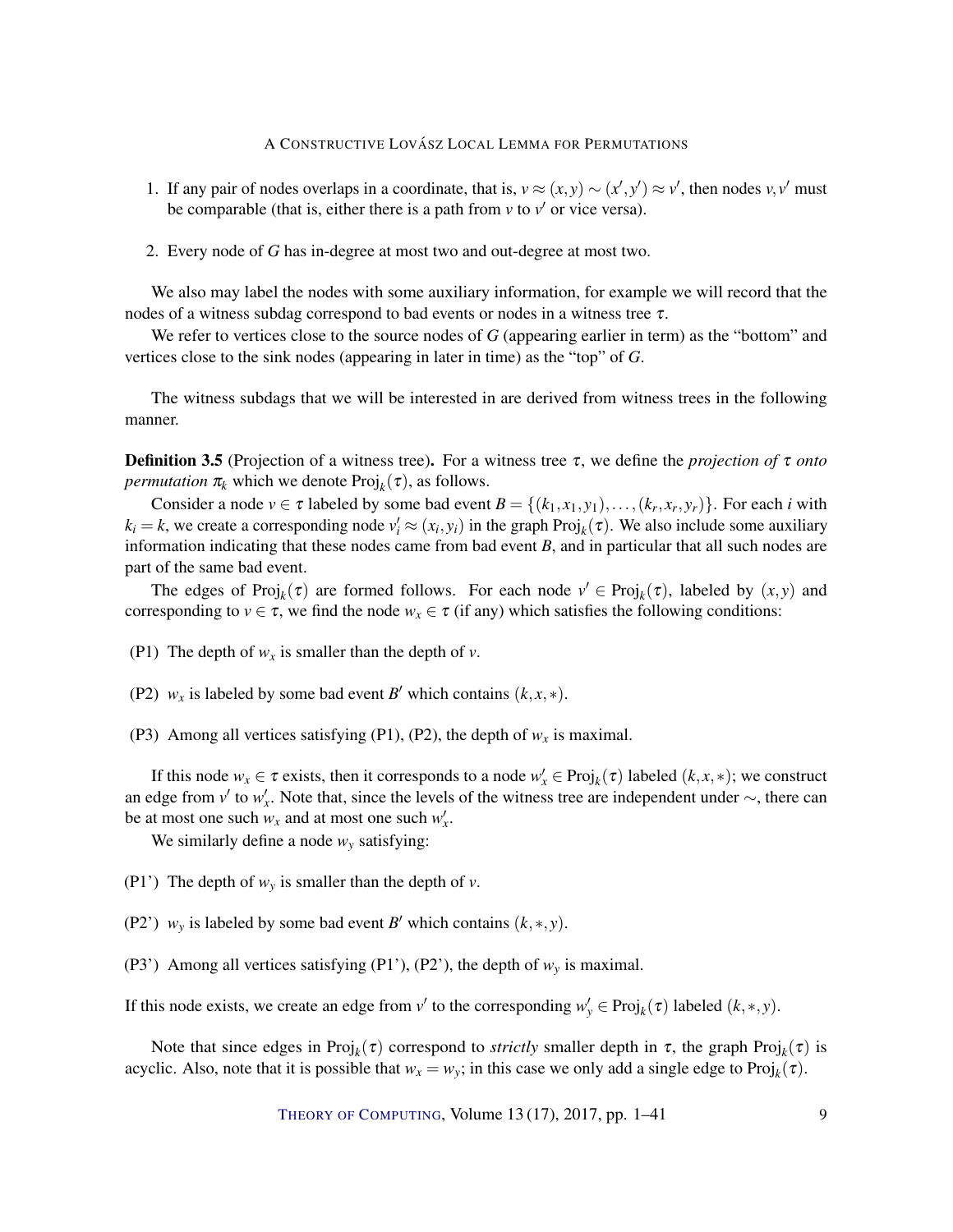Expository remark. In the special case when each bad event contains a single element, the witness subdag is a "flattening" of the tree structure. Each node in the tree corresponds to a node in the witness subdag, and each node in the witness subdag points to the next highest occurrence of the domain and range variables.

Basically, the projection of  $\tau$  onto k tells us all of the swaps of  $\pi_k$  that occur. It also gives us some of the temporal information about these swaps that would have been available from  $\tau$ . If there is a path from *v* to *v'* in Proj<sub>k</sub>( $\tau$ ), then we know that the swap corresponding to *v* must come before the swap corresponding to  $v'$ . It is possible that there are a pair of nodes in  $Proj_k(\tau)$  which are incomparable, yet in  $\tau$  there was enough information to deduce which event came first (because the nodes would have been connected through some other permutation). So  $Proj_k(\tau)$  does discard some information from  $\tau$ , but it turns out that we will not need this information.

To prove [Lemma](#page-6-0) [3.1,](#page-6-0) we will prove (almost) the following claim: Let  $\tau$  be a witness tree whose nodes are labeled with bad events  $B_1, \ldots, B_s$ . Then the probability that there is some  $T > 0$  such that  $Proj_k(\tau) = Proj_k(\hat{\tau}^T)$ , is at most  $P_k(B_1) \cdots P_k(B_s)$ , where, for a bad event *B* we define  $P_k(B)$  in a manner, similar to  $P_{\Omega}(B)$ ; namely, if the bad event *B* contains  $r_k$  elements from permutation *k*, then we define  $P_k(B) = (n_k - r_k)! / n_k!$ .

Unfortunately, proving this directly runs into technical complications regarding the order of conditioning. It is simpler to just sidestep these issues. However, the reader should bear this in mind as the *informal* motivation for the analysis in [Section](#page-9-0) [4.](#page-9-0)

## <span id="page-9-0"></span>**4** The conditions on a permutation  $\pi_{k^*}$  over time

In [Section](#page-9-0) [4,](#page-9-0) we will fix a value  $k^*$ , and we will describe conditions that  $\pi^t_{k^*}$  must satisfy at various times *t* during the execution of the Swapping Algorithm. *In this section, we are only analyzing a single permutation k* ∗ *. To simplify notation, the dependence on k* <sup>∗</sup> *will be hidden henceforth; we will discuss simply*  $\pi$ ,  $Proj(\tau)$ *, and so forth.* 

This analysis can be divided into three phases.

- 1. We define the *future-subgraph* at time  $t$ , denoted  $G_t$ . This is a kind of graph which encodes necessary conditions on  $\pi^t$ , in order for  $\tau$  to appear, that is, for  $\hat{\tau}^T = \tau$  for some  $T > 0$ . Importantly, these conditions, and  $G_t$  itself, are independent of the precise value of  $T$ . We define and describe some structural properties of these graphs.
- 2. We analyze how a future-subgraph  $G_t$  imposes conditions on the corresponding permutation  $\pi^t$ , and how these conditions change over time.
- 3. We compute the probability that the swapping satisfies these conditions.

We will prove 1. and 2. in [Section](#page-14-0) [4.](#page-9-0) In Section [5](#page-14-0) we will put this together to prove 3. for all the permutations.

#### 4.1 The future-subgraph

Suppose we have fixed a target graph *G*, which could hypothetically have been produced as the projection of  $\hat{\tau}^T$  onto  $k^*$ . We begin the execution of the Swapping Algorithm and see if, so far, it is still possible that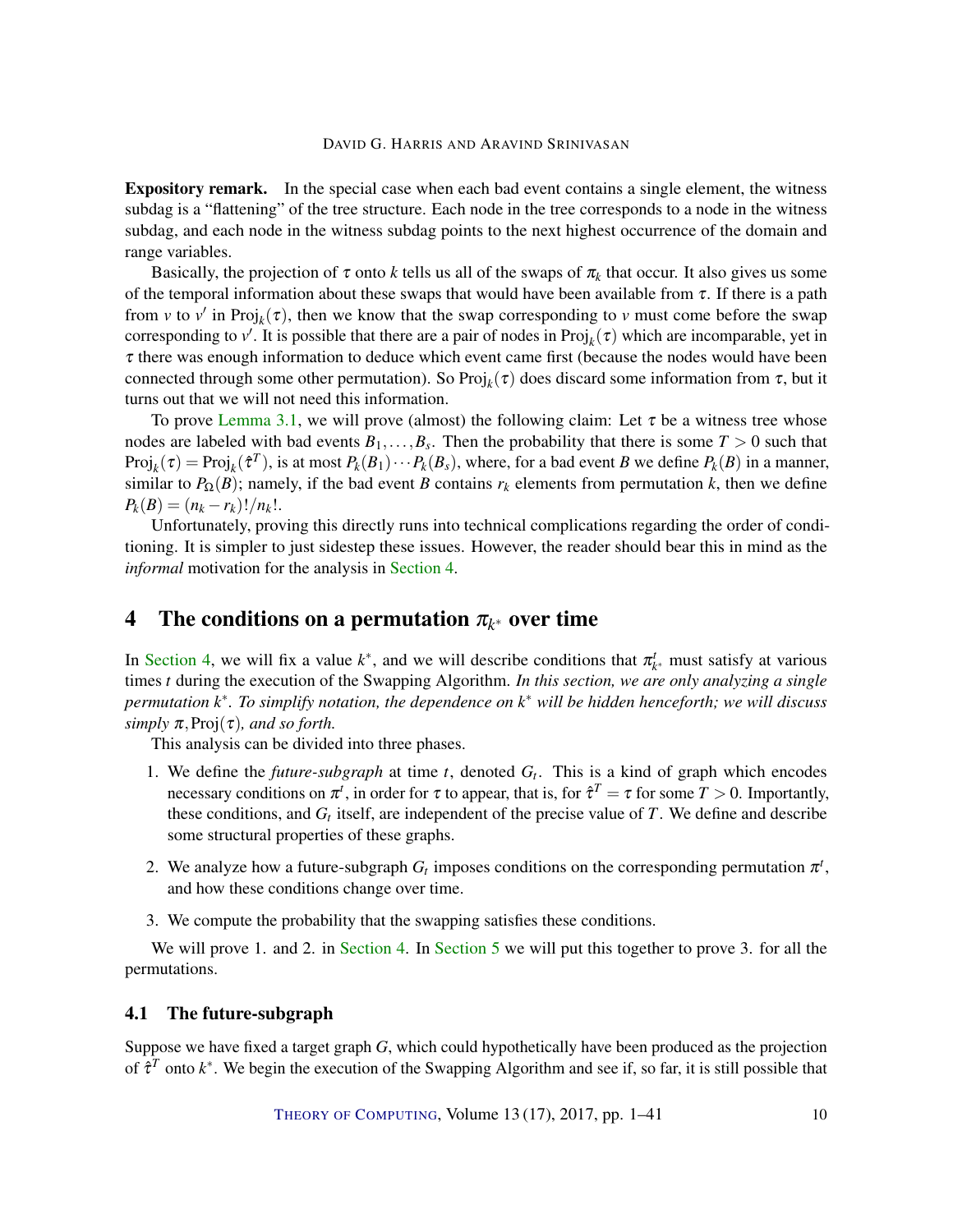$G = \text{Proj}_{k^*}(\hat{\tau}^T)$ , or if *G* has been disqualified somehow. Suppose we are at time *t* of this process; we will show that certain swaps must have already occurred at past times  $t' < t$ , and certain other swaps must occur at future times  $t' > t$ .

We define the *future-subgraph* of *G* at time *t*, denoted *G<sup>t</sup>* , which tells us all the future swaps that must occur.

**Definition 4.1** (The future-subgraph). We define the future-subgraphs  $G_t$  inductively. Initially  $G_0 = G$ . When we run the Swapping Algorithm, as we encounter a bad event  $(k_1, x_1, y_1), \ldots, (k_r, x_r, y_r)$  at time *t*, we form  $G_{t+1}$  from  $G_t$  as follows:

- 1. Suppose that  $k_i = k^*$ , and  $G_t$  has a source labeled  $(x_i, y'')$  where  $y'' \neq y_i$  or  $(x'', y_i)$  where  $x'' \neq x_i$ . Then, as will be shown in [Proposition](#page-10-0) [4.2,](#page-10-0) we can immediately conclude *G* is impossible; we set  $G_{t+1} = \perp$ , and we can abort the execution of the Swapping Algorithm.
- 2. Suppose that  $G_t$  contains source nodes labeled  $(k_i, x_i, y_i)$ ; then  $G_{t+1}$  is obtained from  $G_t$  by removing all such nodes.
- 3. Otherwise, we set  $G_{t+1} = G_t$ .

<span id="page-10-0"></span>**Proposition 4.2.** For any time  $t \geq 0$ , let  $\hat{\tau}_{\geq t}^T$  denote the witness tree built for the event at time T, but only  $u$ sing the execution log from time t onwards. Then if  $\text{Proj}(\hat{\tau}^T) = G$  we also have  $\text{Proj}(\hat{\tau}^T_{\geq t}) = G_t$ .

*Note that if*  $G_t = \perp$ *, the latter condition is obviously impossible; in this case, we are asserting that whenever*  $G_t = \bot$ , *it is impossible to have*  $\text{Proj}(\hat{\tau}^T) = G$ .

*Proof.* We omit *T* from the notation, as usual. We prove this by induction on *t*. When  $t = 0$ , this is obviously true as  $\hat{\tau}_{\geq 0} = \hat{\tau}$  and  $G_0 = G$ .

Suppose Proj $(\hat{\tau}) = G$ ; at time *t* we encounter a bad event  $B = (k_1, x_1, y_1), \ldots, (k_r, x_r, y_r)$ . By inductive hypothesis,  $Proj(\hat{\tau}_{\geq t}) = G_t$ .

Suppose first that  $\hat{\tau}_{\geq t+1}$  does not contain any bad events  $B' \sim B$ . Then, by our rule for building the witness tree, we have  $\hat{\tau}_{\geq t} = \hat{\tau}_{\geq t+1}$ . Hence  $G_t = \text{Proj}(\hat{\tau}_{\geq t+1})$ . The graph  $\text{Proj}(\hat{\tau}_{\geq t+1})$  cannot have any source node labeled  $(k, x, y)$  with  $(x, y) \sim (x_i, y_i)$  as such node would be labeled with  $B' \sim B$ . Hence, according to our rules for updating  $G_t$ , we have  $G_{t+1} = G_t$ . So in this case we have  $\hat{\tau}_{\geq t} = \hat{\tau}_{\geq t+1}$  and  $G_t = G_{t+1}$  and Proj $(\hat{\tau}_{\geq t}) = G_t$ ; it follows that Proj $(\hat{\tau}_{\geq t+1}) = G_{t+1}$  as desired.

Next, suppose  $\hat{\tau}_{\geq t+1}$  does contain  $B' \sim B$ . Then bad event *B* will be added to  $\hat{\tau}_{\geq t}$ , placed below any such *B'*. When we project  $\hat{\tau}_{\geq t}$ , then for each *i* with  $k_i = k^*$  we add a node  $(x_i, y_i)$  to Proj $(\hat{\tau}_{\geq t})$ . Each such node is necessarily a source node; if such a node  $(x_i, y_i)$  had a predecessor  $(x'', y'') \sim (x_i, y_i)$ , then the node  $(x'', y'')$  would correspond to an event  $B'' \sim B$  placed below *B*. Hence we see that Proj $(\hat{\tau}_{\geq t})$  is obtained from  $\text{Proj}(\hat{\tau}_{\geq t})$  by adding source nodes  $(x_i, y_i)$  for each  $(k^*, x_i, y_i) \in B$ .

So Proj $(\hat{\tau}_{\geq t})$  = Proj $(\hat{\tau}_{\geq t+1})$  plus the addition of source nodes for each  $(k^*, x_i, y_i)$ . By inductive hypothesis,  $G_t = \text{Proj}(\hat{\tau}_{\geq t})$ , so that  $G_t = \text{Proj}(\hat{\tau}_{\geq t+1})$  plus source nodes for each  $(k^*, x_i, y_i)$ . Now our rule for updating  $G_{t+1}$  from  $G_t$  is to remove all such source nodes, so it is clear that  $G_{t+1} = Proj(\hat{\tau}_{\geq t+1})$ , as desired.

Note that in this proof, we assumed that  $Proj(\hat{\tau}) = G$ , and we never encountered the case in which  $G_{t+1} = \bot$ . This confirms our claim that whenever  $G_{t+1} = \bot$  it is impossible to have Proj( $\hat{\tau}$ ) = *G*.  $\Box$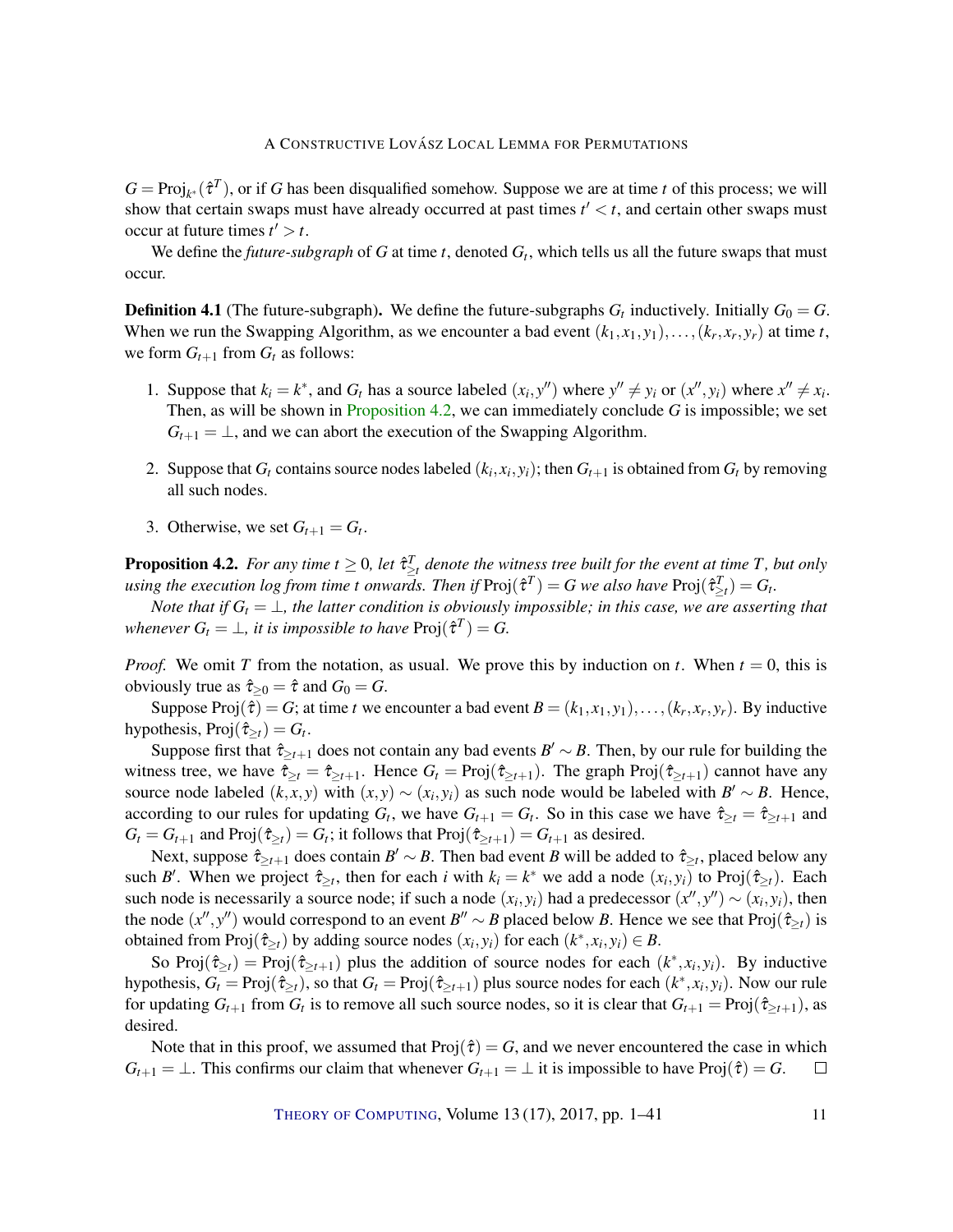By [Proposition](#page-10-0) [4.2,](#page-10-0) the witness subdag *G* and the future-subgraphs  $G_t$  have a similar shape; they are all produced by projecting witness trees of (possibly truncated) execution logs. Note that if  $G = \text{Proj}(\tau)$ for some tree  $\tau$ , then for any bad event  $B \in \tau$ , either *B* is not represented in *G*, or all the pairs of the form  $(k^*, x, y) \in B$  are represented in *G* and are incomparable there.

The following structural decomposition of a witness subdag *G* will be critical.

Definition 4.3 (Alternating paths). Given a witness subdag *G*, we define an *alternating path* in *G* to be a simple path which alternately proceeds forward and backward along the directed edges of *G*. For a vertex  $v \in G$ , the *forward path* of *v* in *G* is the maximal alternating path which includes *v* and all the forward edges emanating from *v*. The *backward path* of *G* is defined analogously. Because *G* has in-degree and out-degree at most two, every vertex *v* has a unique forward and backward path (up to reflection); this justifies our reference to "the" forward and backward path. These paths may be even-length cycles.

Note that if  $\nu$  is a source node, then its backward path contains just  $\nu$  itself. This is an important type of alternating path which should always be taken into account in our definitions.

One type of alternating path, which is referred to as the *W-configuration*, plays a particularly important role.

**Definition 4.4** (The W-configuration). Suppose  $v \approx (x, y)$  has in-degree at most one, and the backward path contains an *even* number of edges, terminating at vertex  $v' \approx (x', y')$ . We refer to this alternating path as a *W-configuration*. (See [Figure](#page-11-0) [1.](#page-11-0))

Any W-configuration can be written (in one of its two orientations) as a path of vertices labeled

$$
(x_0,y_1),(x_1,y_1),(x_1,y_2),\ldots,(x_s,y_s),(x_s,y_{s+1});
$$

here the vertices  $(x_1, y_1), \ldots, (x_s, y_s)$  are at the "base" of the W-configuration. Note here that we have written the path so that the *x*-coordinate changes, then the *y*-coordinate, then *x*, and so on. When written this way, we refer to  $(x_0, y_{s+1})$  as the *endpoints* of the W-configuration.

If  $v \approx (x, y)$  is a source node, then it defines a W-configuration with endpoints  $(x, y)$ . This should not be considered a triviality or degeneracy, rather it will be the most important type of W-configuration.



<span id="page-11-0"></span>Figure 1: The vertices labeled  $(x_0, y_1), (x_1, y_1), \ldots, (x_4, y_5)$  form a W-configuration of length 9 with endpoints  $(x_0, y_5)$ . Note that the vertex  $(x', y')$  is *not* part of this W-configuration.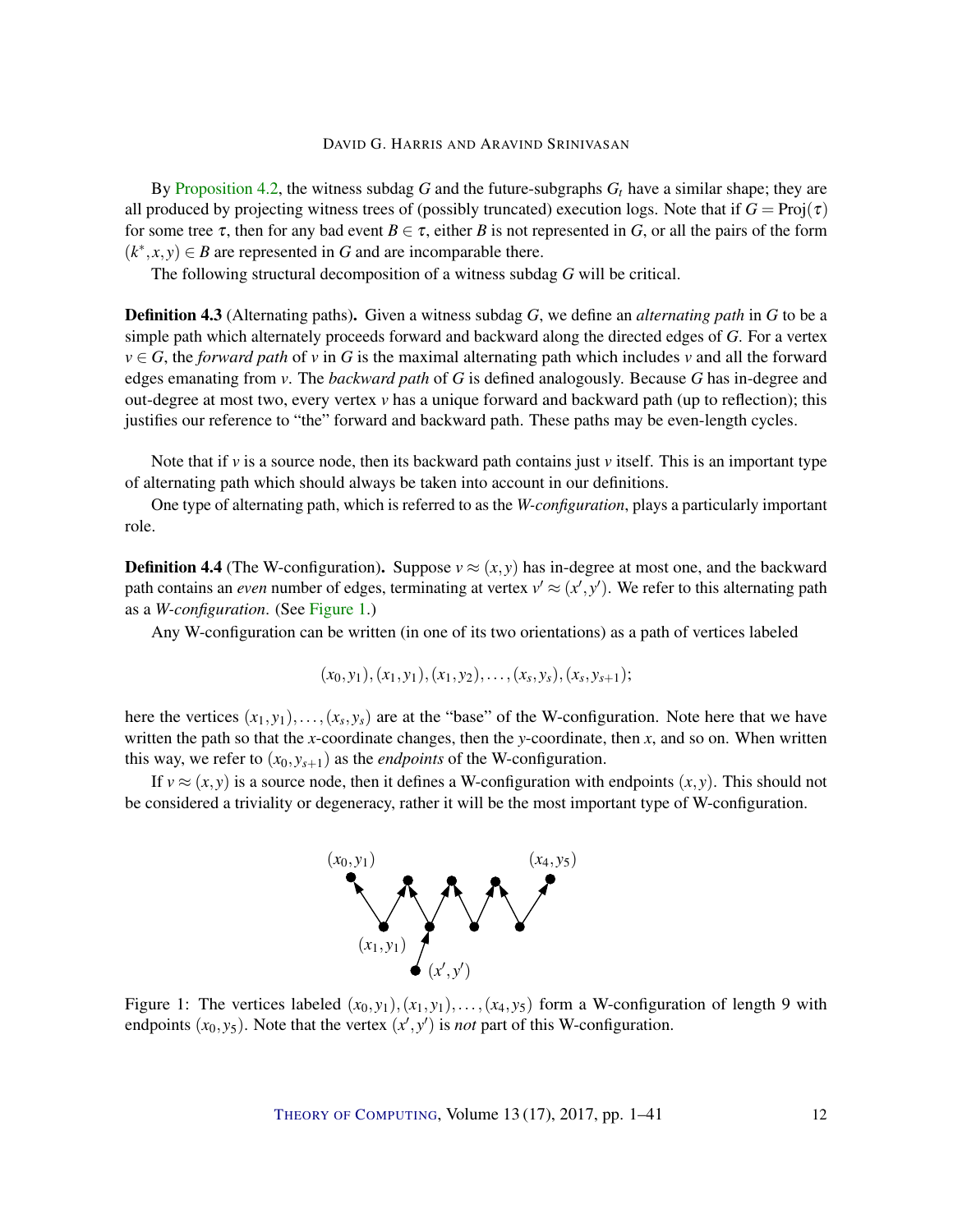#### **4.2** The conditions on  $\pi_k^t$ *k* <sup>∗</sup> encoded by *G<sup>t</sup>*

At any time *t*, the future-subgraph  $G_t$  gives certain necessary conditions on  $\pi$  in order for some putative  $\tau$ to appear. [Proposition](#page-12-0) [4.5](#page-12-0) describes a certain set of conditions that plays a key role in the analysis.

<span id="page-12-0"></span>**Proposition 4.5.** *For a witness subdag G and integers*  $t \leq T$ *, the following condition is necessary to have*  $G = \text{Proj}(\hat{\tau}_{\geq t}^T)$ : For every W-configuration in *G* with endpoints  $(x_0, y_{s+1})$ , we must have  $\pi^t(x_0) = y_{s+1}$ ,

For example, if  $v \approx (x, y)$  is a source node of *G*, then  $\pi^t(x) = y$ .

*Proof.* We prove this by induction on *s*. The base case is  $s = 0$ ; in this case we have a source node  $(x, y)$ . Suppose  $\pi^t(x) \neq y$ . In order for  $\hat{\tau}^T$  to contain some bad event containing  $(k^*, x, y)$ , we must at some point  $t' > t$  have  $\pi^{t'}(x) = y$ ; let *t*<sup> $\prime$ </sup> be the minimal such time. By [Proposition](#page-7-0) [3.2,](#page-7-0) we must encounter a bad event containing  $(k^*, x, *)$  or  $(k^*, * , y)$  at some intervening time  $t'' < t'$ . If this bad event contains  $(k^*, x, y)$ then necessarily  $\pi^{t''}(x) = y$  contradicting minimality of *t'*. So there is a bad event *B* containing either  $(k^*, x, \neq y)$  or  $(k^*, \neq x, y)$ , earlier than the earliest occurrence of  $\pi(x) = y$ . This event *B* corresponds to a source node  $(x, \neq y)$  or  $(\neq x, y)$  in Proj $(\hat{\tau}_{\geq t}^T)$ . So  $(x, y)$  cannot also be a source node of *G*.

We now prove the induction step. Consider a W-configuration with base  $(x_1, y_1), \ldots, (x_s, y_s)$ , whose endpoints are vertices  $v, v'$  labeled  $(x_0, y_1)$  and  $(x_s, y_{s+1})$ , respectively.

At some future time  $t' \geq t$  we must encounter a bad event *B* involving some subset of the source nodes, say that *B* includes  $(x_i, y_i), \ldots, (x_i, y_i)$  for  $1 \le r \le s$ . As these were necessarily source nodes in Proj $(\hat{\tau}_{\geq t'}^{\mathcal{T}})$ , we had  $\pi^{t'}(x_{i_1}) = y_{i_1}, \dots, \pi^{t'}(x_{i_r}) = y_{i_r}$ . After the swaps, these source nodes are removed and so the updated Proj $(\hat{\tau}_{\geq t'+1}^T)$  has  $r+1$  new W-configurations, whose length is all smaller than *s*. By inductive hypothesis, the updated permutation  $\pi^{t'+1}$  must then satisfy

$$
\pi^{t'+1}(x_0)=y_{i_1}, \pi^{t'+1}(x_{i_1})=y_{i_2}, \ldots, \pi^{t'+1}(x_{i_r})=y_{s+1}.
$$

By [Proposition](#page-35-0) [A.2,](#page-35-0) we may suppose without loss of generality that the resampling of the bad event first swaps  $x_{i_1}, \ldots, x_{i_r}$  in that order. Let  $\pi'$  denote the result of these swaps; there may be additional swaps to other elements of the permutation, but we must have  $\pi^{t'+1}(x_{i_\ell}) = \pi'(x_{i_\ell})$  for  $\ell = 1, \ldots, r$ . Evidently  $x_{i_1}$  swapped with  $x_{i_2}$ , then  $x_{i_2}$  swapped with  $x_{i_3}$ , and so on, until eventually  $x_{i_r}$  was swapped with  $x'' = (\pi^{t'})^{-1} y_{s+1}$ . At this point, we have  $\pi'(x'') = y_{i_1}$ . Later swaps during time *t*' may swap  $x''$  with some other *x*, where  $(x, y) \in B$ . Thus, at time  $t' + 1$  we either have  $\pi^{t'+1}(x'') = y_{i_1}$  or  $\pi^{t'+1}(x) = y_{i_1}$  where  $(x, y) \in B$ . Recall that  $\pi^{t'+1}(x_0) = y_{i-1}$ ; thus either  $x'' = x_0$  or  $x = x_0$ .

In the latter case,  $(x_0, y) \in B$ . Thus implies that, when we encounter the bad event *B* at time *t'*, there is a source node labeled  $(x_0, y) \in Proj(\hat{\tau}_{\geq t}^T)$ . This node  $(x_0, y)$  would also occur in Proj $(\hat{\tau}_{\geq t}^T)$ . So  $(x_0, y_1), (x_1, y_1), \ldots, (x_s, y_{s+1})$  cannot be a W-configuration in Proj $(\hat{\tau}_{\geq t}^T)$ , although it is a W-configuration in *G*.

Thus, we conclude that  $x'' = x_0$ . So  $(\pi^{t'})^{-1}y_s = x'' = x_0$  or equivalently  $\pi^{t'}(x_0) = y_s$ . This in turn implies that  $\pi^t(x_0) = y_{s+1}$ . For, by [Proposition](#page-7-0) [3.2,](#page-7-0) otherwise we would have encountered a bad event involving  $(x_0,*)$  or  $(*, y_{s+1})$ ; these would imply an additional in-neighbor of *v* or *v'*, respectively, which contradicts that it is part of a W-configuration of  $\text{Proj}(\hat{\tau}_{\geq t}^T)$ .  $\Box$ 

[Proposition](#page-12-0) [4.5](#page-12-0) can be viewed equally as a definition: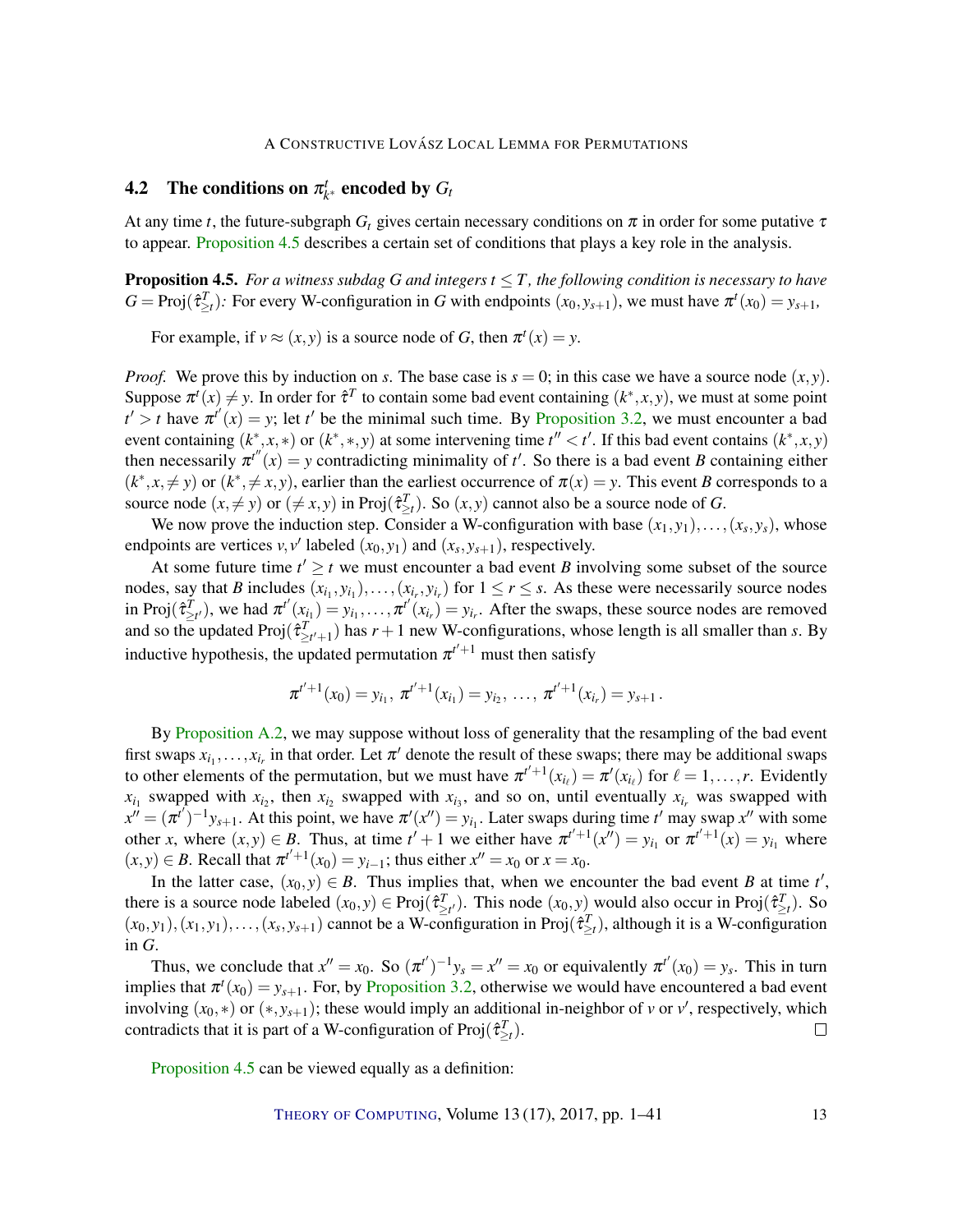**Definition 4.6** (Active conditions of a witness subdag). We refer to the conditions implied by [Proposi](#page-12-0)[tion](#page-12-0) [4.5](#page-12-0) as the *active conditions* of the witness subdag *G*. More formally, we define

Active(*G*) = { $(x, y) | (x, y)$  are the end-points of a *W*-configuration of *G*}.

We also define  $A_k^t$  to be the cardinality of Active( $G_t$ ), that is, the number of active conditions of permutation  $\pi_k$  at time *t*. (The subscript *k* may be omitted in context, as usual.)

<span id="page-13-0"></span>**Lemma 4.7.** Suppose G is a witness subdag which has source nodes  $v_1 \approx (x_1, y_1), \ldots, v_r \approx (x_r, y_r)$ *(plus possibly some additional source nodes). Let*  $H = G - v_1 - \cdots - v_r$ . Then there is a set  $Z \subseteq$  $\{(x_1, y_1), \ldots, (x_r, y_r)\}$  *with the following properties:* 

- *I. There is an* injective *function*  $f$  :  $Z$  → Active(*H*), with the property that  $(x, y) \sim f((x, y))$  *for all*  $(x, y) \in Z$ .
- *2.*  $|Active(H)| = |Active(G)| (r |Z|)$ .

*Intuitively, we are saying that every node* (*x*, *y*) *we are removing is either explicitly constrained in an "independent way" by some new condition in the graph H (corresponding to Z), or it is almost totally unconstrained.*

Expository remark. *We have recommended bearing in mind the special case when each bad event consists of a single element. In this case, we would have r* = 1*; and the stated theorem would be that either*  $|\text{Active}(H)| = |\text{Active}(G)| - 1; \text{ OR } |\text{Active}(H)| = |\text{Active}(G)| \text{ and } (x_1, y_1) \sim (x_1', y_1') \in \text{Active}(H).$ 

*Proof.* Let  $H_i = G - v_1 - \cdots - v_i$ . We will recursively build up a set  $Z^i$  and functions  $f^i : Z^i \to \text{Active}(H_i)$ , where  $Z^i \subseteq \{(x_1, y_1), \ldots, (x_i, y_i)\}$ , and which satisfy the given conditions up to stage *i*.

We remove the source node  $v_i$  from  $H_{i-1}$ . Observe that  $(x_i, y_i) \in \text{Active}(H_{i-1})$ , but (unless there is some other vertex with the same label in *G*),  $(x_i, y_i) \notin$  Active( $H_i$ ). Thus, the most obvious change when we remove  $v_i$  is that we destroy the active condition  $(x_i, y_i)$ . This may add or subtract other active conditions as well.

We will need to update  $Z^{i-1}$ ,  $f^{i-1}$ . Most importantly,  $f^{i-1}$  may have mapped  $(x_j, y_j)$  for  $j < i$ , to an active condition of  $H_{i-1}$  which is destroyed when  $v_i$  is removed. In this case, we must re-map this to a new active condition. Note that we cannot have  $f^{i-1}(x_j, y_j) = (x_i, y_i)$  for  $j < i$ , as  $x_i \neq x_j$  and  $y_i \neq y_j$ .

There are now a variety of cases depending on the forward path of  $v_i$  in  $H_{i-1}$ .

- 1. This forward path consists of a cycle, or the forward path terminates on both sides in forward edges. This is the easiest case. Then no more active conditions of *Hi*−<sup>1</sup> are created or destroyed. We update  $Z^{i} = Z^{i-1}$ ,  $f^{i} = f^{i-1}$ . One active condition is removed, in net, from  $H_{i-1}$ ; hence  $|\text{Active}(H_i)| = |\text{Active}(H_{i-1})| - 1.$
- 2. This forward path contains a forward edge on one side and a backward edge on the other. For example, suppose the path has the form  $(X_1, Y_1), (X_1, Y_2), (X_2, Y_2), \ldots, (X_s, Y_{s+1})$ , where the vertices  $(X_1, Y_1), \ldots, (X_s, Y_s)$  are at the base, and the node  $(X_1, Y_1)$  has out-degree 1, and the node  $(X_s, Y_{s+1})$ has in-degree 1. Suppose that  $(x_i, y_i) = (X_j, Y_j)$  for some  $j \in \{1, \ldots, s\}$ . (See [Figure](#page-14-1) [2.](#page-14-1)) In this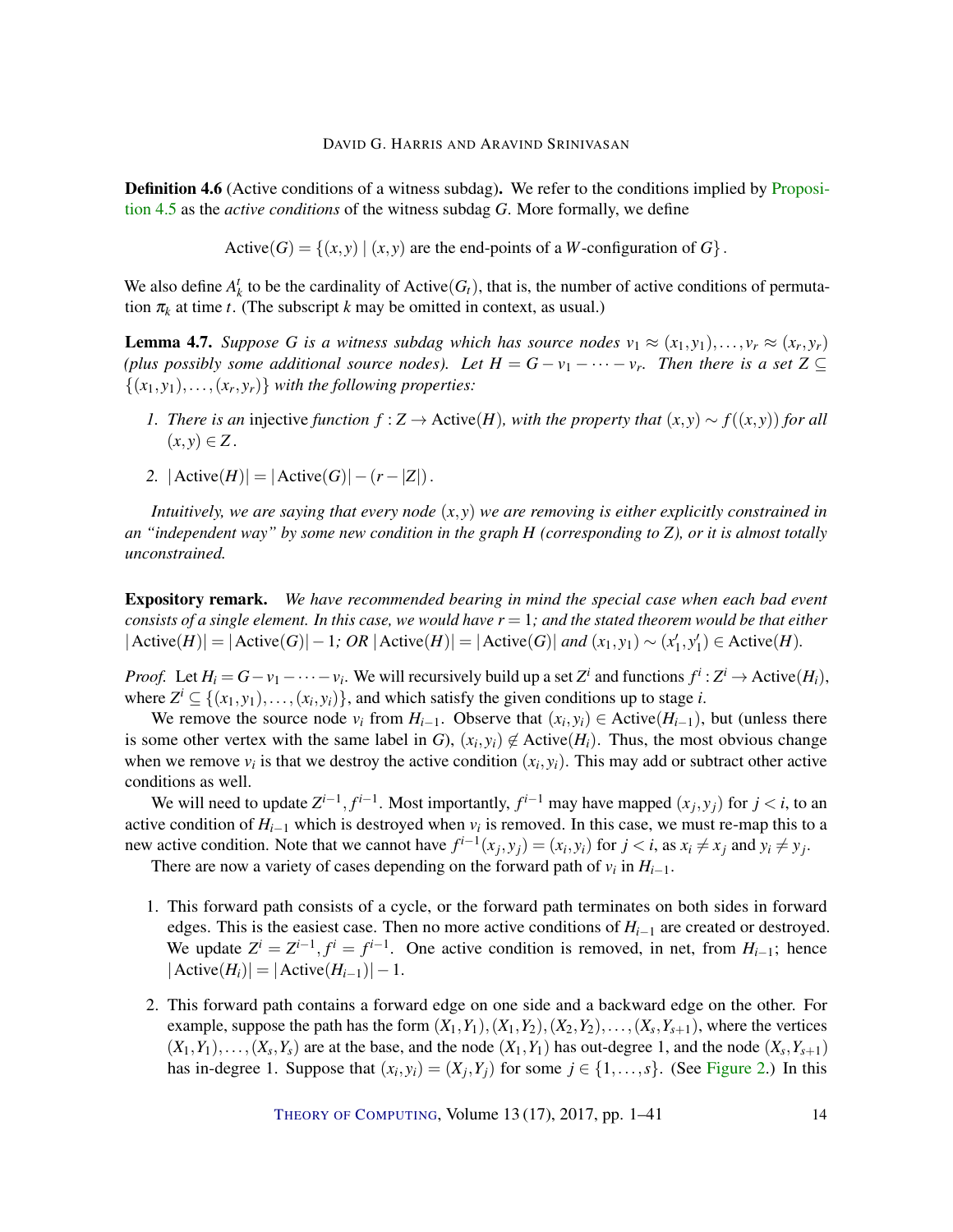case, we do not destroy any W-configurations, but we create a new W-configuration with endpoints  $(X_j, Y_{s+1}) = (x_i, Y_{s+1}).$ 

We now update  $Z^{i} = Z^{i-1} \cup \{(x_i, y_i)\}\$ . We define  $f^{i} = f^{i-1}$  plus we map  $(x_i, y_i)$  to the new active condition  $(x_i, Y_{s+1})$ . In net, no active conditions were added or removed, and  $|Active(H_i)| =$  $|Active(H<sub>i-1</sub>)|$ .



<span id="page-14-1"></span>Figure 2: When we remove  $(X_2, Y_2)$ , we create a new W-configuration with endpoints  $(X_2, Y_5)$ .

3. This forward path was a W-configuration  $(X_0, Y_1), (X_1, Y_1), \ldots, (X_s, Y_s), (X_s, Y_{s+1})$  with the pairs  $(X_1, Y_1), \ldots, (X_s, Y_s)$  on the base, and we had  $(x_i, y_i) = (X_j, Y_j)$ . This is the most complicated situation; in this case, we destroy the original W-configuration with endpoints  $(X_0, Y_{s+1})$  but create two new W-configurations with endpoints  $(X_0, Y_j)$  and  $(X_j, Y_{s+1})$ . We update  $Z^i = Z^{i-1} \cup \{(x_i, y_i)\}$ . We will set  $f^i = f^{i-1}$ , except for a few small changes as follows.

If  $(f^{i-1})^{-1}(X_0, Y_{s+1}) = \emptyset$  then simply set  $f^i(x_i, y_i) = (X_0, Y_j)$ . Otherwise, we have  $f^{i-1}(x_\ell, y_\ell) =$  $(X_0, Y_{s+1})$  for some  $\ell < i$ ; so either  $x_{\ell} = X_0$  or  $y_{\ell} = Y_{s+1}$ . If it is the former, set  $f^i(x_{\ell}, y_{\ell}) =$  $(X_0, Y_j), f^i(x_i, y_i) = (X_j, Y_{s+1}).$  If it is the latter, set  $f^i(x_\ell, y_\ell) = (X_j, Y_{s+1}), f^i(x_i, y_i) = (X_0, Y_j).$ 

In any case,  $f^i$  is updated appropriately, and in the net no active conditions are added or removed, so  $|{\rm Active}(H_i)| = |{\rm Active}(H_{i-1})|$ .  $\Box$ 

## <span id="page-14-0"></span>5 The probability that the swaps are all successful

In the previous sections, we determined necessary conditions for the permutations  $\pi_k^t$ , depending on the graphs  $G_{k,t}$ . In this section, we finish by computing the probability that the swapping subroutine causes the permutations to, in fact, satisfy all such conditions.

[Proposition](#page-14-2) [5.1](#page-14-2) states the key randomness condition satisfied by the swapping subroutine. The basic intuition is as follows: suppose  $\pi$  :  $[n] \to [n]$  is a fixed permutation with  $\pi(x) = y$ , and  $\pi' =$ Swap $(\pi; x_1, \ldots, x_r)$ . Then  $\pi'(x_1)$  has a uniform distribution over [*n*]. Similarly,  $\pi'^{-1}(y_1)$  has a uniform distribution over [*n*]. However, the joint distribution is *not* uniform—there is essentially only one degree of freedom for the two values. In general, any subset of the variables  $\pi'(x_1), \ldots, \pi'(x_r), \pi'^{-1}(y_1), \ldots, \pi^{-1}(y_r)$ will have the uniform distribution, *as long as the subset does not simultaneously contain*  $\pi'(x_i)$ ,  $\pi'^{-1}(y_i)$ *for some*  $i \in [r]$ *.* 

<span id="page-14-2"></span>Proposition 5.1. *Suppose n*,*r*,*s*,*q are non-negative integers obeying the following constraints:*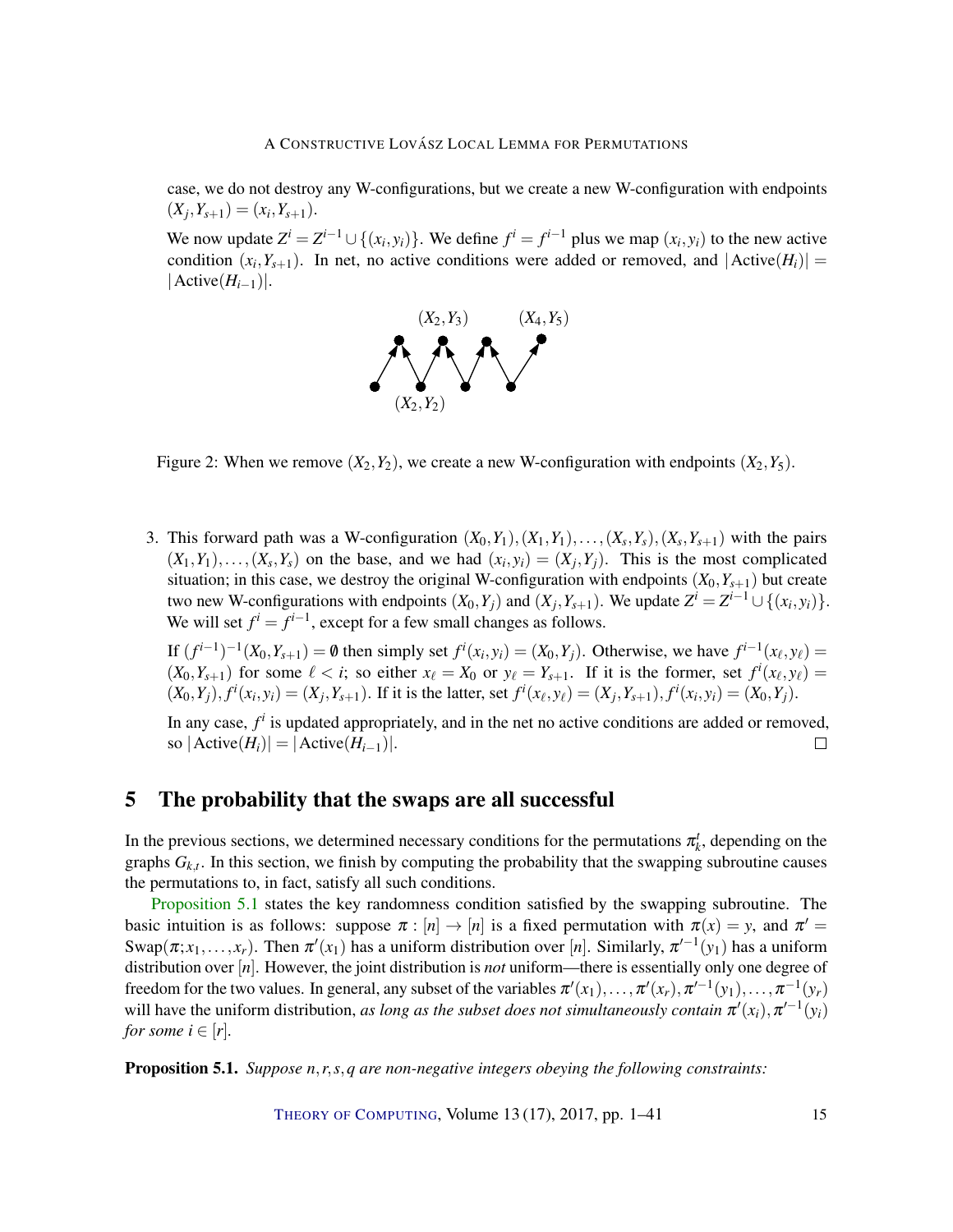- *1.*  $0 \le s \le \min(q, r)$ .
- 2.  $q + (r s) \leq n$ .

*Let*  $\pi$  *be a fixed permutation of* [*n*]*. Let*  $x_1, \ldots, x_r \in [n]$  *be distinct, and let*  $y_i = \pi(x_i)$  *for*  $i = 1, \ldots, r$ . *Define*  $\pi' = \text{Swap}(\pi; x_1, \ldots, x_r)$ *.* 

*Consider a list*  $(x'_1, y'_1), \ldots, (x'_q, y'_q)$  *satisfying the following properties:* 

- *3. All*  $x'$  *are distinct; all*  $y'$  *are distinct.*
- *4. For*  $i = 1, ..., s$  we have  $(x_i, y_i) \sim (x'_i, y'_i)$ .

*Then we have the bound:*

$$
P(\pi'(x'_1) = y'_1 \wedge \cdots \wedge \pi'(x'_q) = y'_q) \leq \frac{(n-r)!(n-q)!}{n!(n-q-r+s)!}.
$$

Expository remark. *Consider the special case when each bad event contains a single element. In that case, we only need to use this result for*  $r = 1$ *. There are two possibilities for s; either*  $s = 0$  *in which case this probability on the right is*  $1 - q/n$  (*i. e., the probability that*  $\pi'(x_1) \neq y'_1, \ldots, y'_q$ *); or*  $s = 1$  *in which case this probability is*  $1/n$  (*i. e., the probability that*  $\pi'(x_1) = y'_1$ *).* 

*Proof.* Define the function

$$
g(n,r,s,q) = \frac{(n-r)!(n-q)!}{n!(n-q-r+s)!}.
$$

We will prove this proposition by induction on *s, r*, considering a number of separate cases.

1. Suppose  $s > 0$  and  $x_1 = x'_1$ . Then, in order to satisfy the desired conditions, we must swap  $x_1$ to  $x'' = \pi^{-1}(y_1')$ ; this occurs with probability  $1/n$ . The subsequent  $r - 1$  swaps starting with the permutation  $\pi(x_1 x'')$  must now satisfy the conditions  $\pi'(x'_2) = y'_2, \ldots, \pi'(x_q) = y'_q$ . We claim that  $(x_i, \pi(x_1, x'')x_i) \sim (x'_i, y'_i)$  for  $i = 2, \ldots, s$ . If  $x'' \neq x_2, \ldots, x_s$ , this is immediate. Otherwise, suppose  $x'' = x_j$ . If  $x_j = x'_j$ , then we again still have  $(x_j, \pi(x_1, x'')x_j) \sim (x'_j, y'_j)$ . If  $y_j = y'_j$ , then this implies that  $y'_1 = y_j = y'_j$ , which contradicts that the  $y'_j \neq y'_1$ .

So we apply the induction hypothesis to  $\pi(x_1, x'')$ ; in the induction, we subtract one from  $n, q, r, s$ . This gives

$$
P(\pi'(x'_1) = y'_1 \land \dots \land \pi(x'_q) = y'_q) \leq \frac{1}{n}g(n-1, r-1, s-1, q-1) = g(n, r, s, q)
$$

as desired.

2. Similarly, suppose  $s > 0$  and suppose  $y_1 = y'_1$ . By [Proposition](#page-36-0) [A.3,](#page-36-0) we would obtain the same distribution if we executed  $(\pi')^{-1} = \text{Swap}(\pi^{-1}; y_1, \dots, y_r)$ , so

$$
P(\pi'(x'_1) = y'_1 \wedge \cdots \wedge \pi(x'_q) = y'_q) = P((\pi')^{-1}(y'_1) = x'_1 \wedge \cdots \wedge (\pi')^{-1}(y'_q) = x'_q).
$$

Now, the right-hand side has swapped the roles of  $x_1/y_1$ ; in particular, it now falls under the previous case (1) already proved, and so the right-hand side is at most  $g(n, r, s, q)$  as desired.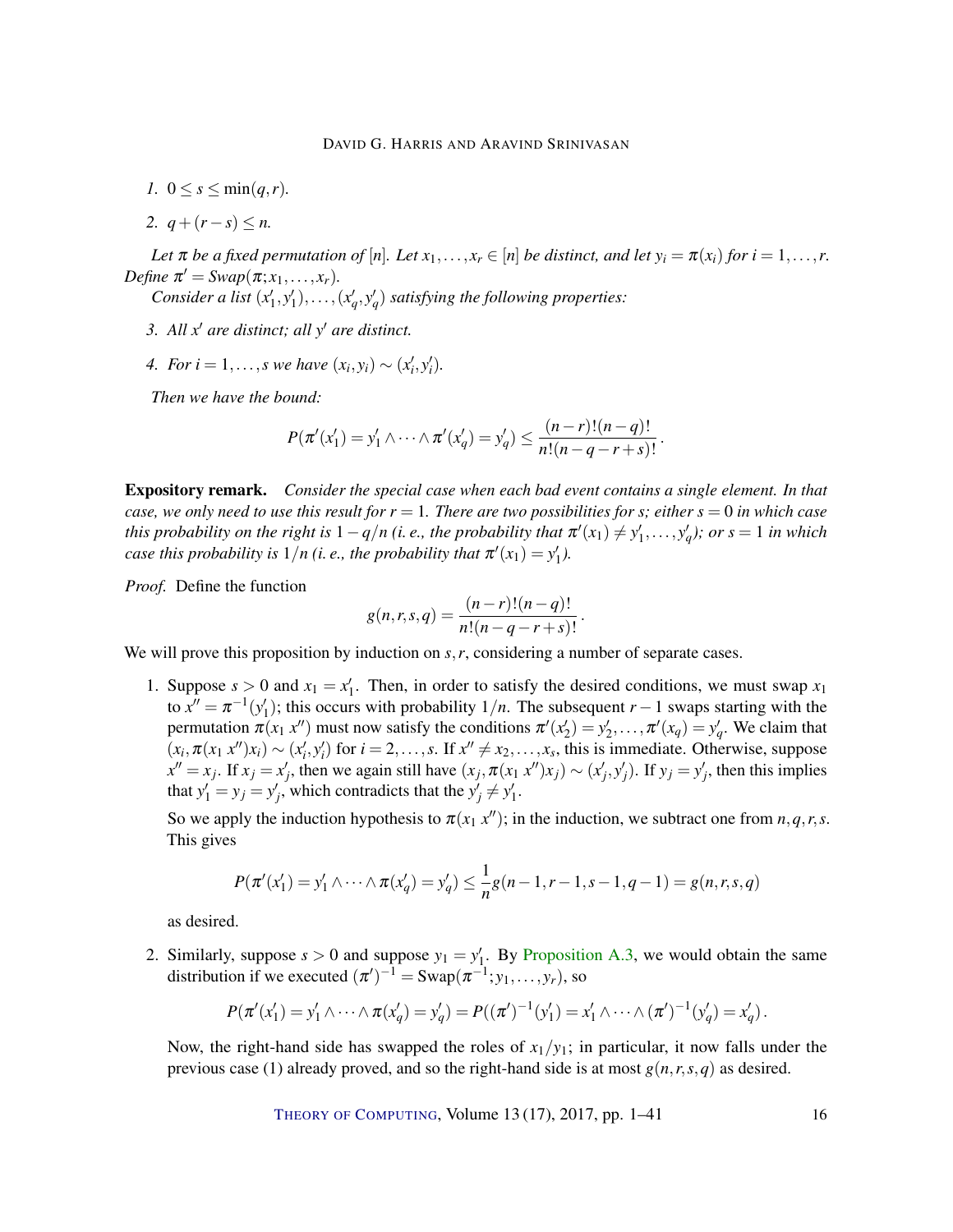3. Suppose  $s = 0$  and there are indices  $i \in [r], j \in [q]$  with  $(x_i, y_i) \sim (x'_j, y'_j)$ . By [Proposition](#page-35-0) [A.2,](#page-35-0) we can assume without loss of generality that  $(x_1, y_1) \sim (x'_1, y'_1)$ . So, in this case, we are really in the case with  $s = 1$ . This is covered by case (1) or case (2), which we have already shown. Thus, we have

$$
P(\pi'(x'_1) = y'_1 \wedge \cdots \wedge \pi(x'_q) = y'_q) \le g(n,r,1,q) = \frac{g(n,r,0,q)}{n-q-r+1} \le g(n,r,s,q).
$$

Here, we are using our hypothesis that  $n \geq q + (r - s) = q + r$ .

4. Finally, suppose  $s = 0$  and  $x_1, \ldots, x_r$  are distinct from  $x'_1, \ldots, x'_q$  and  $y_1, \ldots, y_q$  are distinct from  $y'_1, \ldots, y'_q$ . In this case, a necessary condition to have  $\pi'(x'_1) = y'_1, \ldots, \pi(x'_q) = y'_q$  is that there are some  $y''_1, \ldots, y''_r$ , distinct from each other and distinct from  $y'_1, \ldots, y'_q$ , with the property that  $\pi'(x_i) = y''_i$  for  $j = 1, \ldots, r$ . By the union bound, we have

$$
P(\pi'(x'_1) = y'_1 \wedge \cdots \wedge \pi(x'_q) = y'_q) \leq \sum_{y''_1, \ldots, y''_r} P(\pi'(x_1) = y''_1 \wedge \cdots \wedge \pi(x_r) = y''_r).
$$

For each individual summand, we apply the induction hypothesis; the summand has probability at most  $g(n,r,r,q)$ . As there are  $(n-q)!/(n-q-r)!$  possible values for  $y''_1, \ldots, y''_r$ , the total probability is at most  $(n-q)!/(n-q-r)! \times g(n,r,r,q) = g(n,r,s,q)$ .

We apply [Proposition](#page-14-2) [5.1](#page-14-2) to upper-bound the probability that the Swapping Algorithm successfully swaps when it encounters a bad event.

<span id="page-16-0"></span>**Proposition 5.2.** *Suppose we encounter a bad event B at time t containing elements*  $(k, x_1, y_1)$ *, ...,* (*k*, *x<sup>r</sup>* , *yr*) *from permutation k (and perhaps other elements from other permutations). Then the probability* that  $\pi_k^{t+1}$  satisfies all the active conditions of its future-subgraph, conditional on all past events and all *other swappings at time t, is at most*

$$
P(\pi_k^{t+1} \text{ satisfies Active}(G_k^{t+1})) \le P_k(B) \frac{(n_k - A_k^{t+1})!}{(n_k - A_k^t)!}
$$

.

*Recall that we have defined*  $A_k^t = |\text{Active}(G_{k,t})|$  *and we have defined*  $P_k(B) = \frac{(n_k - r)!}{n_k!}$ .

Expository remark. *Consider the special case when each bad event consists of a single element. In this case,*  $P_k(B) = 1/n$ , and the stated theorem is now: either  $A^{t+1} = A^t$ , in which case the probability *that*  $\pi$  *satisfies its swapping condition is*  $1/n$ ; *or*  $A^{t+1} = A^t - 1$ ; *in which case the probability that*  $\pi$ *satisfies its swapping condition is*  $1 - A^{t+1}/n$ .

*Proof.* Let *H* denote the future-subgraph  $G_{k,t+1}$  after removing the source nodes corresponding to the pairs  $(x_1, y_1), \ldots, (x_r, y_r)$ . Using the notation of [Lemma](#page-13-0) [4.7,](#page-13-0) we set  $s = |Z|$  and  $q = A_k^{t+1}$ . We have Active(*H*) = {(*x'*<sub>1</sub>, *y'*<sub>1</sub>), . . . . , (*x'<sub>q</sub>*, *y'<sub>q</sub>*)}.

For each  $(x, y) \in Z$ , we have  $y = \pi_k^t(x)$ , and there is an injective function  $f : Z \to \text{Active}(H)$  and  $f(x, y) \sim f((x, y))$ . By [Proposition](#page-35-0) [A.2,](#page-35-0) we can assume without loss of generality  $Z = \{(x_1, y_1), \ldots, (x_s, y_s)\}$ and  $f(x_i, y_i) = (x'_i, y'_i)$ . In order to satisfy the active conditions on  $G_{k,t+1}$ , the swapping must cause  $\pi_k^{t+1}(x_i') = y_i'$  for  $i = 1, ..., q$ .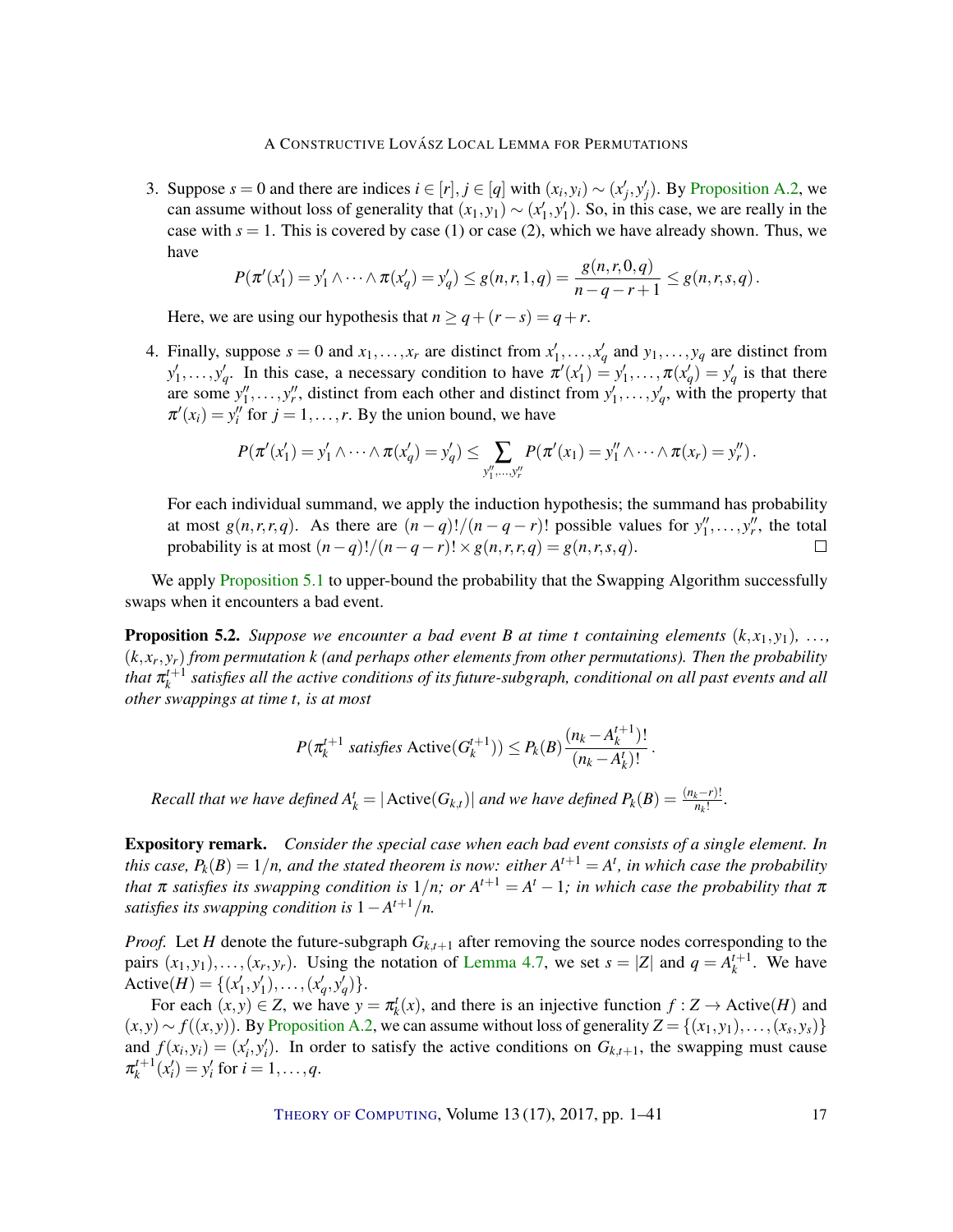By [Lemma](#page-13-0) [4.7,](#page-13-0) we have  $A_k^t = A_k^{t+1} + (r - s) = q + (r - s)$ . Since  $A_k^t \le n$ , all the conditions of [Proposition](#page-14-2) [5.1](#page-14-2) are satisfied. Thus this probability is at most

$$
\frac{(n_k-r)!}{n_k!} \times \frac{(n_k-q)!}{(n_k-q-r+s)!} = \frac{(n_k-r)!(n_k-A_k^{t+1})!}{n_k!(n_k-A_k^t)!}.
$$

We finally have all the pieces necessary to prove [Lemma](#page-6-0) [3.1.](#page-6-0)

Lemma [3.1.](#page-6-0) *Let* τ *be a witness tree, with nodes labeled B*1,...,*B<sup>s</sup> . Then*

$$
P(\tau\text{ appears}) \leq P_{\Omega}(B_1) \cdots P_{\Omega}(B_s).
$$

*Proof.* The Swapping Algorithm, as we have defined it, begins by selecting the permutations uniformly at random. One may also consider fixing the permutations to some arbitrary (not random) value, and allowing the Swapping Algorithm to execute from that point onward. We refer to this as *starting at an arbitrary state of the Swapping Algorithm.* We will prove the following by induction on  $\tau'$ : The probability, starting at an arbitrary state of the Swapping Algorithm, that the subsequent swaps cause subtree  $\tau'$  to appear, is at most

<span id="page-17-0"></span>
$$
P(\hat{\tau}^T = \tau' \text{ for some } T \ge 0) \le \prod_{B \in \tau'} P_{\Omega}(B) \times \prod_{k=1}^N \frac{n_k!}{(n_k - |\text{Active}(\text{Proj}_k(\tau'))|)!}.
$$
(5.1)

When  $\tau' = \emptyset$ , the RHS of [\(5.1\)](#page-17-0) is equal to one so this is vacuously true.

To show the induction step, note that in order for  $\tau'$  to appear, it must be that some *B* is resampled, where some node  $v \in \tau'$  is labeled by *B*. Suppose we condition on that *v* is the first such node, resampled at time *t*. A necessary condition to have  $\hat{\tau}^T = \tau'$  for some  $T \ge t$  is that each  $\pi_k^{t+1}$  satisfies all the active conditions on  $G_{k,t+1}$ . By [Proposition](#page-16-0) [5.2,](#page-16-0) this has probability at most

$$
\prod_k P_k(B) \frac{(n_k - A_k^{t+1})!}{(n_k - A_k^t)!}.
$$

Next, if this event occurs, then subsequent resamplings must cause  $\hat{\tau}_{\geq t+1}^T = \tau' - \nu$ . We bound this probability using the induction hypothesis. Note that the induction hypothesis gives a bound conditional on *any* starting configuration of the Swapping Algorithm, so we may multiply these probabilities to get

$$
P(\hat{\tau}^T = \tau' \text{ for some } T > 0)
$$
  
\n
$$
\leq \prod_k P_k(B) \frac{(n_k - A_k^{t+1})!}{(n_k - A_k^t)!} \times \prod_{B \in \tau' - \nu} P_{\Omega}(B) \times \prod_{k=1}^N \frac{n_k!}{(n_k - |\text{Active(Proj}_k(\tau' - \nu))|)!}
$$
  
\n
$$
= \prod_{B \in \tau'} P_{\Omega}(B) \prod_k \frac{(n_k - A_k^{t+1})!}{(n_k - A_k^t)!} \frac{n_k!}{(n_k - |\text{Active(Proj}_k(\tau' - \nu))|)!}
$$
  
\n
$$
= \prod_{B \in \tau'} P_{\Omega}(B) \prod_k \frac{n_k!}{(n_k - A_k^t)!} \text{ as } A_k^{t+1} = |\text{Active(Proj}_k(\tau' - \nu))|,
$$

completing the induction argument.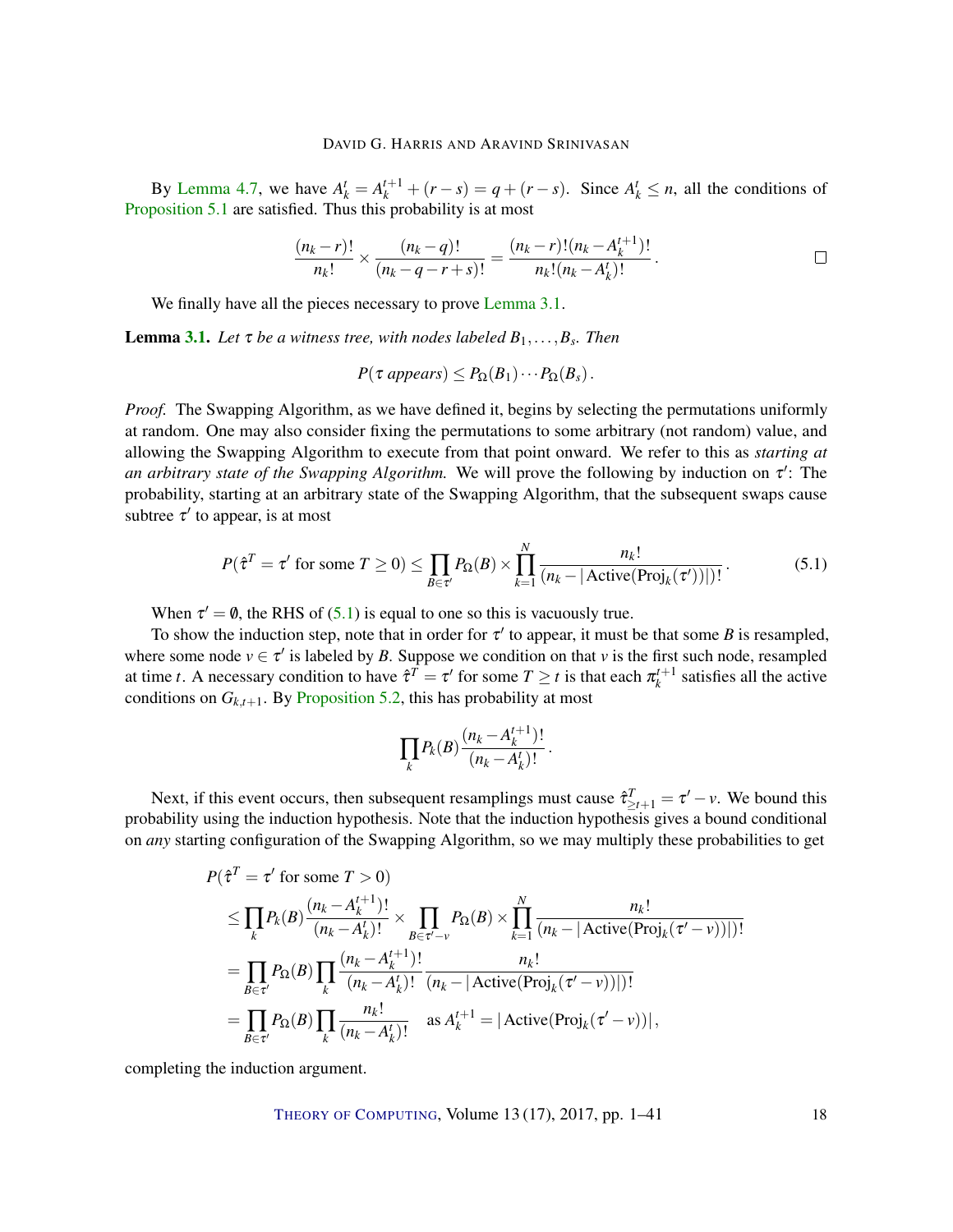<span id="page-18-1"></span>We now consider the necessary conditions to produce the *entire* witness tree  $\tau$ , and not just fragments of it. First, the *original permutations*  $\pi_k^0$  must satisfy the active conditions of the respective witness subdags  $\text{Proj}_k(\tau)$ . For each permutation *k*, this occurs with probability

$$
\frac{(n_k-A_k^0)!}{n_k!}.
$$

Next, the subsequent sampling must be compatible with  $\tau$ ; by [\(5.1\)](#page-17-0) this has probability at most

$$
\prod_{B \in \tau} P_{\Omega}(B) \times \prod_{k=1}^N \frac{n_k!}{(n_k - A_k^0)!}.
$$

Again, note that the bound in [\(5.1\)](#page-17-0) is conditional on any starting position of the Swapping Algorithm, hence we may multiply these probabilities. In total we have

$$
P(\hat{\tau}^T = \tau \text{ for some } T \ge 0) \le \prod_k \frac{(n_k - A_k^0)!}{n_k!} \times \prod_{B \in \tau} P_{\Omega}(B) \times \prod_{k=1}^N \frac{n_k!}{(n_k - A_k^0)!} = \prod_{B \in \tau} P_{\Omega}(B).
$$

We note a counterintuitive aspect to this proof. The natural way of proving this lemma would be to identify, for each bad event *B* ∈  $\tau$ , some necessary event occurring with probability at most *P*<sub>Ω</sub>(*B*). This is the general strategy in Moser & Tardos [\[31\]](#page-39-1) and related constructive LLL variants such as [\[18\]](#page-38-2), [\[1\]](#page-37-3), [\[20\]](#page-38-5). This is *not* the proof we employ here; there is an additional factor of  $(n_k - A_k^0)!/n!$  which is present for the original permutation and is gradually "discharged" as active conditions disappear from the future-subgraphs.

### <span id="page-18-0"></span>6 The constructive LLL for permutations

Now that we have proved the Witness Tree Lemma, the remainder of the analysis is essentially the same as for the Moser–Tardos algorithm [\[31\]](#page-39-1). Using arguments and proofs from [\[31\]](#page-39-1) with our key lemma, we can now easily show our key theorem:

**Theorem 6.1.** *Suppose some function*  $x : \mathcal{B} \to (0,1)$  *satisfies, for every*  $B \in \mathcal{B}$ *, the condition* 

$$
P_{\Omega}(B) \leq x(B) \prod_{\substack{B' \sim B \\ B' \neq B}} (1 - x(B')).
$$

*Then the Swapping Algorithm terminates with probability one. The expected number of iterations in which we resample B is at most*  $x(B)/(1-x(B))$ *.* 

In the "symmetric" case, this gives us the well-known LLL criterion:

**Corollary 6.2.** *Suppose each bad event*  $B \in \mathcal{B}$  *has probability at most p*, and is dependent with at most *d bad events. Then if*  $ep(d+1) \leq 1$ *, the Swapping Algorithm terminates with probability one; the expected number of resamplings of each bad event is O*(1)*.*

Some extensions of the LLL, such as the Moser–Tardos distribution bounds shown in [\[16\]](#page-38-1), the cluster-expansion LLL criterion [\[9\]](#page-37-1) and its connection to the Moser–Tardos algorithm [\[32\]](#page-39-2), or the partial resampling of [\[18\]](#page-38-2), follow almost immediately here. There are a few extensions which require slightly more discussion.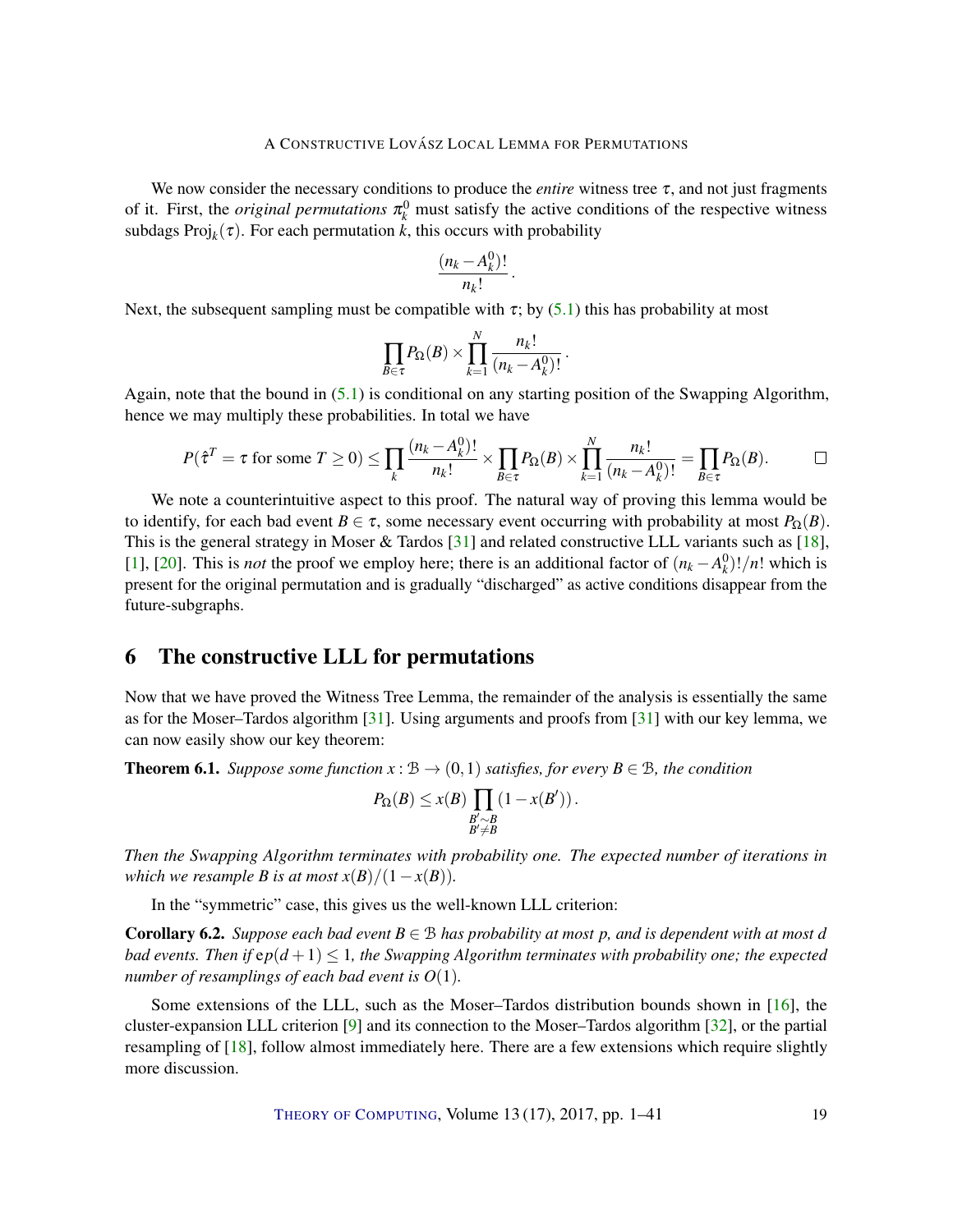#### <span id="page-19-1"></span>6.1 Lopsidependence

As in [\[31\]](#page-39-1), it is possible to slightly restrict the notion of dependence. We can redefine the relation  $\sim$  on bad events by setting  $B \sim B'$  iff

- 1.  $B = B'$ , or
- 2. there is some  $(k, x, y) \in B$ ,  $(k, x', y') \in B'$  with either  $x = x', y \neq y'$  or  $x \neq x', y = y'$ .

In particular, bad events which share the same triple  $(k, x, y)$ , are *not* caused to be dependent.

Proving that the Swapping Algorithm still works in this setting requires only a slight change in our definition of Proj<sub>k</sub>( $\tau$ ). Now, the tree  $\tau$  may have multiple copies of any given triple ( $k, x, y$ ) on a single level. When this occurs, we create the corresponding nodes  $v \approx (x, y) \in Proj_k(\tau)$ ; edges are added between such nodes in an arbitrary (but consistent) way. The remainder of the proof remains as before.

#### 6.2 LLL for injective functions

The analysis of [\[28\]](#page-39-6) considers a slightly more general setting for the LLL, in which we select random *injections*  $f_k : [m_k] \to [n_k]$ , where  $m_k \leq n_k$ . In fact, our Swapping Algorithm can be extended to this case. We simply define a permutation  $\pi_k$  on  $[n_k]$ , where the entries  $\pi_k(m_k+1),\ldots,\pi_k(n_k)$  are "dummies" which do not participate in any bad events. The LLL criterion for the extended permutation  $\pi_k$  is exactly the same as the corresponding LLL criterion for the injection  $f_k$ . Because all of the dummy entries have the same behavior, it is not necessary for the Swapping Algorithm to keep track of the dummy entries exactly; they are needed only for the analysis.

#### <span id="page-19-0"></span>6.3 Comparison with the approaches of Achlioptas & Iliopoulos and Harvey & Vondrák

Achlioptas & Iliopoulos [\[1\]](#page-37-3) and Harvey & Vondrák [\[20\]](#page-38-5) gave generic frameworks for analyzing variants of the Moser–Tardos algorithm, applicable to different types of combinatorial configurations. These frameworks can include vertex colorings, permutations, Hamiltonian cycles of graphs, spanning trees, matchings, and other settings. For the case of permutations, both of these frameworks give a version of the Swapping Algorithm and show that it terminates under the same conditions as we do, which in turn are the same conditions as the LLL [\(Theorem](#page-2-0) [1.1\)](#page-2-0).

The key difference between our approach and [\[1,](#page-37-3) [20\]](#page-38-5) is that they enumerate the entire history of all resamplings to the permutations. In contrast, our proof is based on the Witness Tree Lemma; this is a much more succinct structure that ignores most of the resamplings, and only enumerates the few resamplings that are necessary to justify a single item in the execution log. Their proofs are much simpler than ours; a major part of the complexity of our proof lies in the need to argue that the bad events which were ignored by the witness tree do not affect the probabilities. (The ignored bad events *do* interact with the variables we need to track for the witness tree, but do so in a "neutral" way.)

*If our only goal is to prove that the Swapping Algorithm terminates in polynomial time, then the other two frameworks give a better and simpler approach.* However, the Witness Tree Lemma allows much more precise estimates for many types of events. The main reason for this precision is the following: suppose we want to show that some event *E* has a low probability of occurring during or after the

THEORY OF C[OMPUTING](http://dx.doi.org/10.4086/toc), Volume 13 (17), 2017, pp. 1–41 20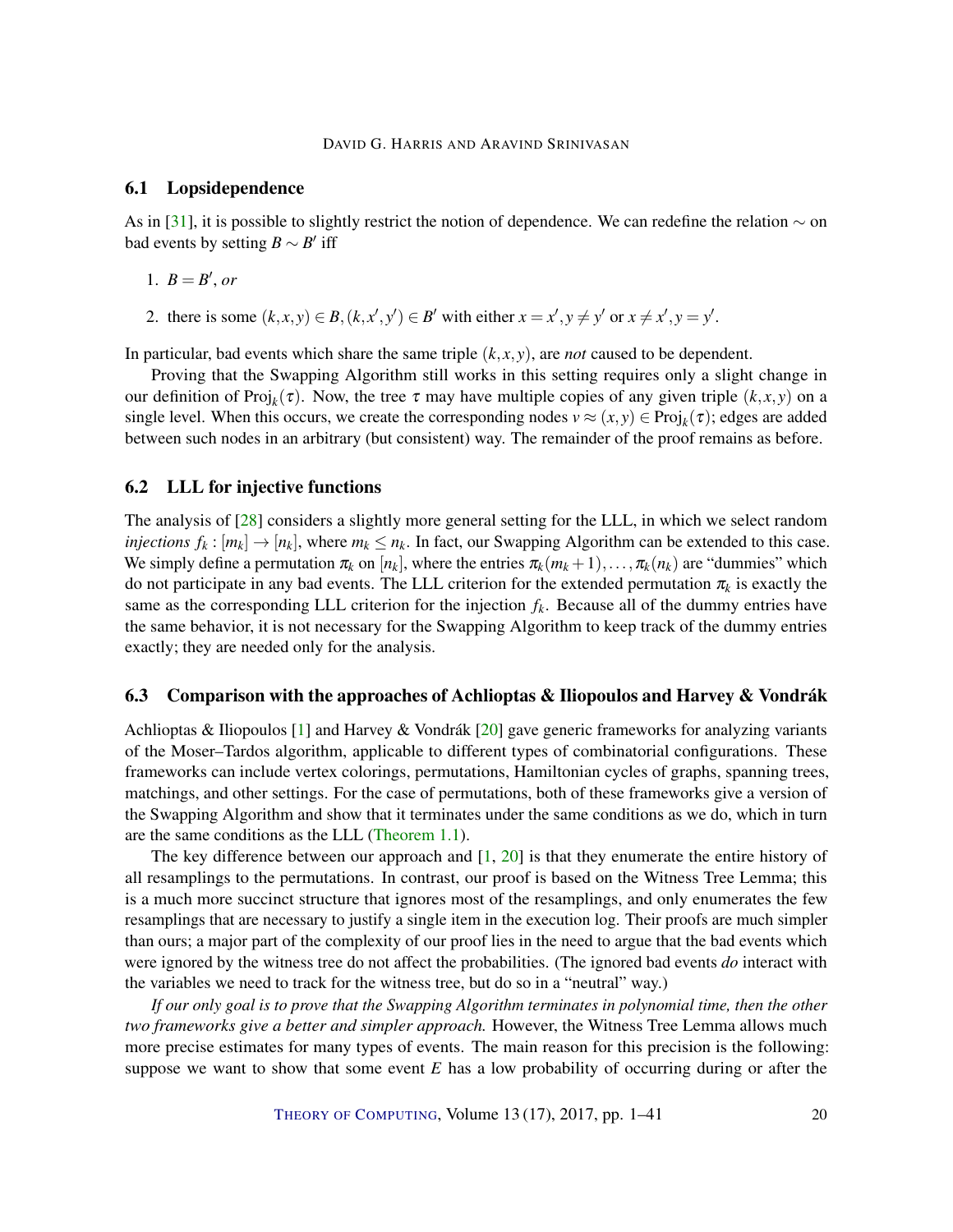<span id="page-20-0"></span>execution of the Swapping Algorithm. The proof strategy of Moser  $\&$  Tardos is to take a union bound over all witness trees that correspond to this event. In this case, we show a probability bound which is proportional to the total weight of all such witness trees. This can be a relatively small number as only the witness trees connected to *E* are relevant. Our analysis, which is also based on witness trees, is able to show similar types of bounds.

However, the analysis of Achlioptas & Iliopoulos and Harvey & Vondrák is not based on witness trees, but the much larger set of *full execution logs*. The number of possible execution logs can be exponentially larger than the number of witness trees. It is very inefficient to take a union bound over all such logs. Hence, Achlioptas & Iliopoulos and Harvey & Vondrák give bounds which are exponentially weaker (in a certain technical sense) than the ones we provide.

Many properties of the Swapping Algorithm depend on the fine degree of control provided by the Witness Tree Lemma, and it seems difficult to obtain them from the alternate LLLL approaches. We list a few of these properties here.

**The LLL criterion without slack.** As a simple example of the problems caused by taking a union bound over execution logs, suppose that we satisfy the LLL criterion without slack, say  $ep(d+1) = 1$ ; here, as usual, *p* and *d* are bounds, respectively on the probability of any bad event and the degree of any bad event in the dependency graph. In this case, we show that the expected time for our Swapping Algorithm to terminate is  $O(m)$ . In contrast, in Achlioptas & Iliopoulos or Harvey & Vondrák, they require satisfying the LLL criterion with slack  $ep(1+\varepsilon)(d+1) = 1$ , and achieve a termination time of  $O(m/\epsilon)$ . They require this slack term in order to damp the exponential growth in the number of execution logs. (Harvey & Vondrák show that if the symmetric LLL criterion is satisfied without slack, then the Shearer criterion [\[34\]](#page-39-9) is satisfied with slack  $\varepsilon = \Omega(1/m)$ . Thus, they would achieve a running time of  $O(m^2)$  without slack.)

Arbitrary choice of which bad event to resample. The Swapping Algorithm as we have stated it is actually underdetermined, in that the choice of which bad event to resample is arbitrary. In contrast, in both Achlioptas & Iliopoulos and Harvey & Vondrák, there is a fixed priority on the bad events. (Kolmogorov [\[26\]](#page-38-6) has shown that this restriction can be removed in certain special cases of the Achlioptas & Iliopoulos setting, including for random permutations and matchings.) This freedom can be quite useful. For example, in [Section](#page-21-0) [7](#page-21-0) we consider a parallel implementation of our Swapping Algorithm. We will select which bad events to resample in a quite complicated and randomized way. However, the correctness of the parallel algorithm will follow from the fact that it simulates some serial implementation of the Swapping Algorithm.

The Moser–Tardos distribution. The Witness Tree Lemma allows us to analyze the so-called "Moser– Tardos (MT) distribution," first discussed by  $[16]$ . The LLL and its algorithms ensure that bad events B cannot possibly occur. In other words, we know that the configuration produced by the LLL has the property that no  $B \in \mathcal{B}$  is true. In many applications of the LLL, we may wish to know more about such configurations, other than they exist.

We give two examples where this useful for the ordinary, variable-based LLL. First, suppose that we have some weights for the values of our variables, and we define the objective function on a solution  $\sum_i w(X_i)$ ; in this case, if we are able to estimate the probability that a variable  $X_i$  takes on value *j* in the *output* of the LLL (or Moser–Tardos algorithm), then we may be able to show that configurations with a good objective function exist. A second example is when the number of bad events becomes too large,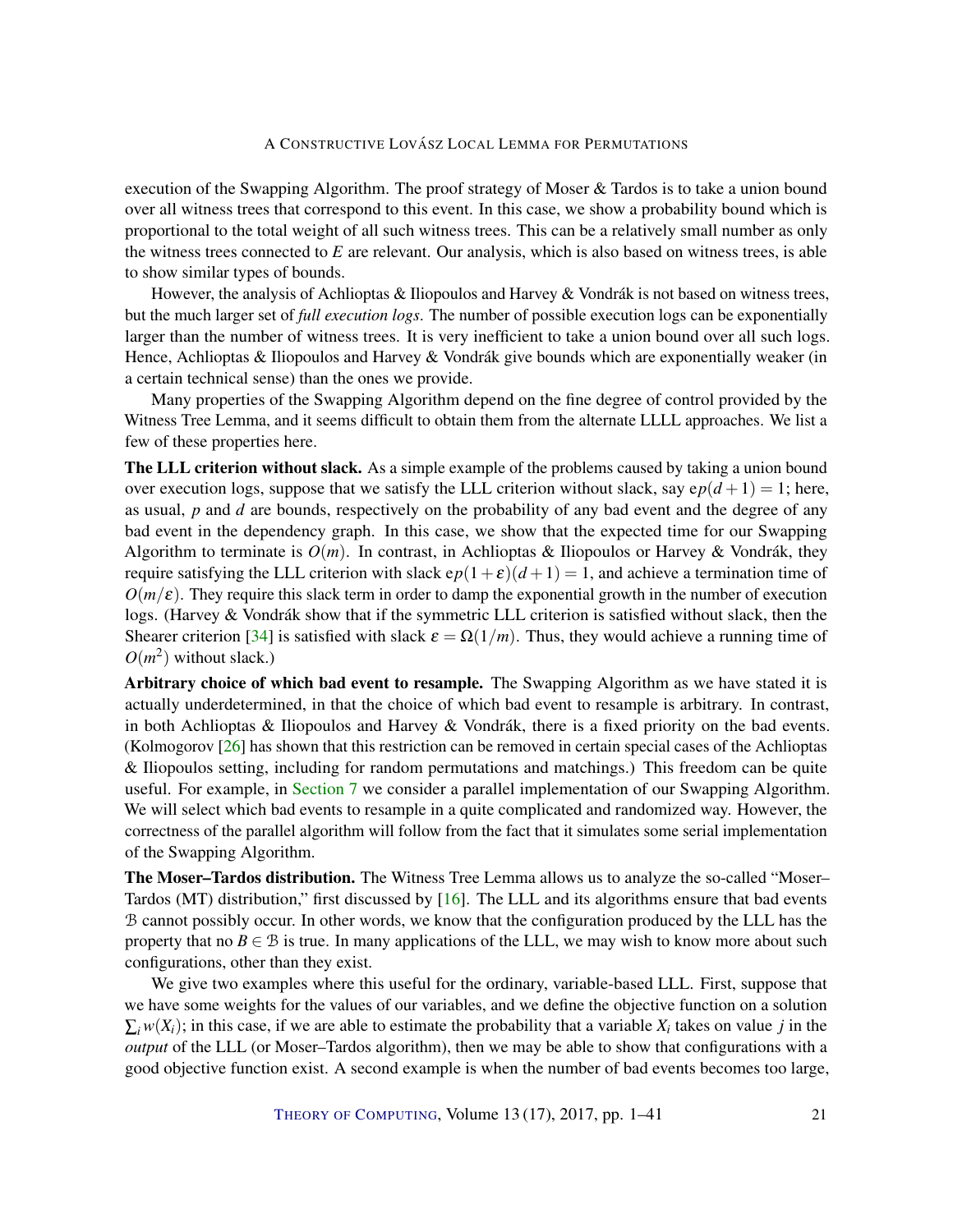<span id="page-21-1"></span>perhaps exponentially large. In this case, the Moser–Tardos algorithm cannot test them all. However, we may still be able to ignore a subset of the bad events, and argue that the probability that they are true at the end of the Moser–Tardos algorithm is small even though they were never checked.

The Witness Tree Lemma gives us an extremely powerful result concerning this MT distribution, which carries over to the Swapping Algorithm.

**Proposition 6.3.** Let  $E \equiv \pi_{k_1}(x_1) = y_1 \wedge \cdots \wedge \pi_{k_r}(x_r) = y_r$ . Then the probability that E is true in the *output of the Swapping Algorithm, is at most*

$$
P_{\Omega}(E)\prod_{B\sim E}(1-x(B))^{-1}.
$$

*Proof.* See [\[16\]](#page-38-1) for the proof of this for the ordinary MT algorithm; the extension to the Swapping Algorithm is straightforward.  $\Box$ 

Bounds on the depth of the resampling process. One key requirement for parallel variants of the Moser– Tardos algorithm appears to be that the resampling process has logarithmic depth. This is equivalent to showing that there are no deep witness trees. This follows easily from the Witness Tree Lemma, along the same lines as in the original paper of Moser & Tardos, but appears to be very difficult in the other LLLL frameworks.

Partial resampling. In [\[18\]](#page-38-2), a partial resampling variant of the Moser–Tardos algorithm was developed. In this variant, one only resamples a small, random subset of the variables (or, in our case, permutation elements) which determine a bad event. To analyze this variant, [\[18\]](#page-38-2) developed an alternate type of witness tree, which only records the variables which were actually resampled. Ignoring the other variables can drastically prune the space of witness trees. Again, this does not seem to be possible in other LLLL frameworks in which the *full* execution log must be recorded. We will see an example of this in [Theorem](#page-27-0) [8.2;](#page-27-0) we do not know of any way to show results such as [Theorem](#page-27-0) [8.2](#page-27-0) using the frameworks of either Achlioptas & Iliopoulos or Harvey & Vondrák.

## <span id="page-21-0"></span>7 A parallel version of the Swapping Algorithm

The Moser–Tardos resampling algorithm for the ordinary LLL can be transformed into an RNC algorithm by allowing a slight slack in the LLL's sufficient condition [\[31\]](#page-39-1). The basic idea is that in every round, we select a *maximal independent set (MIS)* of bad events to resample. Using the known distributed/parallel algorithms for MIS, this can be done in RNC; the number of resampling rounds is then shown to be logarithmic w. h. p. ("with high probability"), in [\[31\]](#page-39-1).

In this section, we will describe a parallel algorithm for the Swapping Algorithm, which runs along the same lines. However, everything is more complicated than in the case of the ordinary LLL. In the Moser–Tardos algorithm, events which are not connected to each other cannot affect each other in any way. For the permutation LLL, such events can interfere with each other, but do so rarely. Consider the following example. Suppose that at some point we have two active bad events, " $\pi_k(1) = 1$ " and " $\pi_k(2) = 2$ ," and so we decide to resample them simultaneously (since they are not connected to each other, and hence constitute an independent set). When we resample the bad event  $\pi_k(1) = 1$ , we may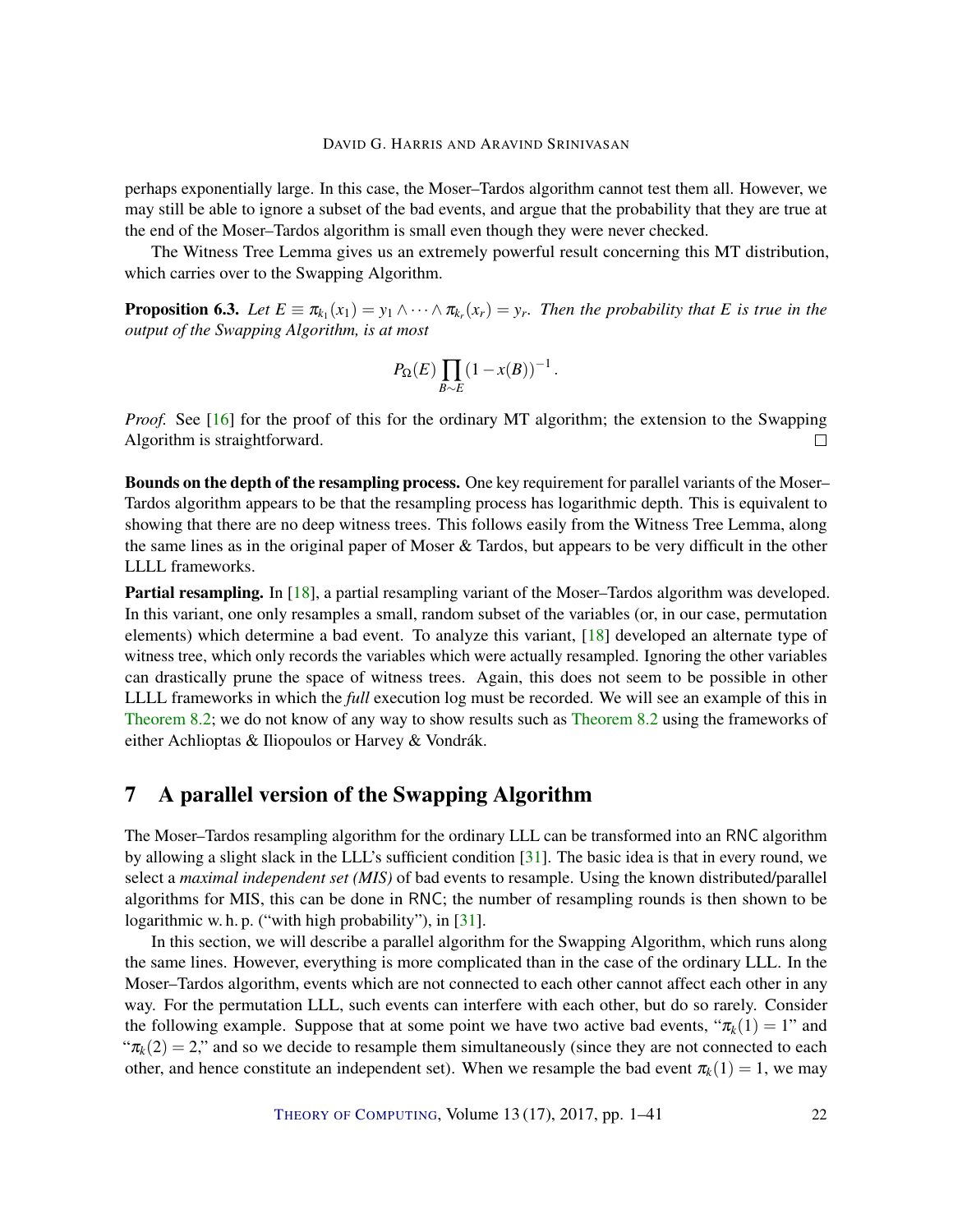<span id="page-22-0"></span>swap 1 with 2; this automatically fixes the second bad event as well. The sequential algorithm, in this case, would only swap a single element. The parallel algorithm should likewise *not* perform a second swap for the second bad event, or else it would be oversampling. Avoiding this type of conflict is quite tricky.

Let  $n = n_1 + \cdots + n_N$ ; since the output of the algorithm will be the contents of the permutations  $\pi_1, \ldots, \pi_k$ , this algorithm should be measured in terms of *n*, and we must show that this algorithm runs in polylog(*n*) time. Our algorithm will require that  $|\mathcal{B}|$ , the total number of bad events, is polynomial in *n*, and that every element  $B \in \mathcal{B}$  has size  $|B| \leq \text{polylog}(n)$ ; these conditions hold for many cases.

We describe the following Parallel Swapping Algorithm:

- 1. In parallel, generate the permutations  $\pi_1, \ldots, \pi_N$  uniformly at random.
- 2. We proceed through a series of *rounds* while there is some true bad event. In round  $i$  ( $i = 1, 2, \ldots$ ) do the following:
	- 3. Let  $\mathcal{V}_{i,1} \subseteq \mathcal{B}$  denote the set of bad events which are currently true at the beginning of round *i*. We will attempt to fix the bad events in  $V_{i,1}$  through a series of *subrounds*. This may introduce new bad events, but we will not fix any newly created bad events until round  $i + 1$ . Repeat the following process for  $j = 1, 2, \dots$  as long as  $\mathcal{V}_{i,j} \neq \emptyset$ :
		- 4. Let  $I_{i,j}$  be an MIS of  $\mathcal{V}_{i,j}$ .
		- 5. For each bad event  $B = \{(k_1, x_1, y_1), \ldots, (k_r, x_r, y_r)\} \in I_{i,j}$ , choose the swaps corresponding to *B*. We select each  $z_\ell \in [n_{k_\ell}]$ , which is the element to be swapped with  $\pi_{k_\ell}(x_\ell)$ according to procedure Swap. *Do not perform the indicated swaps at this time though!* We refer to  $(k_1, x_1), \ldots, (k_r, x_r)$  as the swap-sources of *B* and the  $(k_1, z_1), \ldots, (k_r, z_r)$  as the swap-mates of *B*.
		- 6. Select a random ordering  $\rho_{i,j}$  of the elements of  $I_{i,j}$ . Consider the graph  $G_{i,j}$  whose vertices correspond to elements of  $I_{i,j}$ , with an edge on  $(B,B')$  if  $\rho_{i,j}(B) < \rho_{i,j}(B')$ *and* one of the swap-mates of *B* is a swap-source of *B*<sup> $\prime$ </sup>. Generate  $I_{i,j}^{\prime} \subseteq I_{i,j}$  as the *lexicographically first MIS* (LFMIS) of the resulting graph  $G_{i,j}$ , with respect to vertex ordering  $\rho_{i,j}$ .
		- 7. For each permutation  $\pi_k$ , enumerate all the transpositions  $(x z)$  corresponding to elements of  $I'_{i,j}$ , arranged in order of  $\rho_{i,j}$ . Say these transpositions are, in order  $(x_1, z_1), \ldots (x_\ell, z_\ell)$ . Compute, in parallel for all  $\pi_k$ , the composition  $\pi'_k = \pi_k(x_1 \ z_1) \dots (x_\ell \ z_\ell)$ .
		- 8. Update  $\mathcal{V}_{i,j+1}$  from  $\mathcal{V}_{i,j}$  by removing all elements which are either no longer true for the current permutation, *or* are connected via  $\sim$  to some element of  $I'_{i,j}$ .

Most steps of this algorithm can be implemented using standard parallel methods. For example, step (1) can be performed simply by having each element of  $[n_k]$  choose a random real and then executing a parallel sort. The independent set  $I_{i,j}$  can be found in time in polylogarithmic time using  $[6, 29]$  $[6, 29]$  $[6, 29]$ .

The difficult step to parallelize is in selecting the LFMIS  $I'_{i,j}$ . In general, the problem of finding the LFMIS is P-complete [\[11\]](#page-37-10), hence we do not expect a generic parallel algorithm for this. However, what saves us it that the ordering  $\rho_{i,j}$  and the graph  $G_{i,j}$  are constructed in a highly random fashion.

This allows us to use the following greedy algorithm to construct  $I'_{i,j}$ , the LFMIS of  $G_{i,j}$ :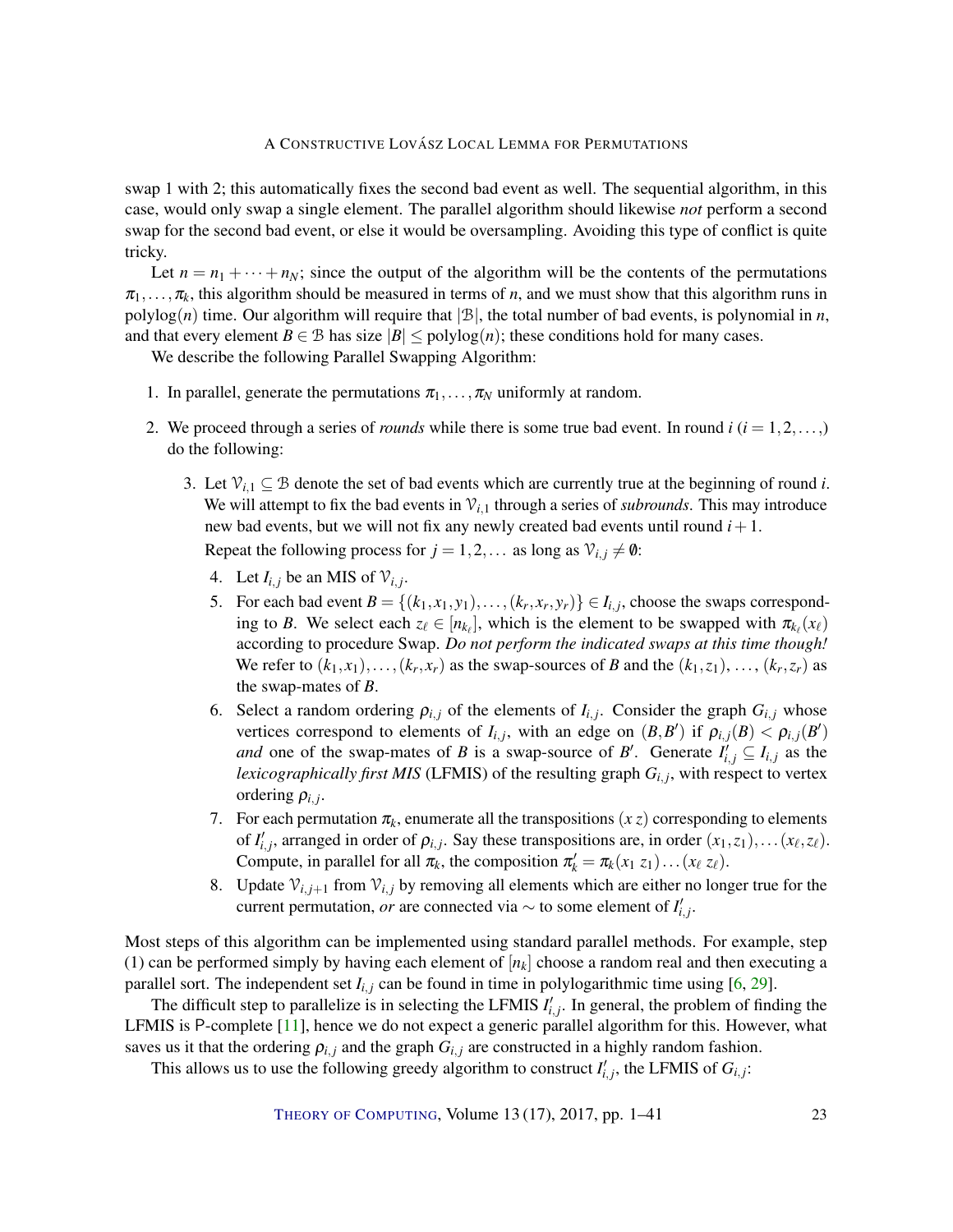- 1. Let  $H_1$  be the directed graph obtained by orienting all edges of  $G_{i,j}$  in the direction of  $\rho_{i,j}$ . Repeat the following for  $s = 1, 2, \ldots$ ;
	- 2. If  $H_s = \emptyset$  terminate.
	- 3. Find all source nodes of  $H_s$ . Add these to  $I'_{i,j}$ .
	- 4. Construct  $H_{s+1}$  by removing all source nodes and all successors of source nodes from  $H_s$ .

The output of this algorithm is the LFMIS  $I'_{i,j}$ . Each step can be implemented in parallel time  $O(\log n)$ . The number of iterations of this algorithm is at most the length of the longest directed path in  $G'_{i,j}$ . So it suffices it show that, w. h. p., all directed paths in  $G'_{i,j}$  have length polylog(*n*).

**Proposition 7.1.** *Let*  $I \subseteq B$  *be an an arbitrary independent set of true bad events, and suppose all elements of*  $B$  *have size*  $\leq M$ *. Let*  $G = G_{i,j}$  *be the graph constructed in Step (6) of the Parallel Swapping Algorithm.*

*Then w. h. p., every directed path in G has length*  $O(M + \log n)$ *.* 

*Proof.* One of the main ideas below is to show that for the *typical*  $B_1, \ldots, B_\ell \in I$ , where  $\ell = 5(M + \log n)$ , the probability that  $B_1, \ldots, B_\ell$  form a directed path is small. Suppose we select  $B_1, \ldots, B_\ell \in I$  uniformly at random without replacement. Let us analyze how these could form a directed path in *G*. (We may assume  $|I| > \ell$  or otherwise the result holds trivially.)

First, it must be the case that  $\rho(B_1) < \rho(B_2) < \cdots < \rho(B_\ell)$ . This occurs with probability  $1/\ell!$ .

Next, the swap-mates of  $B_s$  must overlap the swap-sources of  $B_{s+1}$ , for  $s = 1, \ldots, \ell - 1$ . Now,  $B_s$ has *O*(*M*) swap-mates; each such swap-mate can overlap with at most one element of *I*, since *I* is an independent set. Conditional on having chosen  $B_1, \ldots, B_s$ , there remain  $|I| - s$  choices for  $B_{s+1}$ . This gives that the probability of having  $B_s$  with an edge to  $B_{s+1}$ , conditional on the previous events, is at most  $M/(|I|-s)$ . (The fact that swap-mates are chosen randomly does not give too much of an advantage here.)

Putting this all together, the total probability that there is a directed path on  $B_1, \ldots, B_\ell$  is

$$
P(\text{directed path } B_1,\ldots,B_\ell) \leq \frac{M^{\ell-1}(|I|-\ell)!}{(|I|-1)!\ell!}.
$$

The above was for a random  $B_1, \ldots, B_\ell$ , so the probability that there is *some* such length- $\ell$  path is at most

$$
P(\text{some directed path}) \le \frac{|I|!}{(|I| - \ell)!} \times \frac{M^{l-1}(|I| - \ell)!}{(|I| - 1)!\ell!} = |I| \times \frac{M^{l-1}}{\ell!} \le n \times \frac{M^{\ell-1}}{(\ell/\mathbf{e})^{\ell}} \le n^{-\Omega(1)},
$$

since  $\ell = 5(M + \log n)$ .

**Proposition 7.2.** *Suppose*  $|\mathcal{B}| \leq \text{poly}(n)$  *and all elements*  $B \in \mathcal{B}$  *have size*  $|B| \leq M$ *. Then w. h. p. we have*  $\mathcal{V}_{i,j} = \emptyset$  *for some j* =  $O(M \log^2 n)$ *.* 

*Proof.* We begin by showing that, if  $B \in I$ , where *I* is an arbitrary independent set of B, then with probability at least  $1 - 1/(2M \ln n)$  we have  $B \in I'$  as well, where *I'* is the LFMIS associated with *I*.

THEORY OF C[OMPUTING](http://dx.doi.org/10.4086/toc), Volume 13 (17), 2017, pp. 1–41 24

 $\Box$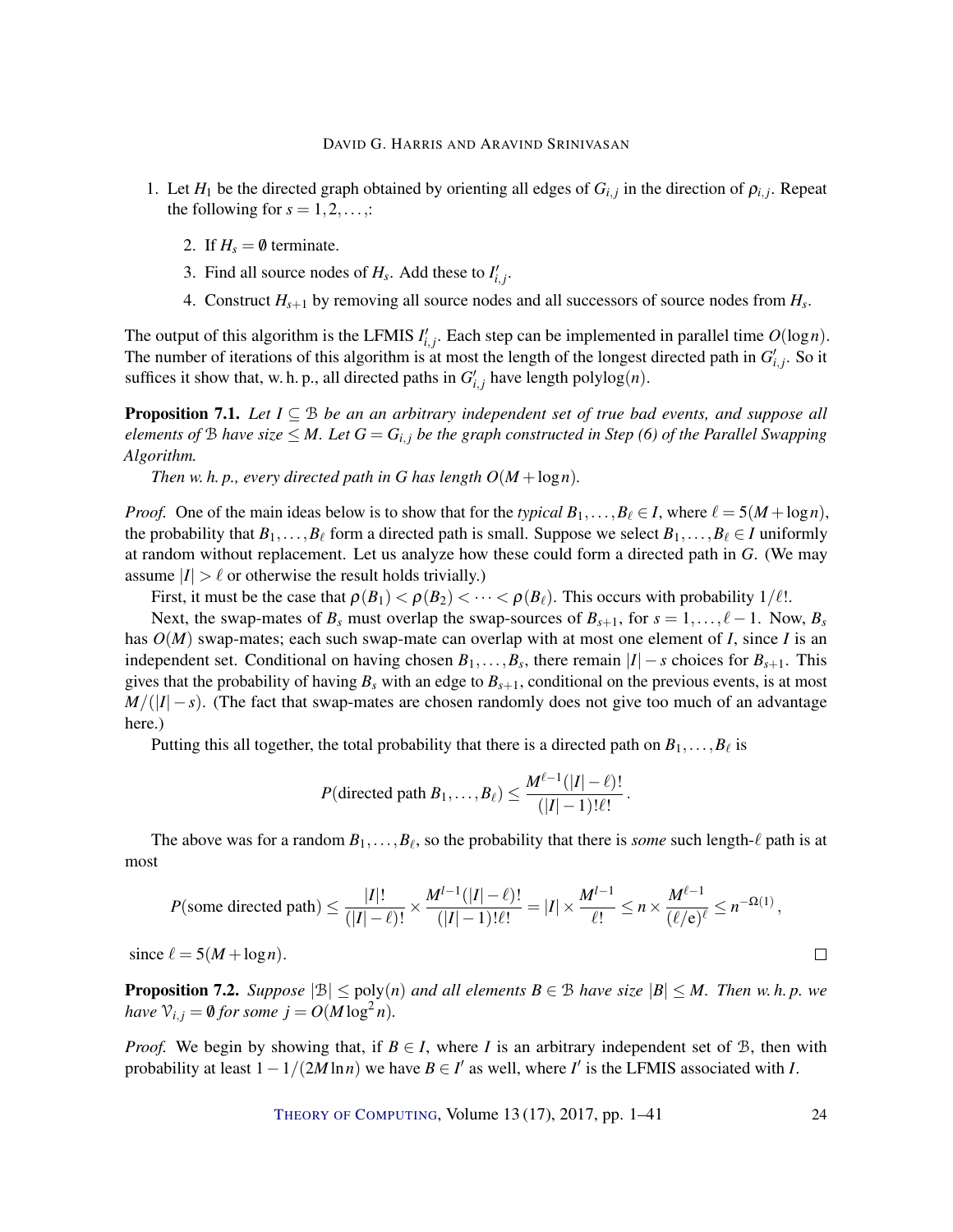Observe that if there is no  $B' \in I$  such that  $\rho(B') < \rho(B)$  and such that a swap-mate of  $B'$  overlaps with a swap-source of *B*, then  $B \in I'$  (this is not a necessary condition). We will analyze the ordering  $\rho$  using the standard trick, in which each element *B* ∈ *I* chooses a rank  $W(B) \sim$  Uniform[0,1], independently and identically. The ordering  $\rho$  is then formed by sorting in increasing ordering of *W*. In this way, we are able to avoid the dependencies induced by the rankings. For the moment, suppose that the rank  $W(B)$  is *fixed* at some real value *w*. We will then count how many  $B' \in I$  satisfy  $W(B') < w$  and a swap-mate of  $B'$ overlaps a swap-source of *B*.

So consider some swap-source *s* of *B* in permutation *k*, and consider some  $B'_j \in I$  which has  $r'_j$  other elements in permutation *k*. For  $\ell = 1, \ldots, r'_j$ , there are  $n_k - \ell + 1$  possible choices for the  $\ell^{\text{th}}$  swap-mate from  $B'_{j}$ , and hence the total expected number of swap-mates of  $B'$  which overlap *s* is at most

$$
\mathbf{E}[\text{# swap-mates of } B'_j \text{ overlapping } s] \leq \sum_{\ell=1}^{r'_j} \frac{1}{n_k - \ell + 1} \leq \int_{\ell=1}^{r'_j + 1} \frac{d\ell}{n_k - \ell + 1} = \ln\left(\frac{n_k}{n_k - r'_j}\right).
$$

Next, sum over all  $B'_j \in I$ . Since *I* is an independent set, we must have  $\sum r'_j \leq n_k - 1$ . Thus, by concavity of the ln function,

$$
\mathbf{E}[\text{# swap-mates of some } B'_j \text{ overlapping } s] \leq \sum_j \ln \left( \frac{n_k}{n_k - r'_j} \right) \leq \ln \left( \frac{n_k}{n_k - \sum_j r'_j} \right) \leq \ln n_k \leq \ln n.
$$

Summing over all swap-sources of *B*, the total probability that there is some *B'* with  $\rho(B') \leq B$  and for which a swap-mate overlaps a swap-source of *B*, is at most  $w|B|\ln n \leq wM\ln n$ . By Markov's inequality,

$$
P(B' \in I' \mid W(B) = w) \ge 1 - wM \ln n.
$$

Integrating over *w* gives

$$
P(B'\in I')\geq 1-\frac{1}{2M\ln n}.
$$

Now, using this fact, we show that  $\mathcal{V}_{i,j}$  is decreasing quickly in size. For, suppose  $B \in \mathcal{V}_{i,j}$ . So  $B \sim B'$ for some  $B' \in I_{i,j}$ , as  $I_{i,j}$  is a maximal independent set (possibly  $B = B'$ ). We will remove B from  $V_{i,j+1}$  if  $B' \in I'_{i,j}$ , which occurs with probability at least  $1 - 1/(2M \ln n)$ . As *B* was an arbitrary element of  $\mathcal{V}_{i,j}$ , this shows that

$$
\mathbf{E}\big[|\mathcal{V}_{i,j+1}| \mid \mathcal{V}_{i,j}\big] \leq \Big(1-\frac{1}{2M\ln n}\Big)|\mathcal{V}_{i,j}|.
$$

For  $j = \Omega(M \log^2 n)$ , this implies that

$$
\mathbf{E}\big[|\mathcal{V}_{i,j}|\big] \le \left(1 - \frac{1}{2M\ln n}\right)^{\Omega(M\log^2 n)} |\mathcal{V}_{i,1}| \le n^{-\Omega(1)}.
$$

This in turn implies that  $\mathcal{V}_{i,j} = \emptyset$  with high probability, for  $j = \Omega(M \log^2 n)$ .

To finish the proof, we must show that the number of rounds is itself bounded w. h. p. We begin by showing that Witness Tree Lemma remains valid in the parallel setting.

THEORY OF C[OMPUTING](http://dx.doi.org/10.4086/toc), Volume 13 (17), 2017, pp. 1–41 25

 $\Box$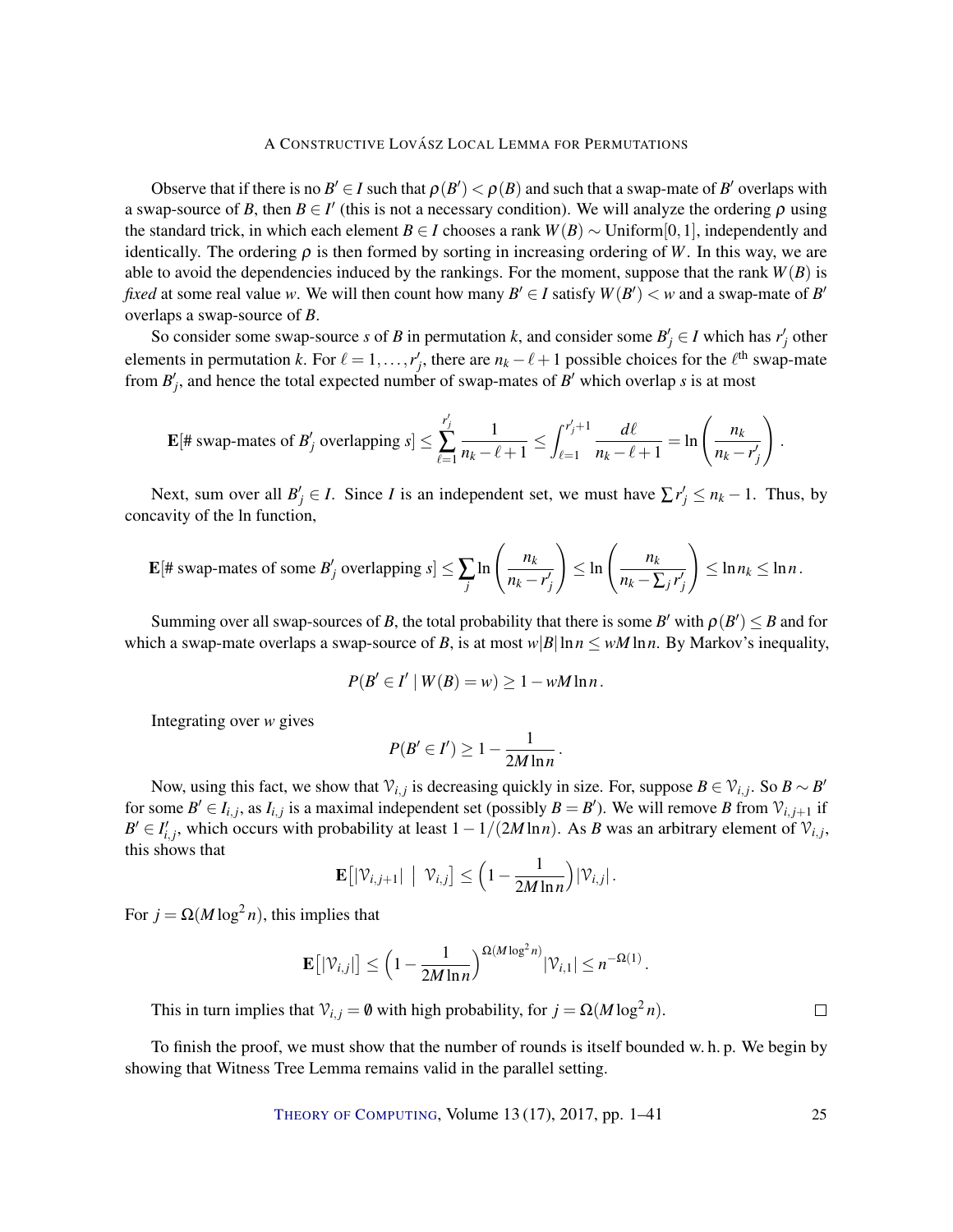<span id="page-25-0"></span>Proposition 7.3. *When we execute the Parallel Swapping Algorithm, we may generate an "execution log" according to the following rule: suppose that we resample B in round i*, *j and B* 0 *in round i* 0 , *j* 0 *. Then we place B before B*<sup>0</sup> *iff:*

- *l.*  $i < i'$ ; OR
- 2.  $i = i'$  *AND*  $j < j'$ ; OR
- *3.*  $i = i'$  *and*  $j = j'$  *and*  $\rho_{i,j}(B) < \rho_{i',j'}(B')$ ;

*that is, we order the resampled bad events lexicographically by round, subround, and then rank* ρ*.*

*Given such an execution log, we may also generate witness trees in the same manner as the sequential algorithm. For any witness tree* τ*, this procedure ensures that*

$$
P(\tau \text{ appears}) \leq \prod_{B \in \tau} P_{\Omega}(B).
$$

*Proof.* Observe that the choice of swaps for a bad event *B* at round *i*, subround *j*, and rank  $\rho_{i,j}(B)$ , is only affected by the events in earlier rounds / subrounds as well as other  $B' \in I_{i,j}$  with  $\rho_{i,j}(B') < \rho_{i,j}(B)$ . Thus, we can view this parallel algorithm as simulating the sequential algorithm, with a particular rule for selecting the bad event to resample. Namely, we keep track of the sets  $V_i$  and  $I_{i,j}$  as we do for the parallel algorithm, and within each subround we resample the bad event in  $I_{i,j}$  with the minimum value of  $\rho_{i,j}(B)$ . This is why it is critical in step (6) that we select  $I'_{i,j}$  to be the lexicographically first MIS; this means that the presence of  $B \in I'_{i,j}$  cannot be affected with  $B'$  with  $\rho(B') > \rho(B)$ .  $\Box$ 

Proposition 7.4. *Let B be any resampling performed at the i th round of the Parallel Swapping Algorithm* (that is,  $B \in I'_{i,j}$  for some integer  $j > 0$ ). Then the witness tree corresponding to the resampling of  $B$  has *height exactly i.*

*Proof.* First, note that if we have  $B \sim B'$  in the execution log, where *B* occurs earlier in time, and the witness tree corresponding to  $B$  has height  $i$ , then the witness tree corresponding to  $B'$  must have height *i* + 1. So it will suffice to show that if *B* ∈ *I*<sub>*i*, *j*</sub>, then we must have *B* ∼ *B*<sup>*'*</sup> for some *B*<sup>*'*</sup> ∈ *I*<sub>*i*</sub>-<sub>1, *j*</sub><sup>*i*</sup>.

The bad event *B* must be true at the beginning of round *i*. By [Proposition](#page-7-0) [3.2,](#page-7-0) either *B* was already true at the beginning of round *i* − 1, or some bad event  $B' \sim B$  was resampled at round *i* − 1. If it is the latter, we are done. If *B* was true at the beginning of round *i*−1, then *B* ∈  $\mathcal{V}_{i-1,1}$ . In order for *B* to have been removed from  $\mathcal{V}_{i-1}$ , then either we had  $B \sim B' \in I'_{i-1,j'}$ , in which case we are also done, or after some subround  $j'$  the event *B* was no longer true. But again by [Proposition](#page-7-0) [3.2,](#page-7-0) in order for *B* to become true again at the beginning of round *i*, there must have been some bad event  $B' \sim B$  encountered later in round  $i-1$ .  $\Box$ 

This gives us the key bound on the running time of the Parallel Swapping Algorithm. We give only a sketch of the proof, since the argument is identical to that of [\[31\]](#page-39-1).

**Proposition 7.5.** Suppose that  $\varepsilon > 0$  and that some function  $x : \mathcal{B} \to (0,1)$  satisfies, for every  $B \in \mathcal{B}$ , the *condition*

$$
P_{\Omega}(B)(1+\varepsilon) \leq x(B) \prod_{\substack{B' \sim B \\ B' \neq B}} (1 - x(B')).
$$

THEORY OF C[OMPUTING](http://dx.doi.org/10.4086/toc), Volume 13 (17), 2017, pp. 1–41 26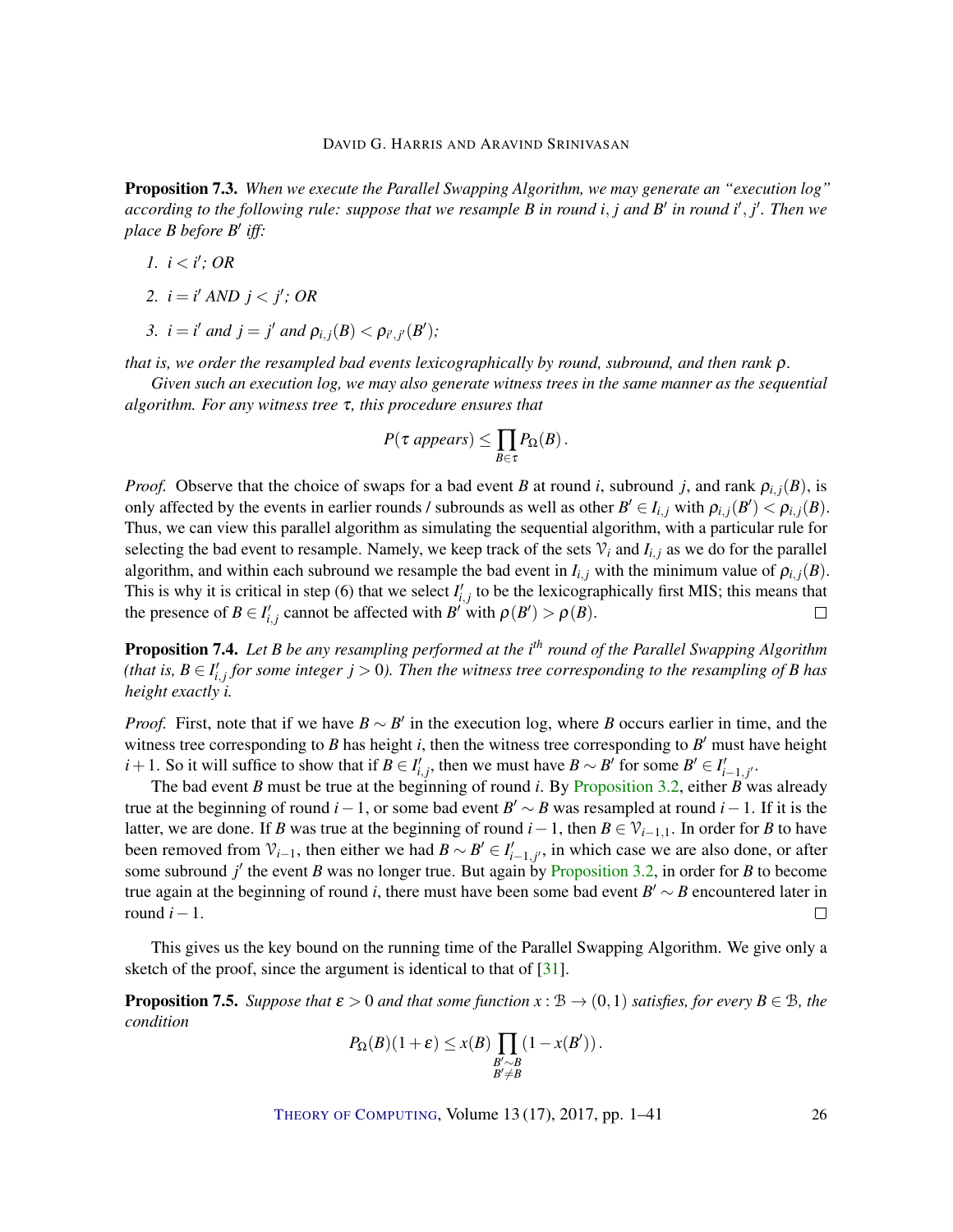<span id="page-26-2"></span>*Then, w. h. p., the Parallel Swapping Algorithm terminates after*

$$
\frac{\text{polylog}\left(n \sum_{B} \frac{x(B)}{1-x(B)}\right)}{\varepsilon}
$$

*rounds.*

*Proof.* Consider the event that some  $B \in \mathcal{B}$  is resampled after *i* rounds of the Parallel Swapping Algorithm. In this case, τˆ has height *i*. As shown in [\[31\]](#page-39-1), the sum, over all witness trees of some height *h*, of the product of the probabilities of the constituent events in the witness trees, is decreasing exponentially in *h*. So, for any fixed *B*, the probability that this occurs is exponentially small; this remains true after taking a union-bound over the polynomial number of  $B \in \mathcal{B}$ .  $\Box$ 

We can put this analysis all together to show the following result.

<span id="page-26-1"></span>**Theorem 7.6.** *Suppose*  $|\mathcal{B}| \le \text{poly}(n)$  *and that every*  $B \in \mathcal{B}'$  *has size*  $|B| \le \text{polylog}(n)$ *. Suppose also that*  $\varepsilon > 0$  *and that some function*  $x : B \to (0,1)$  *satisfies, for every*  $B \in B$ *, the condition* 

$$
P_{\Omega}(B)(1+\varepsilon) \leq x(B) \prod_{\substack{B' \sim B \\ B' \neq B}} (1 - x(B')).
$$

*Then, w. h. p., the Parallel Swapping Algorithm terminates after*

$$
\frac{\text{polylog}\left(n \sum_{B} \frac{x(B)}{1-x(B)}\right)}{\varepsilon}
$$

*time.*

## <span id="page-26-0"></span>8 Algorithmic Applications

The LLL for permutations plays a role in diverse combinatorial constructions. Using our algorithm, nearly all of these constructions become algorithmic. We examine a few selected applications now.

#### 8.1 Latin transversals

Consider an *n*×*n* matrix *A*, whose entries come from a set *C* which are referred to as *colors*. A *Latin transversal* of this matrix is a permutation  $\pi \in S_n$ , such that no color appears twice among the entries  $A(i, \pi(i))$ ; that is, there are no  $i \neq j$  with  $A(i, \pi(i)) = A(j, \pi(j))$ . A typical question in this area is the following: suppose each color appears at most  $\Delta$  times in the matrix. How large can  $\Delta$  be so as to guarantee the existence of a Latin transversal? In [\[13\]](#page-37-0), a proof using the probabilistic form of the LLL was given, showing that  $\Delta \le n/(4e)$  suffices. This was the first application of the LLL to permutations. This bound was subsequently improved by [\[9\]](#page-37-1) to the criterion  $\Delta \leq (27/256)n$ ; this uses a variant of the probabilistic Local Lemma which is essentially equivalent to Pegden's variant on the constructive Local Lemma. Our algorithmic LLL can almost immediately transform the existential proof of [\[9\]](#page-37-1) into a constructive algorithm. To our knowledge, this is the first polynomial-time algorithm for constructing such a transversal.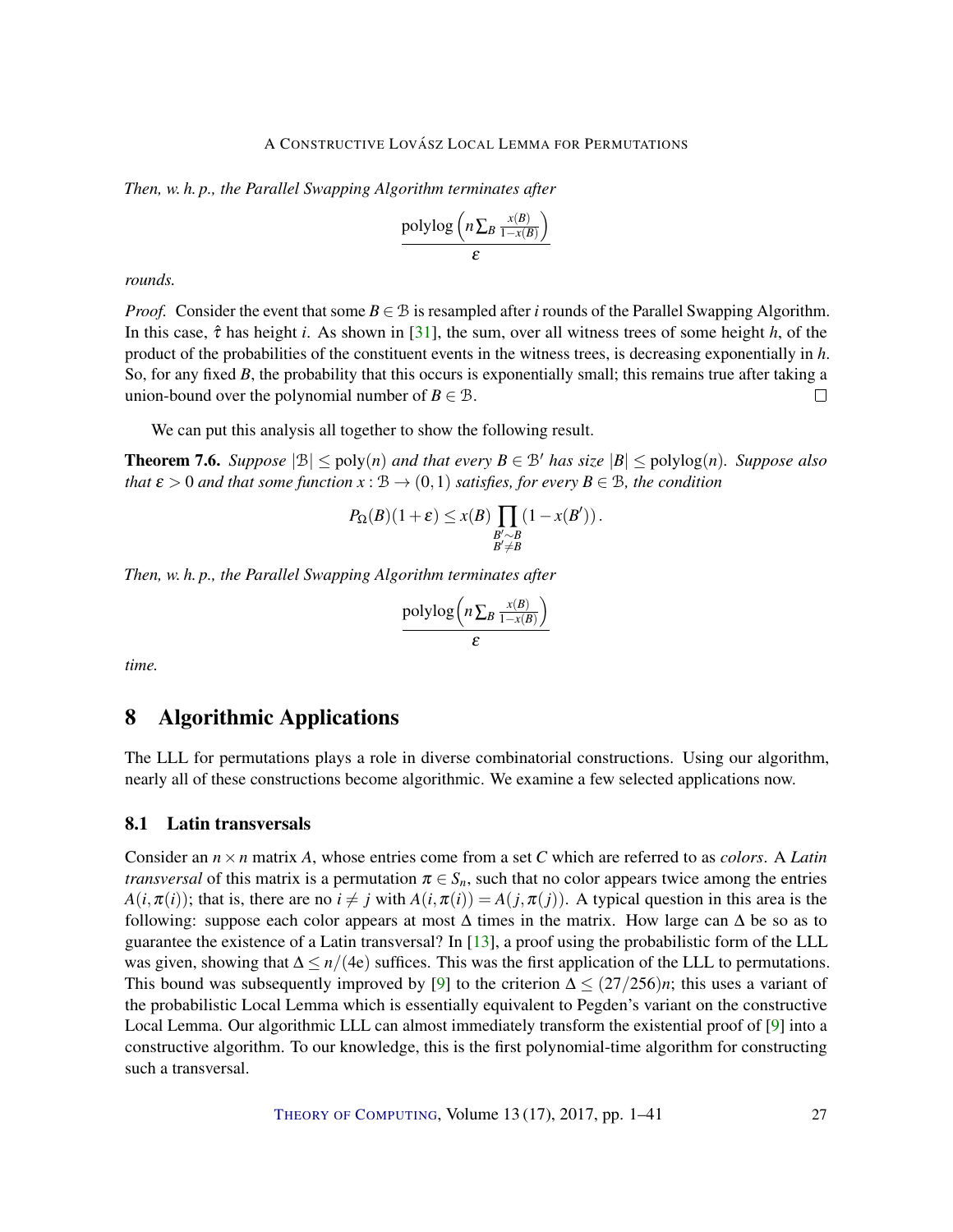<span id="page-27-1"></span>Theorem 8.1. *Suppose*  $\Delta$  ≤ (27/256)*n.* Then there is a Latin transversal of the matrix. Furthermore, *the Swapping Algorithm selects such a transversal in polynomial time.*

*Proof.* For any quadruple  $i, j, i', j'$  with  $A(i, j) = A(i', j')$ , we have a bad event  $\pi(i) = j \wedge \pi(i') = j'$ . Such an event has probability  $1/(n(n-1))$ . We apply Pegden's criterion [\[32\]](#page-39-2) using the weight function  $\mu(B) = \alpha$  to every bad event *B*, where  $\alpha$  is a scalar to be determined.

This bad event can have up to four types of neighbors  $(i_1, j_1, i'_1, j'_1)$ , which overlap on one of the four coordinates  $i, j, i', j'$ ; as discussed in [\[9\]](#page-37-1), all the neighbors of any type are themselves neighbors in the dependency graph. Since these are all the same, we will analyze just the first type of neighbor, one which shares the same value of *i*, that is  $i_1 = i$ . We now may choose any value for  $j_1$  (*n* choices). At this point, the color  $A(i_1, j_1)$  is determined, so there are  $\Delta - 1$  remaining choices for  $i'_1, j'_1$ .

By [Lemma](#page-6-0) [3.1](#page-6-0) and Pegden's criterion [\[32\]](#page-39-2), a sufficient condition for the convergence of the Swapping Algorithm is that

$$
\alpha \geq \frac{1}{n(n-1)}(1+n(\Delta-1)\alpha)^4.
$$

Routine algebra shows that this has a positive real root  $\alpha$  when  $\Delta \leq (27/256)n$ .

In [\[36\]](#page-39-5), Szabó considered a generalization of this question: suppose that we seek a transversal, such that no color appears more than *s* times. When  $s = 1$ , this is asking for a Latin transversal. Szabó gave similar criteria "∆ ≤ γ*sn*" for *s* a small constant. Such bounds can be easily obtained constructively using the permutation LLL as well. By combining the permutation LLL with the partial resampling approach of [\[18\]](#page-38-2), we can provide asymptotically optimal bounds for large *s*.

<span id="page-27-0"></span>**Theorem 8.2.** *Suppose*  $\Delta \leq (s - c \sqrt{c})$ *s*)*n, where c is a sufficiently large constant. Then there is a transversal of the matrix in which each color appears no more than s times. This transversal can be constructed in polynomial time.*

*Proof.* For each set of *s* appearances of any color, we have a bad event. We use the partial resampling framework, to associate the fractional hitting set which assigns weight  $\binom{s}{r}$ ociate the fractional hitting set which assigns weight  $\binom{s}{r}^{-1}$  to any *r* appearances of a color, where  $r = \lceil \sqrt{s} \rceil$ .

We first compute the probability of selecting a given *r*-set *X*. From the fractional hitting set, this has probability *s*  $\binom{s}{r}$ <sup>-1</sup>. In addition, the probability of selecting the indicated cells is  $(n-r)!/n!$ . So we have

$$
p \leq {s \choose r}^{-1} \frac{(n-r)!}{n!}
$$

.

Next, we compute the dependency of the set  $X$ . First, we may select another  $X'$  which overlaps with *X* in a row or column; the number of such sets is  $2rn(\bigwedge_{r=1}^{A})$ . Next, we may select any other *r*-set with the same color as *X* (this is the dependency due to  $\bowtie$  in the partial resampling framework; see [\[18\]](#page-38-2) for more details). The number of such sets is  $\binom{\Delta}{r}$ .

So the LLL criterion is satisfied if

$$
e \times {s \choose r}^{-1} \frac{(n-r)!}{n!} \times \left(2rn {\Delta \choose r-1} + {\Delta \choose r} \right) \le 1.
$$

THEORY OF C[OMPUTING](http://dx.doi.org/10.4086/toc), Volume 13 (17), 2017, pp. 1–41 28

 $\Box$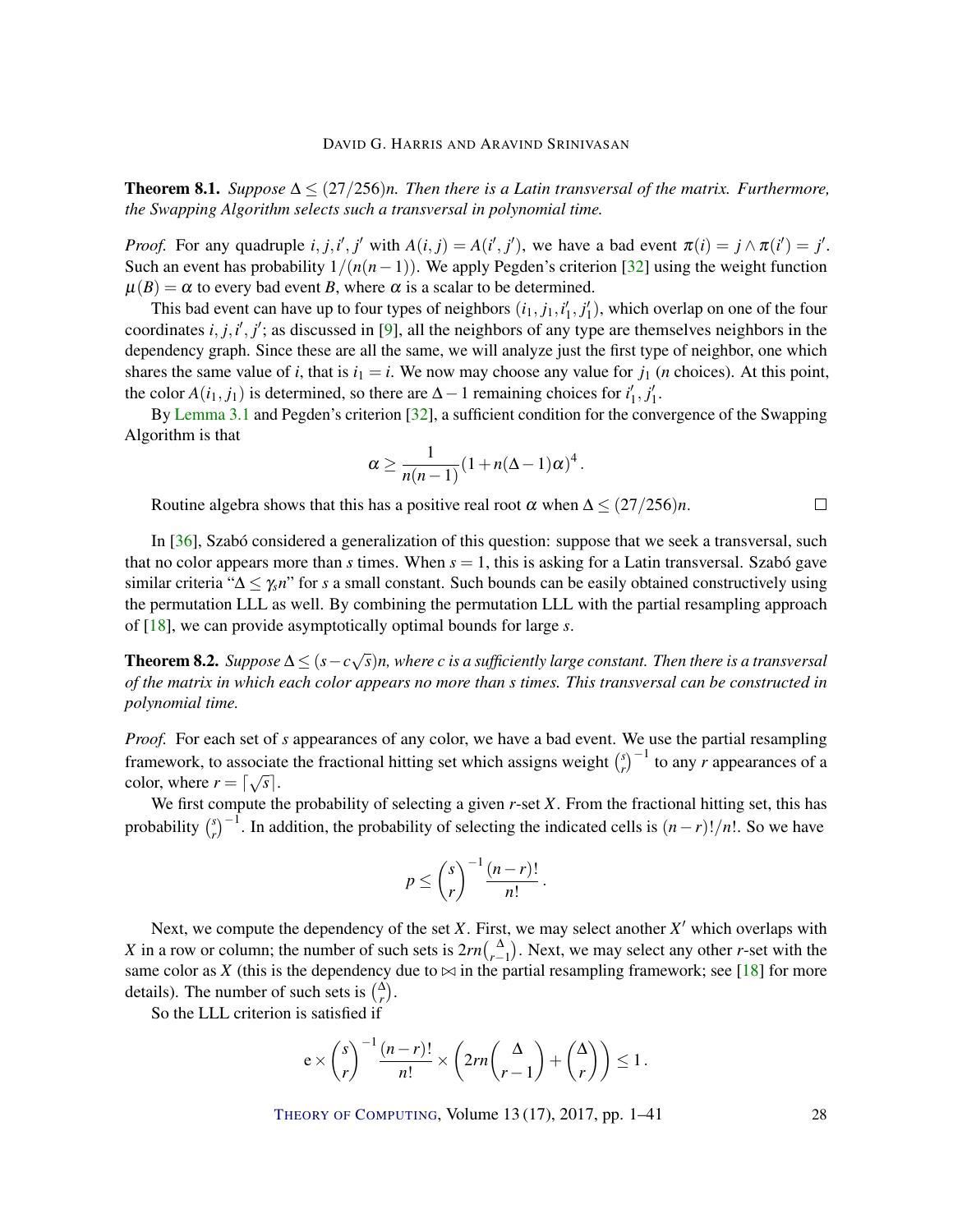<span id="page-28-1"></span>Simple calculus now shows that this can be satisfied when  $\Delta \le (s - O(\sqrt{\epsilon}))$ *s*))*n*. Also, it is easy to detect a true bad event and resample it in polynomial time, so this gives a polynomial-time algorithm.  $\square$ 

Our result depends on the Swapping Algorithm in a fundamental way—it does not follow from [Theorem](#page-2-0) [1.1](#page-2-0) (which would roughly require ∆ ≤ (*s*/e)*n*). Hence, prior to this paper, we would not have been able to even show the existence of such transversals; here we provide an efficient algorithm as well. To see that our bound is asymptotically optimal, consider a matrix in which the first  $s + 1$  rows all contain a given color, a total multiplicity of  $\Delta = (s+1)n$ . Then the transversal must contain that color at least  $s+1$  times.

#### 8.2 Rainbow Hamiltonian cycles and related structures

The problem of finding Hamiltonian cycles in the complete graph *Kn*, with edges of distinct colors, was first studied in [\[17\]](#page-38-11). This problem is typically phrased in the language of graphs and edges, but we can rephrase it in the language of Latin transversals, with the additional property that the permutation  $\pi$  has full cycle. How often can a color appear in the matrix *A*, for this to be possible? In [\[3\]](#page-37-11), it was shown that such a transversal exists if each color appears at most  $\Delta = n/32$  times.<sup>1</sup> This proof is based on applying the non-constructive LLLL to the probability space induced by a random choice of full-cycle permutation. This result was later generalized in [\[15\]](#page-38-12), which showed that if each color appears at most  $\Delta \leq c_0 n$  times for a certain constant  $c_0 > 0$ , then not only is there a full-cycle Latin transversal, but there are also cycles of each length  $3 \leq k \leq n$ . The constant  $c_0$  was somewhat small, and this result was also non-constructive. [Theorem](#page-28-0) [8.3](#page-28-0) uses the Swapping Algorithm to construct Latin transversals with essentially arbitrary cycle structures; this generalizes [\[15\]](#page-38-12) and [\[3\]](#page-37-11) quite a bit.

<span id="page-28-0"></span>**Theorem 8.3.** Suppose that each color appears at most  $\Delta \leq 0.027n$  times in the matrix A, and n is *sufficiently large. Let* τ *be any permutation on n letters, whose cycle structure contains no fixed points nor swaps (2-cycles). Then there is a Latin transversal* π *which is conjugate to* τ *(i. e., has the same cycle structure); furthermore the Swapping Algorithm finds it in polynomial time. Also, the Parallel Swapping Algorithm finds it in time*  $polylog(n)$ *.* 

*Proof.* We cannot apply the Swapping Algorithm directly to the permutation  $\pi$ , because we will not be able to control its cycle structure. Rather, we will set  $\pi = \sigma^{-1} \tau \sigma$ , and apply the Swapping Algorithm to σ.

A bad event is that  $A(x, \pi(x)) = A(x', \pi(x'))$  for some  $x \neq x'$ . Using the fact that  $\tau$  has no fixed points or 2-cycles, we can see that this is equivalent to one of the following two situations: (A) There are  $i, i', x, y, x', y'$  such that  $\sigma(x) = i, \sigma(y) = \tau(i), \sigma(x') = i', \sigma(y') = \tau(i')$ , and  $x, y, x', y'$  are distinct, and  $i, i', \tau(i), \tau(i')$  are distinct, and  $A(x, y) = A(x', y')$  or (B) There are  $i, x, y, z$  with  $\sigma(x) = i, \sigma(y) = i$  $\tau(i), \sigma(z) = \tau^2(i)$ , and all of *x*, *y*, *z* are distinct, and  $A(x, y) = A(y, z)$ . We will refer to the first type of bad event as an event of type A led by *i* (such an event is also led by *i*'); we will refer to the second type of bad event as type B led by *i*.

<sup>&</sup>lt;sup>1</sup>The terminology used for rainbow Hamilton cycles is slightly different from that of Latin transversals. In the context of Hamilton cycles, one often assumes that the matrix *A* is symmetric. Furthermore, since  $A(x, y)$  and  $A(y, x)$  always have the same color, one only counts this as a single occurrence of that color. Thus, for example, in [\[3\]](#page-37-11), the stated criterion is that the matrix *A* is symmetric and a color appears at most  $\Delta/64$  times.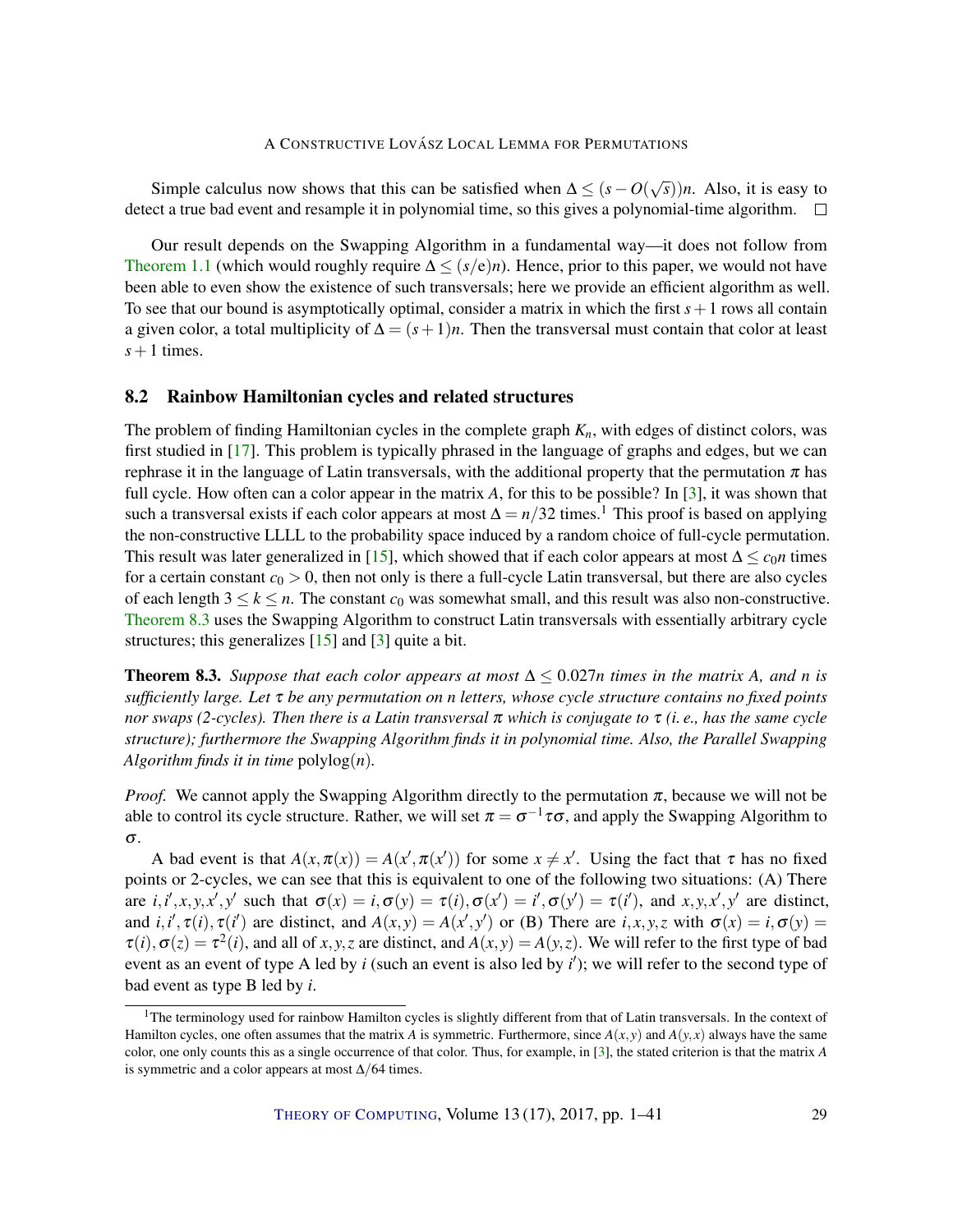<span id="page-29-0"></span>Note that in an A-event, the color is repeated in distinct column and rows, and in a B-event the column of one coordinate is the row of another. So, to an extent, these events are mutually exclusive. Much of the complexity of the proof lies in balancing the two configurations. To a first approximation, the worst case occurs when A-events are maximized and B-events are impossible. This intuition should be kept in mind during the following proof.

We will define the function  $\mu$  for Pegden's criterion as follows. Each event of type A is assigned the same weight  $\mu_A$ , and each event of type B is assigned weight  $\mu_B$ . The event of type A has probability (*n*−4)!/*n*! and each event of type B has probability (*n*−3)!/*n*!. In the following proof, we shall need to compare the relative magnitude of  $\mu_A$ ,  $\mu_B$ . In order to make this concrete, we set

$$
\mu_A = 2.83036n^{-4}, \qquad \mu_B = 1.96163n^{-3}.
$$

(In deriving this proof, we left these constant coefficients undetermined until the end of the computation, and we then verified that all desired inequalities held.)

To apply Pegden's criterion [\[32\]](#page-39-2) for the convergence of the Swapping Algorithm, we will need to analyze the independent sets of neighbors of each bad event. To count these, it will be convenient to define the following sums. We let *t* denote the sum of  $\mu(X)$  over all bad events X involving some fixed term  $\sigma(x)$ . Let *s* denote the sum of  $\mu(X)$  over all bad events *X* (of type either A or B) led by any fixed value *i*, and let *b* denote the sum of  $\mu(X)$  over B-events *X* led by any fixed value *i*. Recall that each bad event of type A is led by  $i$  and also by  $i'$ .

We now examine how to compute the term *t*. We will enumerate all the bad events that involve  $\sigma(x)$ for some fixed value *x*. These correspond to color-repetitions involving either row or column *x* in the matrix *A*. Let  $c_i$  denote the number of occurrences of color *i* in column *x* of the matrix, excluding  $A(x, y)$ ; similarly, let  $r_i$  denote the number of occurrences of color *i* in row *y* of the matrix, again excluding  $A(x, y)$ .

A repeated color may have the one of the three following forms:

- 1.  $A(y,x) = A(x, y')$  where  $y \neq y'$ ;
- 2.  $A(x, y) = A(x', y')$ , where  $x \neq x', y \neq y'$ ;
- 3.  $A(y,x) = A(y',x')$ , where  $x \neq x', y \neq y'$ .

If  $v_1, v_2, v_3$  denote the number of such repetitions, then we see that

$$
v_1 \leq \sum_i c_i r_i,
$$
  
\n
$$
v_2 \leq \sum_i c_i (\Delta - c_i - r_i),
$$
  
\n
$$
v_3 \leq \sum_i r_i (\Delta - c_i - r_i).
$$

A repetition of the first type must correspond to an B-event, in which  $\sigma(y) = i, \sigma(x) = \tau(i), \sigma(y') = i$  $\tau^2(i)$  for some *i*. For a repetition of the second type, if  $x' \neq y$  this correspond to an A-event in which  $\sigma(x) = i$ ,  $\sigma(y) = \tau(i)$ ,  $\sigma(x') = i'$ ,  $\sigma(y') = \tau(i')$  for some *i*, *i' or* alternatively if  $x' = y$  it corresponds to a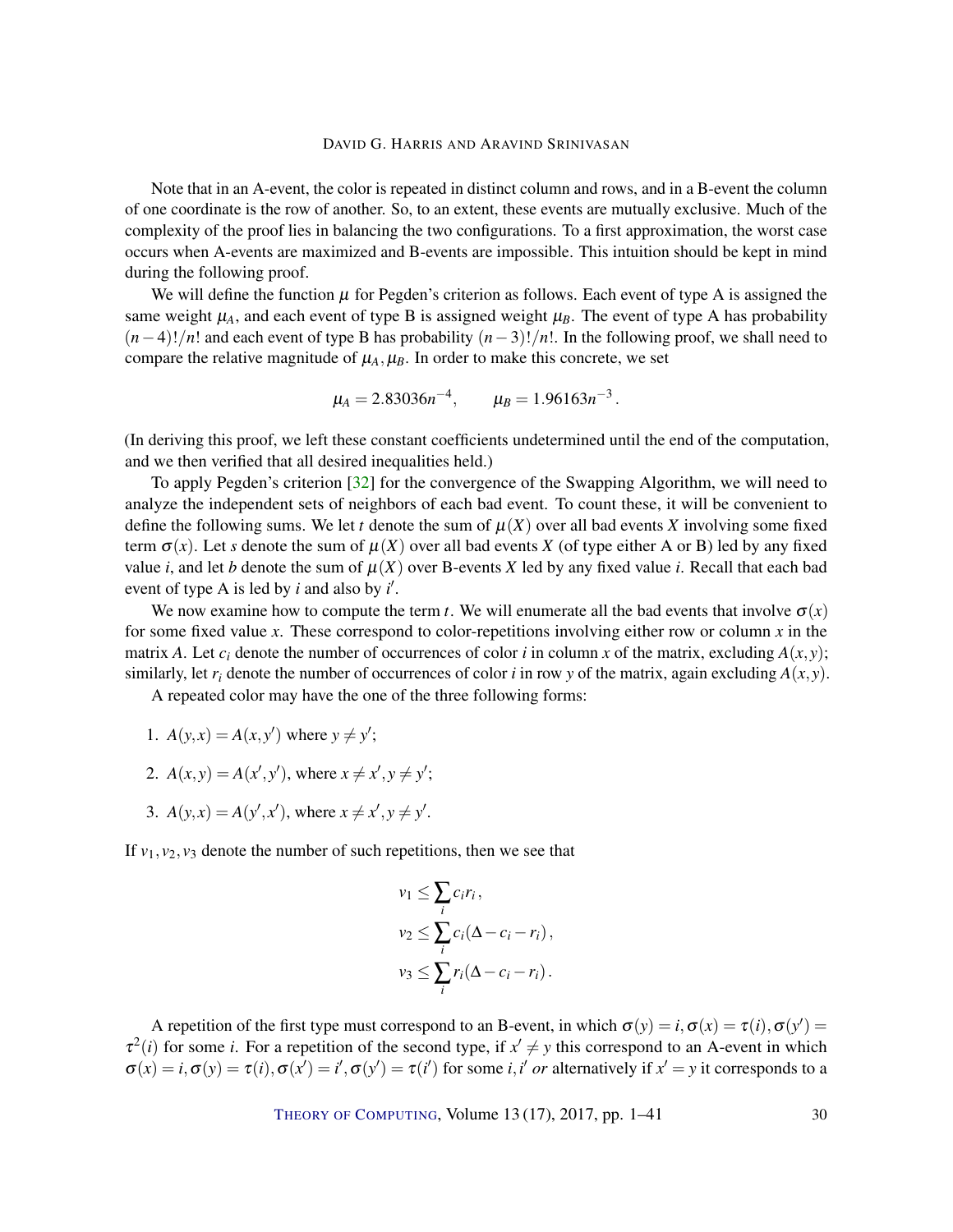<span id="page-30-0"></span>B-event in which  $\sigma(x) = i$ ,  $\sigma(y) = \tau(i)$ ,  $\sigma(y') = \tau^2(i)$  for some *i*. The third type of repetition is similar to the second type. Summing the three cases gives

$$
t \le v_1 n \mu_B + v_2(\max(n^2 \mu_A, n \mu_B)) + v_3(\max(n^2 \mu_A, n \mu_B)) = v_1 n \mu_B + v_2 n^2 \mu_A + v_3 n^2 \mu_A
$$
  

$$
\le \sum_j (c_j r_j n \mu_B + c_j (\Delta - c_j - r_j) n^2 \mu_A + r_j (\Delta - c_j - r_j) n^2 \mu_A).
$$

The RHS of this expression is maximized when there are *n* distinct colors with  $c_j = 1$  and *n* distinct colors with  $r_j = 1$ . For, suppose that a color has (say)  $c_j > 1$ . If we decrement  $c_j$  by 1 while adding a new color with  $c_j = 1$ , this changes the RHS by  $(-1+2(c_j+r_j)-\Delta)n^2\mu_A+(-1+\Delta-r_j)n\mu_B \ge 0$ .

This gives us

$$
t\leq 2n^3\Delta\mu_A.
$$

Similarly, let us consider *s*. Given *i*, we choose some *y* with  $\sigma(y) = \tau(i)$ , and we list all color repetitions  $A(x, y) = A(x', y')$  or  $A(x, y) = A(y, z)$ . The number of the former is at most  $\sum_j c_j (\Delta - c_j - r_j)$ and the number of the latter is at most  $\sum_j c_j r_j$ . As before, this is maximized when each color appears once in the column, leading to

$$
s\leq n^3\Delta\mu_A\,.
$$

Term *b* is maximized when there  $(2n/\Delta)$  colors, which each appear  $\Delta/2$  times in column *y* and  $\Delta/2$ times in row *y*; this yields

$$
b\leq n^2(\Delta/2)\mu_B.
$$

Now fix some bad event of type A, with parameters  $i, i', x, y, x', y'$ , and let us enumerate its independent sets of neighbors. This could have one or zero events involving  $\sigma(x)$  and similarly for  $\sigma(y)$ ,  $\sigma(x')$ ,  $\sigma(y')$ ; this gives a total contribution of  $(1+t)^4$ . The neighbor could also overlap on *i*; the total set of possibilities is either zero such events, a B-event led by *i*−2, a B-event led by *i*−2 and an event led by *i*, an event led by *i*−1, an event led by *i*−1 and an event led by *i*+1, an event led by *i*, an event led by *i*+1. There is an identical factor for the contributions of bad events led by  $i' - 2, \ldots, i' + 1$ . In total, Pegden's criterion is

$$
\mu_A \geq \frac{(n-4)!}{n!} (1+t)^4 (1+b+sb+s+s^2+s+s)^2.
$$

Applying the same type of analysis to an event of type B gives the criterion:

$$
\mu_B \geq \frac{(n-3)!}{n!} (1+t)^3 (1+b+sb+sb+s+s^2+s^2+s+s^2+s).
$$

Putting all these constraints together gives a complicated system of polynomial equations, which can be solved using a symbolic algebra package. Indeed, the stated values of  $\mu_A$ ,  $\mu_B$  satisfy these conditions when  $\Delta \leq 0.027n$  and *n* is sufficiently large.

Hence the Swapping Algorithm terminates, resulting in the desired permutation  $\pi = \sigma^{-1}\tau\sigma$ . It is easy to see that the Parallel Swapping Algorithm works as well.  $\Box$ 

We note that for certain cycle structures, such as the full cycle  $\sigma = (123...n-1 n)$  and  $n/2$  transpositions  $\sigma = (12)(34)...(n-1 n)$ , the LLLL can be applied directly to the permutation  $\pi$ . This gives a qualitatively similar condition, of the form  $\Delta \leq cn$ , but the constant term is slightly better than ours. For some of these settings, one can also apply a variant of the Moser–Tardos algorithm to find such permutations [\[1\]](#page-37-3). However, these results do not apply to general cycle structures, and they do not give parallel algorithms.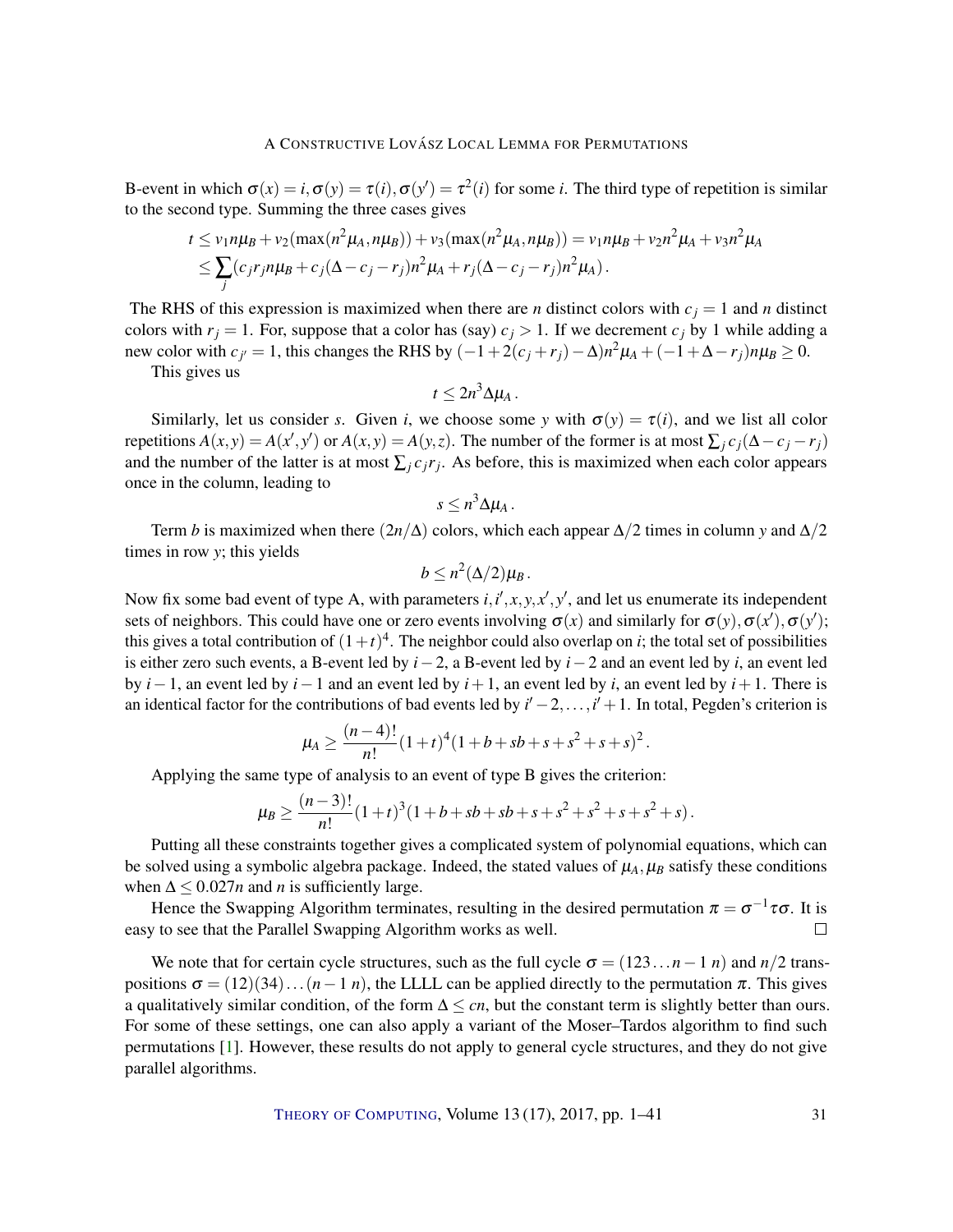#### <span id="page-31-1"></span>8.3 Strong chromatic number

Consider a graph *G*, whose vertices are partitioned into *r* blocks each of size *b*, i.e.,  $V = V_1 \sqcup \cdots \sqcup V_r$ . We would like to *b*-color the vertices, such that every block has exactly *b* colors, and such that no edge has both endpoints with the same color (i. e., it is a proper vertex coloring). This is referred to as a *strong coloring* of the graph. If this is possible for *any* such partition of the vertices into blocks of size *b*, then we say that the graph *G* has strong chromatic number *b*.

A series of papers [\[5,](#page-37-6) [8,](#page-37-7) [14,](#page-38-8) [21\]](#page-38-9) have provided bounds on the strong chromatic number of graphs, typically in terms of their maximum degree  $\Delta$ . In [\[22\]](#page-38-10), it is shown that when  $b \ge (11/4)\Delta + \Omega(1)$ , such a coloring exists; this is the best bound currently known. Furthermore, the constant  $11/4$  cannot be improved to any number strictly less than 2. The methods used in most of these papers are highly non-constructive, and do not provide algorithms for generating such colorings.

In this section, we examine two routes to constructing strong colorings. The first proof, based on [\[2\]](#page-37-12), builds up the coloring vertex by vertex, using the ordinary LLL. The second proof uses the permutation LLL to build the strong coloring directly. The latter appears to be the first RNC algorithm with a reasonable bound on *b*.

We first develop a related concept to the strong coloring known as an *independent transversal*. In an independent transversal, we choose a single vertex from each block, so that the selected vertices form an independent set of the graph.

<span id="page-31-0"></span>Proposition 8.4. *Suppose b* ≥ 4∆*. Then G has an independent transversal, which can be found in expected time*  $O(n\Delta)$ *.* 

*Furthermore, let*  $v \in G$  *be any fixed vertex. Then* G *has an independent transversal which includes*  $v$ , which can be found in expected time  $O(n\Delta^2)$ .

*Proof.* Use the ordinary LLL to select a single vertex uniformly from each block. See [\[9\]](#page-37-1), [\[18\]](#page-38-2) for more details. This shows that, under the condition  $b \ge 4\Delta$ , an independent transversal exists and is found in expected time  $O(n\Delta)$ .

To find an independent transversal including  $v$ , we imagine assigning a weight 1 to vertex  $v$  and weight zero to all other vertices. As described in  $[18]$ , the expected weight of the independent transversal returned by the Moser–Tardos algorithm, is at least  $\Omega(w(V)/\Delta)$ , where  $w(V)$  is the total weight of all vertices. This implies that that vertex *v* is selected with probability  $\Omega(1/\Delta)$ . Hence, after running the Moser–Tardos algorithm for  $O(\Delta)$  separate independent executions, one finds an independent transversal including *v*.  $\Box$ 

**Theorem 8.5.** *If b*  $\geq$  5 $\Delta$ *, then G has a strong coloring, which can be found in expected time O*( $n^2\Delta^2$ ).

*Proof.* (This proof is almost identical to the proof of Theorem 5.3 of [\[2\]](#page-37-12)). We maintain a *partial coloring* of the graph *G*, in which some vertices are colored with  $\{1, \ldots, b\}$  and some vertices are uncolored. Initially all vertices are uncolored. We require that in a block, no vertices have the same color, and no adjacent vertices have the same color.

Now, suppose some color is partially missing from the strong coloring; say without loss of generality there is a vertex *w* missing color 1 in block 1. In each block  $i = 1, \ldots, r$ , we will select some vertex  $v_i$ to have color 1. If the block does not have such a vertex already, we will simply assign *v<sup>i</sup>* to have color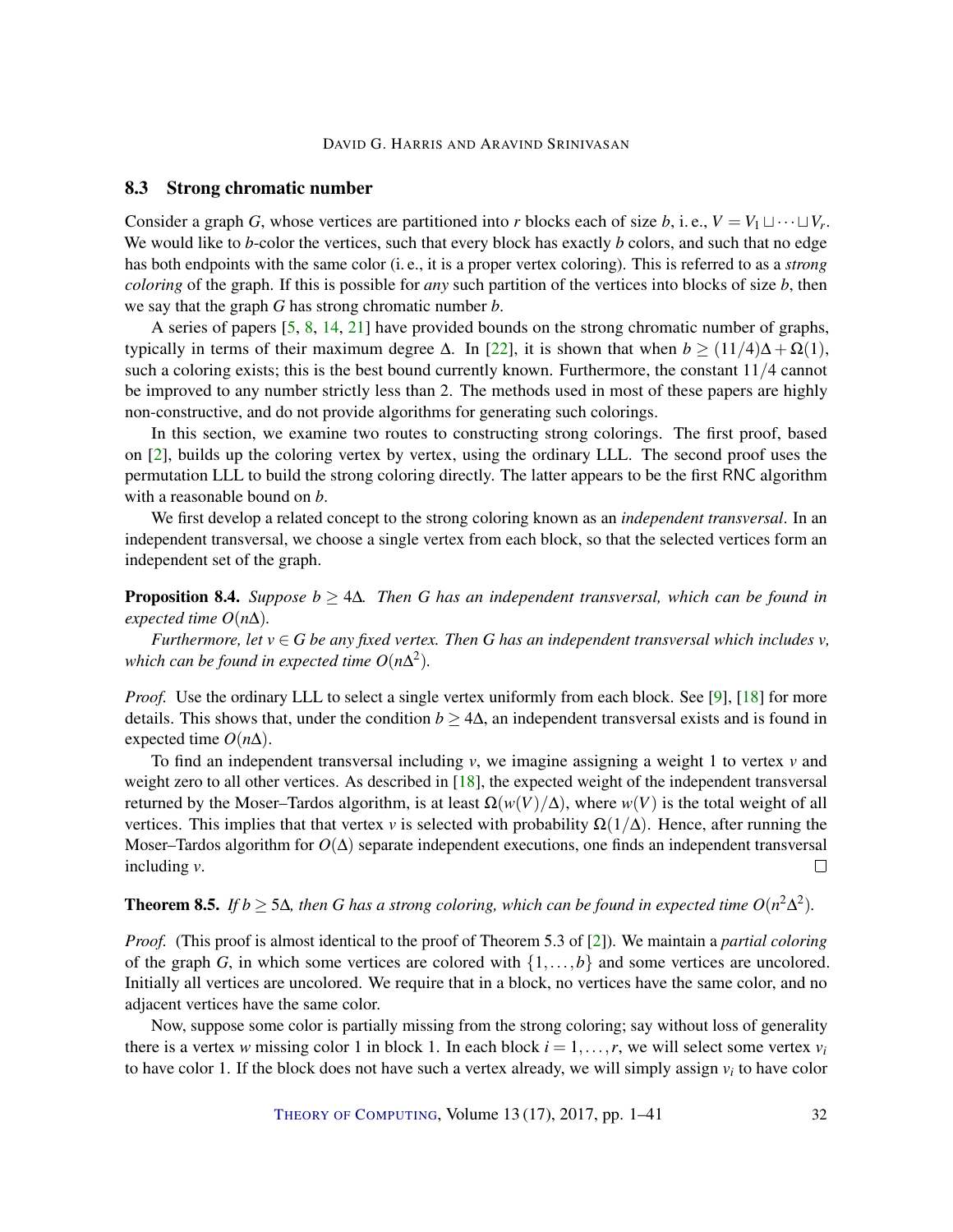<span id="page-32-0"></span>1. If the block *i* already had some vertex  $u_i$  with color 1, we will swap the colors of  $v_i$  and  $u_i$  (if  $v_i$  was previously uncolored, then *u<sup>i</sup>* will become uncolored).

We need to ensure three things. First, the vertices  $v_1, \ldots, v_r$  must form an independent transversal of *G*. Second, if we select vertex  $v_i$  and swap its color with  $u_i$ , this cannot cause  $u_i$  to have any conflicts with its neighbors. Third, we will select  $v_1 = w$ .

A vertex  $u_i$  will have conflicts with its neighbors if  $v_i$  currently has the same color as one of the neighbors of  $u_i$ . In each block, there are at least  $b - \Delta$  possible choices of  $v_i$  that avoid that; we must select an independent transversal among these vertices, which also includes the designated vertex *w*. By [Proposition](#page-31-0) [8.4,](#page-31-0) this can be done in time  $O(n\Delta^2)$  as long as  $b - \Delta \ge 4\Delta$ . Whenever we select the independent transversal  $v_1, \ldots, v_r$ , the total number of colored vertices increases by at least one. For, the vertex *w* becomes colored while it was not initially, and in every other block the number of colored vertices does not decrease. So, after *n* iterations, the entire graph has a strong coloring; the total time is  $O(n^2\Delta^2)$ .  $\Box$ 

The algorithm based on the ordinary LLL is slow and is inherently sequential. The permutation LLL gives a more direct and faster construction; however, the hypothesis of the theorem will need to be slightly stronger.

Theorem 8.6. *Suppose G is a graph of maximum degree* ∆*, whose vertices are partitioned into blocks of size b. Then if b* ≥ (256/27)∆*, it is possible to strongly color graph G in expected time O*(*n*∆)*. If*  $b \ge (256/27 + \varepsilon)\Delta$  *for some constant*  $\varepsilon > 0$ , *there is an* RNC *algorithm to construct such a strong coloring.*

*Proof.* For each block, we assume the vertices and colors are identified with the set [b]. Then any proper coloring of a block corresponds to a permutation of  $S_b$ . When we discuss the color of a vertex  $v$ , we refer to  $\pi_k(v)$  where *k* is the block containing vertex *v*.

For each edge  $f = (u, v) \in G$  and any color  $c \in \{1, \ldots b\}$ , we have a bad event that both *u* and *v* have color *c*. (Note that we cannot specify simply that *u* and *v* have the *same color*, because of the restricted class of bad events we consider.)

Each bad event has probability  $1/b^2$ . We apply Pegden's criterion using the weight function  $\mu(B) = \alpha$ for every bad event *B*, where  $\alpha$  is a scalar to be determined. Each such event  $(u, v, c)$  is dependent with four other types of bad events:

- 1. An event  $u, v', c'$  where  $v'$  is connected to vertex  $u$ ;
- 2. An event  $u'$ ,  $v$ ,  $c'$  where  $u'$  is connected to vertex *v*;
- 3. An event  $u'$ ,  $v'$ ,  $c$  where  $u'$  is in the block of  $u$  and  $v'$  is connected to  $u'$ ;
- 4. An event  $u'$ ,  $v'$ ,  $c$  where  $v'$  is in the block of  $v$  and  $u'$  is connected to  $v'$ .

There are *b*∆ neighbors of each type. For any of these four types, all the neighbors are themselves connected to each other. Hence an independent set of neighbors can contain one or zero of each of the four types of bad events. Using [Lemma](#page-6-0) [3.1](#page-6-0) and Pegden's criterion [\[32\]](#page-39-2), a sufficient condition for the convergence of the Swapping Algorithm is that

$$
\alpha \ge (1/b^2) \cdot (1 + b\Delta\alpha)^4.
$$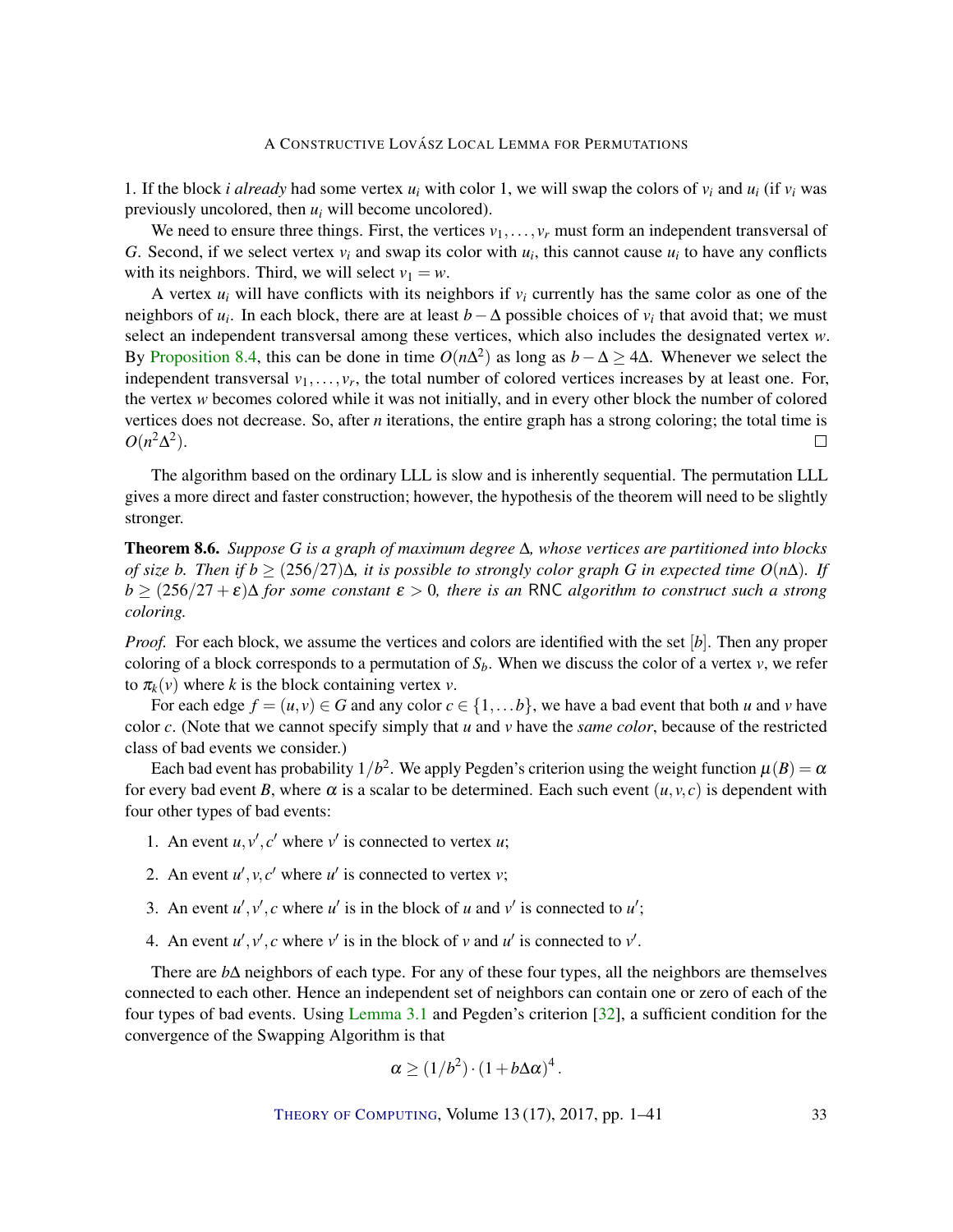<span id="page-33-1"></span>When  $b \ge (256/27)\Delta$ , this has a real positive root  $\alpha^*$  (which is a complicated algebraic expression). Furthermore, in this case the expected number of swaps of each permutation is at most  $b^2 \Delta a^* \leq$ (256/81)∆. So the Swapping Algorithm terminates in expected time *O*(*n*∆). A similar argument applies to the parallel Swapping Algorithm.  $\Box$ 

#### 8.4 Hypergraph packing

In [\[28\]](#page-39-6), the following packing problem was considered. Suppose we are given two *r*-uniform hypergraphs *H*<sub>1</sub>, *H*<sub>2</sub> and an integer *n*. Is it possible to find two injections  $\phi_i : V(H_i) \to [n]$  with the property that  $\phi_1(H_1)$ is edge-disjoint to  $\phi_2(H_2)$ ? (That is, there are no edges  $e_1 \in H_1, e_2 \in H_2$  with  $\{\phi_1(v) \mid v \in e_1\} = \{\phi_2(v) \mid v \in e_2\}$  $v \in e_2$ .) A sufficient condition on  $H_1, H_2, n$  was given using the LLLL. We achieve this algorithmically as well.

Theorem 8.7. *Suppose that H*<sup>1</sup> *and H*<sup>2</sup> *have m*<sup>1</sup> *and m*<sup>2</sup> *edges, respectively. Suppose that each edge of Hi intersects with at most d<sup>i</sup> other edges of H<sup>i</sup> , and suppose that*

$$
(d_1+1)m_2+(d_2+1)m_1<\frac{\binom{n}{r}}{e}.
$$

*Then the Swapping Algorithm finds injections*  $\phi_i: V(H_i) \to [n]$  *such that*  $\phi_1(H_1)$  *is edge-disjoint to*  $\phi_2(H_2)$ *. Suppose further that r*  $\leq$  polylog(*n*) *and* 

$$
(d_1+1)m_2+(d_2+1)m_1<\frac{(1-\varepsilon)\binom{n}{r}}{e}
$$

.

*Then the Parallel Swapping Algorithm finds such injections with high probability in* polylog $(n)/\varepsilon$ *time and using* poly(*m*1,*m*2,*n*) *processors.*

*Proof.* [\[28\]](#page-39-6) proves this fact using the LLLL, and the proof immediately applies to the Swapping Algorithm as well. We review the proof briefly: we may assume without loss of generality that the vertex set of  $H_1$  is [*n*] and the vertex set of  $H_2$  has cardinality *n* and that  $\phi_1$  is the identity permutation; then we only need to select the bijection  $\phi_2 : H_2 \to [n]$ . For each pair of edges  $e_1 = \{u_1, \ldots, u_r\} \in H_1, e_2 = \{v_1, \ldots, v_r\} \in H_2$ , and each ordering  $\sigma \in S_r$ , there is a separate bad event  $\phi_2(v_1) = u_{\sigma 1} \wedge \cdots \wedge \phi_2(v_r) = u_{\sigma r}$ . Now observe that the LLL criterion is satisfied for these bad events, under the stated hypothesis.

The proof for the Parallel Swapping Algorithm is almost immediate. There is one slight complication: the total number of bad events is  $m_1m_2r!$ , which could be superpolynomial. However, it is easy to see that the total number of bad events *which are true at any one time* is at most  $m_1m_2$ , since each pair of edges  $e_1, e_2$  can have at most one  $\sigma$  with  $\phi_2(v_1) = u_{\sigma 1} \wedge \cdots \wedge \phi_2(v_r) = u_{\sigma r}$ . It is not hard to see that [Theorem](#page-26-1) [7.6](#page-26-1) still holds under this condition.  $\Box$ 

## <span id="page-33-0"></span>9 Conclusion

The original formulation of the LLLL [\[13\]](#page-37-0) applies in a natural way to general probability spaces. There has been great progress over the last few years in developing constructive algorithms, which find in

THEORY OF C[OMPUTING](http://dx.doi.org/10.4086/toc), Volume 13 (17), 2017, pp. 1–41 34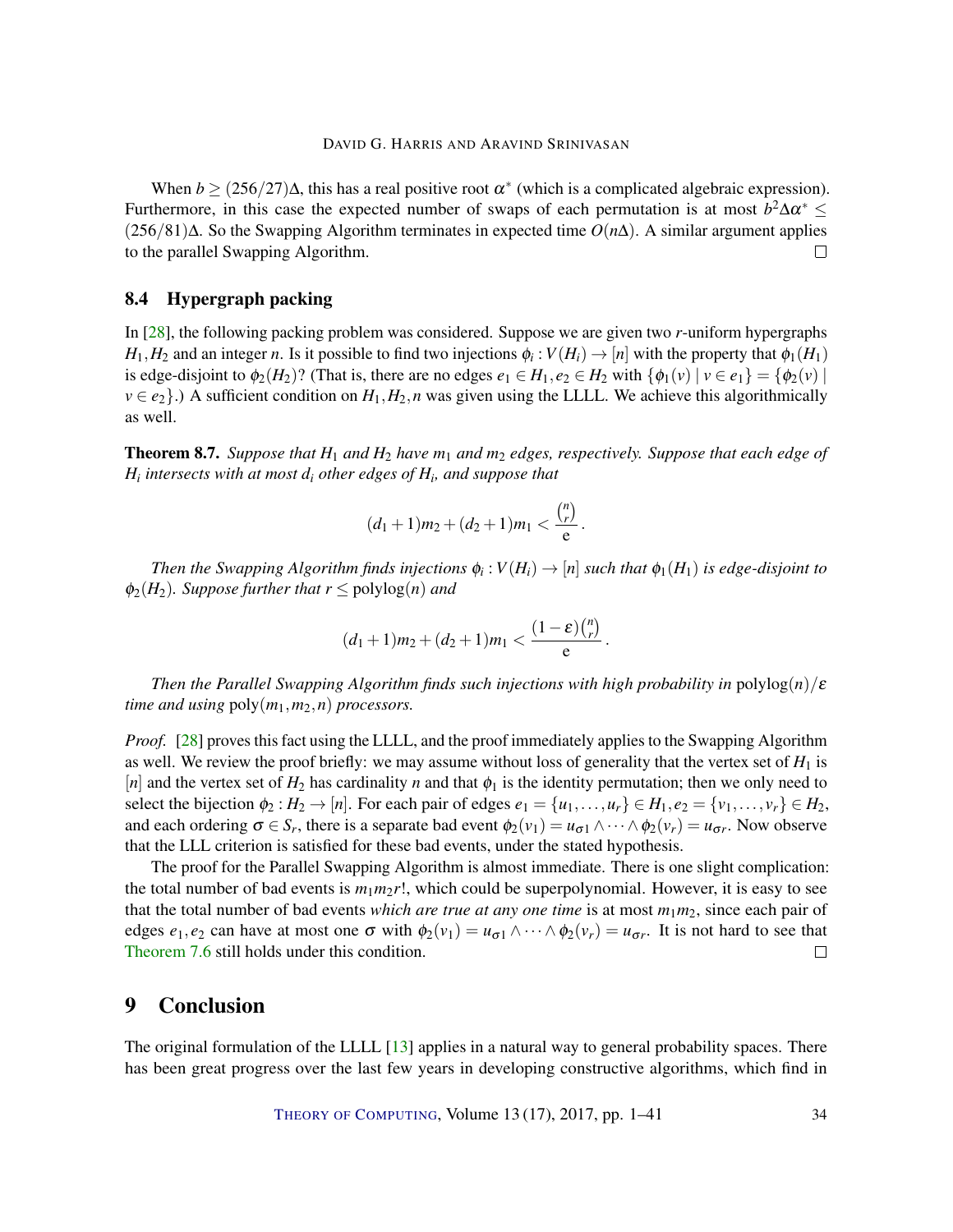<span id="page-34-2"></span>polynomial time the combinatorial structures in these probability spaces whose existence is guaranteed by the LLL. These algorithms have been developed in great generality, encompassing the Swapping Algorithm as a special case.

However, the Moser–Tardos algorithm has uses beyond simply finding a object which avoids the bad events. In many ways, the Moser–Tardos algorithm is more powerful than the LLL. We have already seen problems that feature its extensions: e. g., [Theorem](#page-27-0) [8.2](#page-27-0) requires the use of the Partial Resampling variant of the Moser–Tardos algorithm, and [Proposition](#page-31-0) [8.4](#page-31-0) requires the use of the Moser–Tardos distribution (albeit in the context of the original Moser–Tardos algorithm, not the Swapping Algorithm).

While the algorithmic frameworks of Achlioptas  $\&$  Iliopoulos and Harvey  $\&$  Vondrák achieve the main goal of a generalized constructive LLL algorithm, they do not match the full power of the Moser– Tardos algorithm. However, our analysis shows that the Swapping Algorithm matches nearly all of the additional features of the Moser–Tardos algorithm. In our view, one main goal of our paper is to serve as a roadmap to the construction of a *true* generalized LLL algorithm. Behind all the difficult technical analysis, there is the underlying theme: even complicated probability spaces such as permutations can be reduced to "variables" (the domain and range elements of the range) which interact in a somewhat "independent" fashion.

Encouragingly, there has been progress toward this goal. For example, one main motivation of  $[1, 20]$  $[1, 20]$  $[1, 20]$ was to generalize the Swapping Algorithm. Then, Kolmogorov noted that our Swapping Algorithm had the nice property that the choice of which bad event to resample can be made arbitrarily, a property missing from analysis of [\[1\]](#page-37-3); this led to Kolmogorov's work [\[26\]](#page-38-6) where he partially generalized that property (to which he refers as *commutativity*).

At the current time, we do not even know how to define a truly generalized LLL algorithm, let alone analyze it. But we hope that we have at least provided an example approach toward such an algorithm.

## 10 Acknowledgments

We would like to thank the anonymous reviewers of the conference and journal versions of this paper, for their helpful comments and suggestions.

## <span id="page-34-0"></span>A Symmetry properties of the swapping subroutine

In this appendix, we show a variety of symmetry properties of the swapping subroutine. This analysis will use simple results and notations of group theory. We let  $S_n$  denote the symmetric group on *n* letters, which we identify with the set of permutations of  $[n]$ . We let  $(a, b)$  denote the permutation (of whatever dimension is appropriate) that swaps *a*/*b* and is the identity otherwise. We write multiplications on the right, so that  $\sigma\tau$  denotes the permutation which maps *x* to  $\sigma(\tau(x))$ . Finally, we will sometimes write  $\sigma x$ instead of the more cumbersome  $\sigma(x)$ .

<span id="page-34-1"></span>Proposition A.1. *For any permutations* τ,σ *we have*

 $P(Swap(\pi; x_1,...,x_r) = \sigma) = P(Swap(\pi \tau; \tau^{-1}x_1,..., \tau^{-1}x_r) = \sigma \tau)$ 

THEORY OF C[OMPUTING](http://dx.doi.org/10.4086/toc), Volume 13 (17), 2017, pp. 1–41 35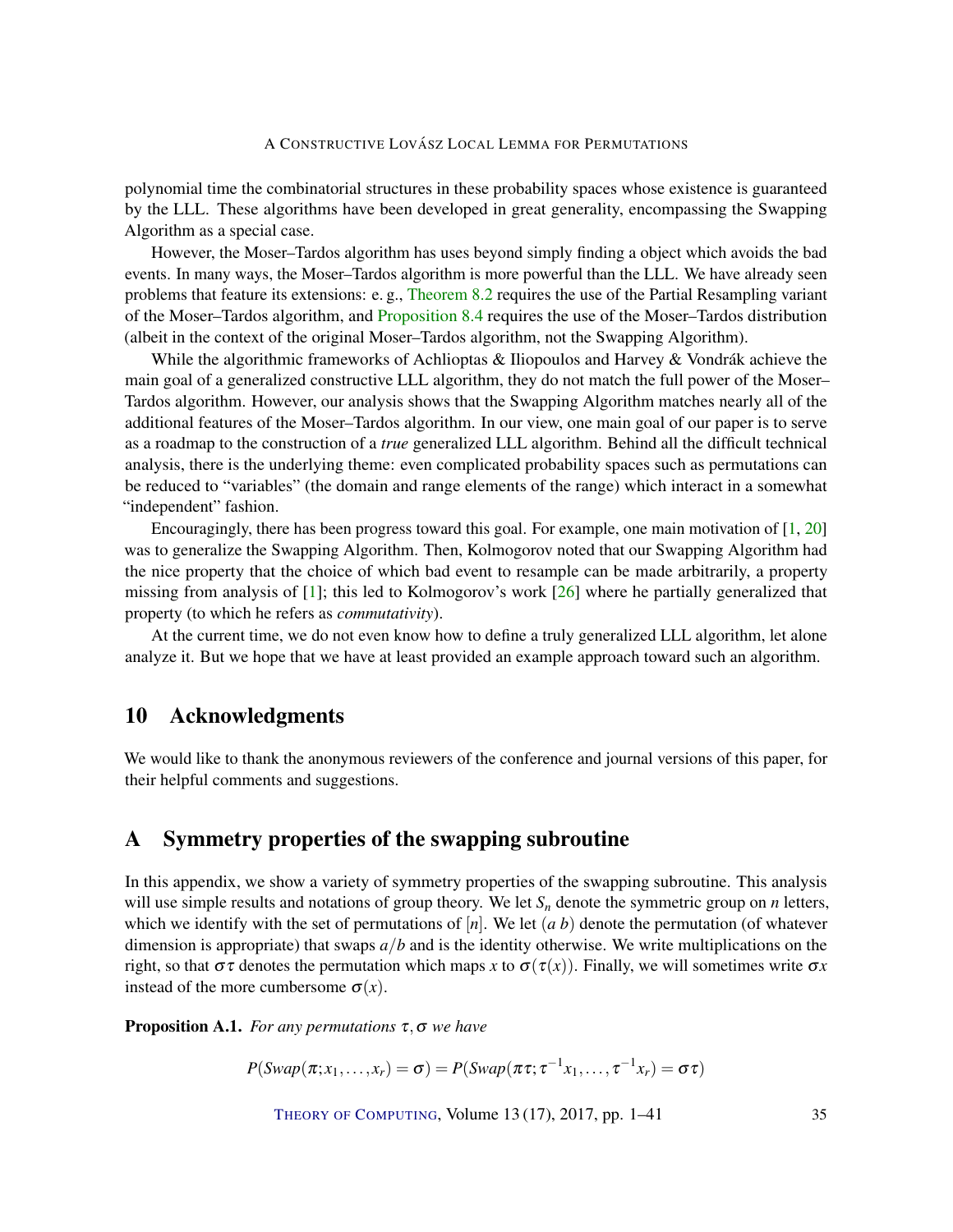*and*

$$
P(Swap(\pi;x_1,\ldots,x_r)=\sigma)=P(Swap(\tau\pi;x_1,\ldots,x_r=\tau\sigma).
$$

*(Less formally, the swapping subroutine is invariant under permutations of the domain or range.)*

*Proof.* We prove this by induction on *r*. The following equivalence will be useful. We can view a single call to Swap as follows: we select a random  $x'_1$  and swap  $x_1$  with  $x'_1$ ; let  $\pi' = \pi \cdot (x_1 \ x'_1)$  denote the permutation after this swap. Now consider the permutation on  $n-1$  letters obtained by removing  $x_1$  from the range and  $\pi'(x_1)$  from the range of  $\pi'$ ; we use the notation  $\pi' - (x_1, *)$  to denote this restriction of range/domain. We then recursively call  $\text{Swap}(\pi' - (x_1, *), x_2, \ldots, x_r)$ .

Now, in order to have  $\text{Swap}(\pi \tau; \tau^{-1} x_1, \ldots, \tau^{-1} x_r) = \sigma \tau$  we must first swap  $\tau^{-1} x_1$  with  $x_1' =$  $\tau^{-1}\pi^{-1}\sigma\tau x_1$ ; this occurs with probability  $1/n$ . Then we would have

$$
P(\text{Swap}(\pi \tau; \tau^{-1} x_1, ..., \tau^{-1} x_r) = \sigma \tau)
$$
  
\n
$$
= \frac{1}{n} P(\text{Swap}(\pi \tau (\tau^{-1} x_1 \ \tau^{-1} \pi^{-1} \sigma x_1) - (\tau^{-1} x_1, *); \tau^{-1} x_2, ..., \tau^{-1} x_r) = \sigma \tau - (\tau^{-1} x_1, *) )
$$
  
\n
$$
= \frac{1}{n} P(\text{Swap}(\pi \tau (\tau^{-1} x_1 \ \tau^{-1} \pi^{-1} \sigma x_1) \tau^{-1} - (x_1, *); \tau^{-1} x_2, ..., \tau^{-1} x_r) = \sigma \tau \tau^{-1} - (x_1, *) )
$$
  
\nby inductive hypothesis  
\n
$$
= \frac{1}{n} P(\text{Swap}(\pi (x_1 \ \pi^{-1} \sigma x_1) \tau^{-1} - (x_1, *); x_2, ..., x_r) = \sigma - (x_1, *) )
$$
  
\n
$$
= P(\text{Swap}(\pi; x_1, x_2, ..., x_r) = \sigma).
$$

A similar argument applies for permutation of the range (i. e., post-composition by  $\tau$ ).

 $\Box$ 

<span id="page-35-0"></span>**Proposition A.2.** Let  $\pi \in S_n$ , let  $x_1, \ldots, x_r \in [n]$ , and let  $\rho \in S_r$ . For any permutation  $\sigma \in S_n$  we have

$$
P(Swap(\pi;x_1,\ldots,x_r)=\sigma)=P(Swap(\pi;x_{\rho(1)},\ldots,x_{\rho(r)}=\sigma).
$$

*Proof.* We prove this by induction on *r*. We assume  $\rho(1) \neq 1$  or else this follows immediately from induction. We compute:

$$
P(\text{Swap}(\pi; x_{\rho(1)},...,x_{\rho(r)}) = \sigma)
$$
  
=  $\frac{1}{n}P(\text{Swap}(\pi(x_{\rho(1)} \pi^{-1} \sigma x_{\rho(1)}); x_{\rho(2)},...,x_{\rho(r)}) = \sigma)$   
=  $\frac{1}{n}P(\text{Swap}(\pi(x_{\rho(1)} \pi^{-1} \sigma x_{\rho(1)}); x_1, x_2,...,x_{\rho(1)},...,x_r) = \sigma)$  by I.H.  
=  $\frac{1}{n(n-1)}P(\text{Swap}(\pi(x_{\rho(1)} \pi^{-1} \sigma x_{\rho(1)}))(x_1 (\pi(x_{\rho(1)} \pi^{-1} \sigma x_{\rho(1)}))^{-1}) \sigma x_1)x_2,...,x_{\rho(1)},...,x_r) = \sigma)$   
=  $\frac{1}{n(n-1)}P(\text{Swap}(\pi(x_{\rho(1)} \pi^{-1} \sigma x_{\rho(1)}))(x_1 (x_{\rho(1)} \pi^{-1} \sigma x_{\rho(1)}))\pi^{-1} \sigma x_1)x_2,...,x_{\rho(1)},...,x_r) = \sigma),$ 

where we have used the notation  $\dots, x_{\rho(1)}, \dots$  to denote  $\dots, x_{\rho(1)-1}, x_{\rho(1)+1}, \dots$ 

At this point, consider the following simple fact about permutations: for any  $a_1, a_2, b_1, b_2 \in [\ell]$  with  $a_1 \neq a_2, b_1 \neq b_2$ , we have

$$
(a_2 b_2)(a_1 (a_2 b_2)b_1) = (a_1 b_1)(a_2 (a_1 b_1)b_2).
$$

This fact is simple to prove by case analysis considering which of the letters  $a_1, a_2, b_1, b_2$  are equal to each other.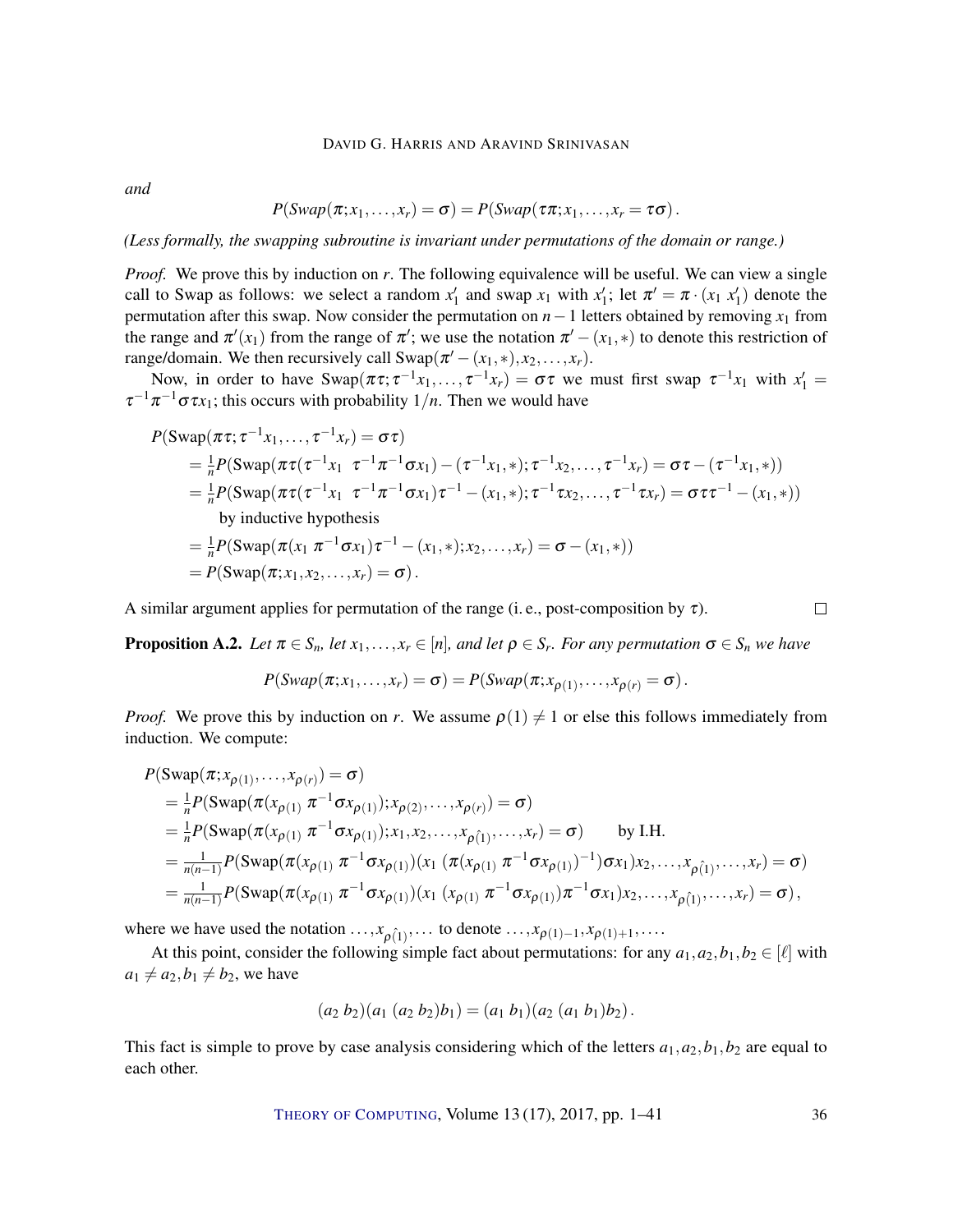We now apply this fact using  $a_1 = x_1$ ,  $a_2 = x_{\rho(1)}$ ,  $b_1 = \pi^{-1} \sigma a_1$ ,  $b_2 = \pi^{-1} \sigma a_2$ ; this gives us

$$
P(\text{Swap}(\pi; x_{\rho(1)}, ..., x_{\rho(r)}) = \sigma)
$$
  
=  $\frac{1}{n(n-1)}P(\text{Swap}(\pi(x_1 \pi^{-1} \sigma x_1)(x_{\rho(1)} (x_1 \pi^{-1} \sigma x_1) \pi^{-1} \sigma x_{\rho(1)}); x_2, ..., x_{\rho(1)}, ..., x_r) = \sigma)$   
=  $\frac{1}{n}P(\text{Swap}(\pi(x_1 \pi^{-1} \sigma x_1); x_{\rho(1)}, x_2, ..., x_{\rho(1)}, ..., x_r) = \sigma)$   
=  $\frac{1}{n}P(\text{Swap}(\pi(x_1 \pi^{-1} \sigma x_1); x_2, ..., x_r) = \sigma)$  by I.H.  
=  $P(\text{Swap}(\pi; x_1, ..., x_r) = \sigma)$ .

In our analysis and algorithm, we will seek to maintain the symmetry between the "domain" and "range" of the permutation. The swapping subroutine seems to break this symmetry, inasmuch as the swaps are all based on the *domain* of the permutation. However, this symmetry breaking is only superficial as shown in [Proposition](#page-36-0) [A.3.](#page-36-0)

<span id="page-36-0"></span>**Proposition A.3.** *Define the alternate swapping subroutine, which we denote*  $\text{Swap2}(\pi; y_1, \ldots, y_r)$  *as follows:*

- *1. Repeat the following for*  $i = 1, \ldots, r$ :
- 2. *Select*  $y'_i$  *uniformly at random among*  $[n] \{y_1, \ldots, y_{i-1}\}.$
- 3. *Swap entries*  $\pi^{-1}(y_i)$  *and*  $\pi^{-1}(y_i')$  *of the permutation*  $\pi$ *.*

*More compactly:*

$$
Swap2(\pi; y_1, \ldots, y_r) = Swap(\pi^{-1}, y_1, \ldots, y_r)^{-1}.
$$

*If*  $\pi(x_1) = y_1, \ldots, \pi(x_r) = y_r$ , then for any permutation  $\sigma$  *we have* 

$$
P(Swap(\pi;x_1,\ldots,x_r)=\sigma)=P(Swap2(\pi;y_1,\ldots,y_r)=\sigma).
$$

*Proof.* A similar recursive definition applies to Swap2 as for Swap: we select  $x'_1$  uniformly at random, swap  $x_1/x'_1$ , and then call  $\text{Swap2}(\pi(x_1 x'_1) - (*, y_1); y_2, \ldots, y_r)$ . The main difference is that we remove the image point  $(*, y_1)$  instead of the domain point  $(x_1, *)$ .

Now, in order to have  $\text{Swap2}(\pi; y_1, \ldots, y_r) = \sigma$  we must first swap  $x_1$  with  $x_1' = \pi^{-1} \sigma x_1$ ; this occurs with probability  $1/n$ . Next, we recursively call Swap2 on the permutation  $\pi(x_1x_1') - (*, y_1)$  yielding:

$$
P(\text{Swap2}(\pi; y_1, ..., y_r) = \sigma)
$$
  
=  $\frac{1}{n}P(\text{Swap2}(\pi(x_1x'_1) - (*, y_1); y_2, ..., y_r) = \sigma - (*, y_1))$   
=  $\frac{1}{n}P(\text{Swap}(\pi(x_1 x'_1) - (*, y_1); (x_1 x'_1) \pi^{-1} y_2, ..., (x_1 x'_1) \pi^{-1} y_r) = \sigma - (*, y_1))$   
by inductive hypothesis  
=  $\frac{1}{n}P(\text{Swap}(\pi - (x_1, y_1); x_2, ..., x_r) = \sigma(x_1 x'_1) - (x_1, y_1))$   
by Proposition A.1, when we pre-compose with  $(x_1 x'_1)$   
=  $\frac{1}{n}P(\text{Swap}((\sigma x_1 \sigma x'_1) \pi - (x_1, *); x_2, ..., x_r) = (\sigma x_1 \sigma x'_1) \sigma(x_1 x'_1) - (x_1, *))$   
by Proposition A.1; when we post-compose with  $(\sigma x_1 \sigma x'_1)$   
=  $\frac{1}{n}P(\text{Swap}(\pi(x_1 x'_1) - (x_1, *); x_2, ..., x_r) = \sigma - (x_1, *))$   
=  $P(\text{Swap}(\pi; x_1, ..., x_r) = \sigma)$ .

THEORY OF C[OMPUTING](http://dx.doi.org/10.4086/toc), Volume 13 (17), 2017, pp. 1–41 37

 $\Box$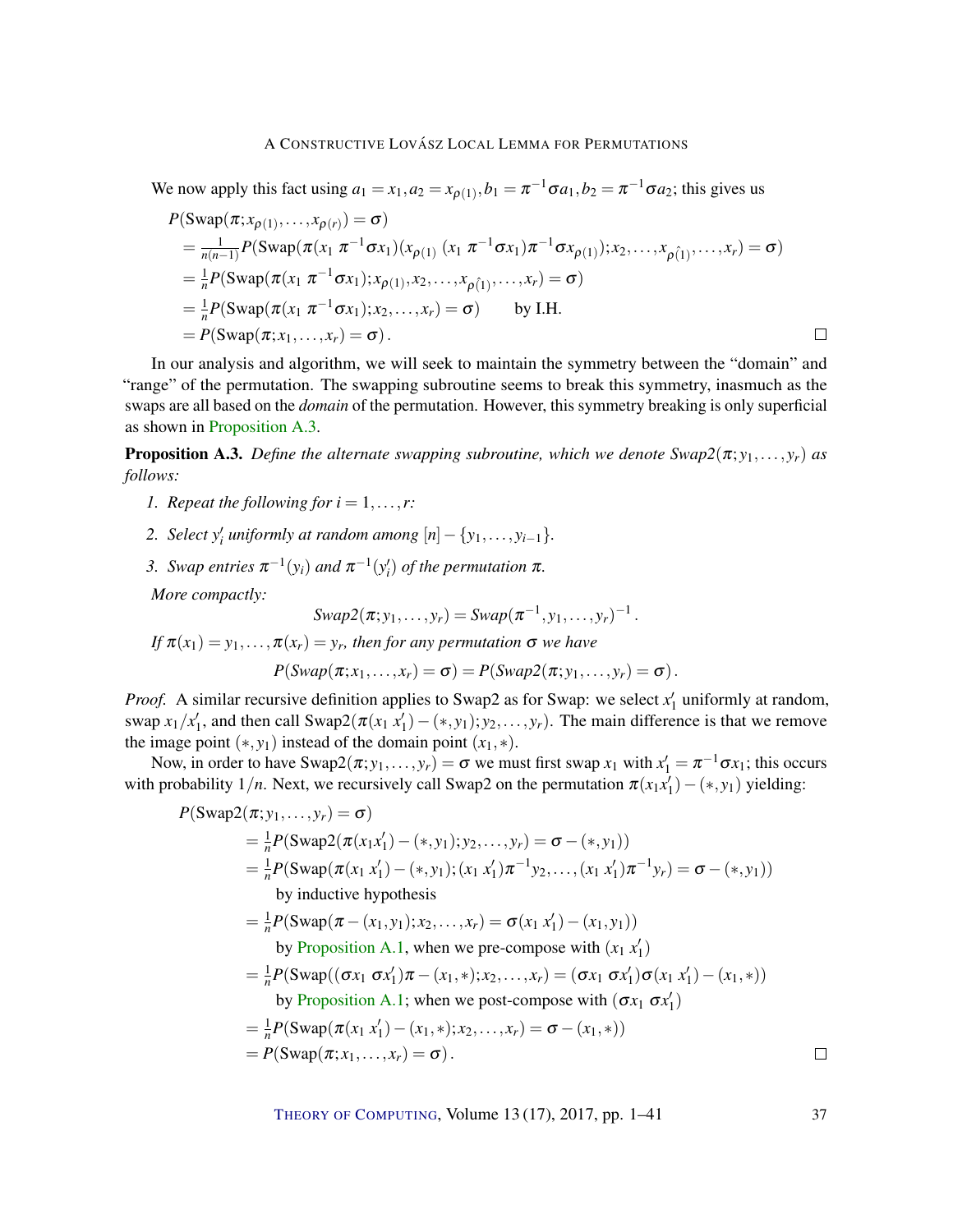## References

- <span id="page-37-3"></span>[1] DIMITRIS ACHLIOPTAS AND FOTIS ILIOPOULOS: Random walks that find perfect objects and the Lovász Local Lemma. *J. ACM*, 63(3):22:1–29, 2016. Preliminary version in [FOCS'14.](https://doi.org/10.1109/FOCS.2014.59) [\[doi:10.1145/2818352,](http://dx.doi.org/10.1145/2818352) [arXiv:1406.0242\]](http://arxiv.org/abs/1406.0242) [2,](#page-1-0) [4,](#page-3-1) [5,](#page-4-0) [19,](#page-18-1) [20,](#page-19-1) [31,](#page-30-0) [35](#page-34-2)
- <span id="page-37-12"></span>[2] RON AHARONI, ELI BERGER, AND RAN ZIV: Independent systems of representatives in weighted graphs. *Combinatorica*, 27(3):253–267, 2007. [\[doi:10.1007/s00493-007-2086-y\]](http://dx.doi.org/10.1007/s00493-007-2086-y) [32](#page-31-1)
- <span id="page-37-11"></span>[3] MICHAEL H. ALBERT, ALAN M. FRIEZE, AND BRUCE A. REED: Multicoloured Hamilton cycles. *Electr. J. Combin.*, 2(R10), 1995. [URL.](http://www.combinatorics.org/ojs/index.php/eljc/article/view/v2i1r10) [29](#page-28-1)
- <span id="page-37-5"></span>[4] NOGA ALON: Probabilistic proofs of existence of rare events. In *Geometric Aspects of Functional Analysis*, volume 1376 of *Lect. Notes in Math.*, pp. 186–201. Springer, 1989. [\[doi:10.1007/BFb0090055\]](http://dx.doi.org/10.1007/BFb0090055) [5](#page-4-0)
- <span id="page-37-6"></span>[5] NOGA ALON: The strong chromatic number of a graph. *Random Structures Algorithms*, 3(1):1–7, 1992. [\[doi:10.1002/rsa.3240030102\]](http://dx.doi.org/10.1002/rsa.3240030102) [5,](#page-4-0) [32](#page-31-1)
- <span id="page-37-9"></span>[6] NOGA ALON, LÁSZLÓ BABAI, AND ALON ITAI: A fast and simple randomized parallel algorithm for the maximal independent set problem. *J. Algorithms*, 7(4):567–583, 1986. [\[doi:10.1016/0196-](http://dx.doi.org/10.1016/0196-6774(86)90019-2) [6774\(86\)90019-2\]](http://dx.doi.org/10.1016/0196-6774(86)90019-2) [23](#page-22-0)
- <span id="page-37-8"></span>[7] NOGA ALON, JOEL H. SPENCER, AND PRASAD TETALI: Covering with Latin transversals. *Discr. Appl. Math.*, 57(1):1–10, 1995. [\[doi:10.1016/0166-218X\(93\)E0136-M\]](http://dx.doi.org/10.1016/0166-218X(93)E0136-M) [5](#page-4-0)
- <span id="page-37-7"></span>[8] MARIA AXENOVICH AND RYAN R. MARTIN: On the strong chromatic number of graphs. *SIAM J. Discrete Math.*, 20(3):741–747, 2006. [\[doi:10.1137/050633056,](http://dx.doi.org/10.1137/050633056) [arXiv:1605.06574\]](http://arxiv.org/abs/1605.06574) [5,](#page-4-0) [32](#page-31-1)
- <span id="page-37-1"></span>[9] RODRIGO BISSACOT, ROBERTO FERNÁNDEZ, ALDO PROCACCI, AND BENEDETTO SCOPPOLA: An improvement of the Lovász Local Lemma via cluster expansion. *Combin. Probab. Comput.*, 20(5):709–719, 2011. [\[doi:10.1017/S0963548311000253,](http://dx.doi.org/10.1017/S0963548311000253) [arXiv:0910.1824\]](http://arxiv.org/abs/0910.1824) [2,](#page-1-0) [4,](#page-3-1) [5,](#page-4-0) [19,](#page-18-1) [27,](#page-26-2) [28,](#page-27-1) [32](#page-31-1)
- <span id="page-37-2"></span>[10] JULIA BÖTTCHER, YOSHIHARU KOHAYAKAWA, AND ALDO PROCACCI: Properly coloured copies and rainbow copies of large graphs with small maximum degree. *Random Structures Algorithms*, 40(4):425–436, 2012. [\[doi:10.1002/rsa.20383,](http://dx.doi.org/10.1002/rsa.20383) [arXiv:1007.3767\]](http://arxiv.org/abs/1007.3767) [2](#page-1-0)
- <span id="page-37-10"></span>[11] STEPHEN A. COOK: A taxonomy of problems with fast parallel algorithms. *Inf. Control*, 64(1-3):2– 22, 1985. [\[doi:10.1016/S0019-9958\(85\)80041-3\]](http://dx.doi.org/10.1016/S0019-9958(85)80041-3) [23](#page-22-0)
- <span id="page-37-4"></span>[12] PAUL ERDŐS, DEAN R. HICKERSON, DONALD A. NORTON, AND SHERMAN K. STEIN: Has every Latin square of order *n* a partial Latin transversal of size *n* − 1? *Amer. Math. Monthly*, 95(5):428–430, 1988. [\[doi:10.2307/2322477\]](http://dx.doi.org/10.2307/2322477) [4](#page-3-1)
- <span id="page-37-0"></span>[13] PAUL ERDŐS AND JOEL H. SPENCER: Lopsided Lovász Local Lemma and Latin transversals. *Discr. Appl. Math.*, 30(2-3):151–154, 1991. [\[doi:10.1016/0166-218X\(91\)90040-4\]](http://dx.doi.org/10.1016/0166-218X(91)90040-4) [2,](#page-1-0) [4,](#page-3-1) [5,](#page-4-0) [27,](#page-26-2) [34](#page-33-1)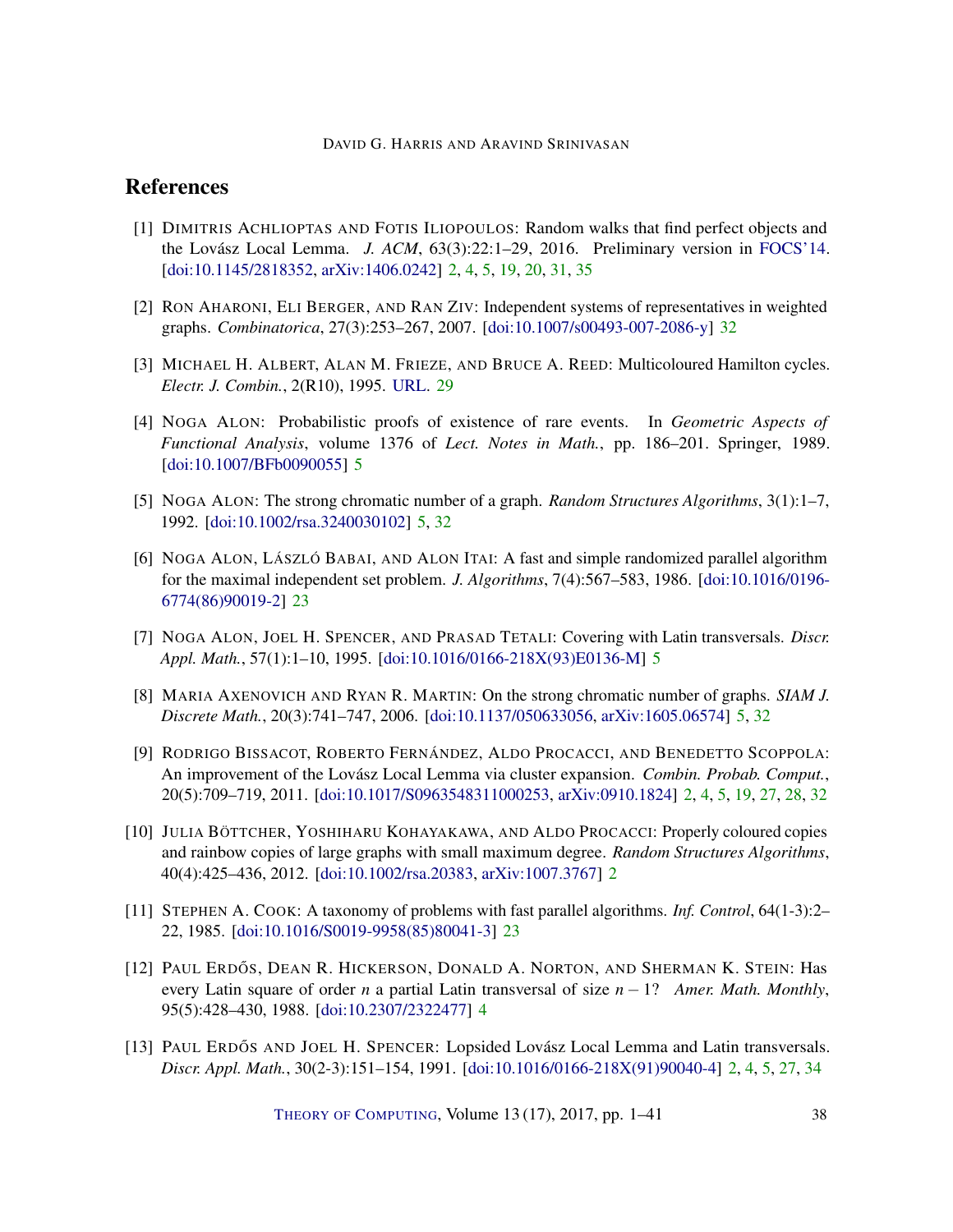- <span id="page-38-8"></span>[14] MICHAEL R. FELLOWS: Transversals of vertex partitions in graphs. *SIAM J. Discrete Math.*, 3(2):206–215, 1990. [\[doi:10.1137/0403018\]](http://dx.doi.org/10.1137/0403018) [5,](#page-4-0) [32](#page-31-1)
- <span id="page-38-12"></span>[15] ALAN M. FRIEZE AND MICHAEL KRIVELEVICH: On rainbow trees and cycles. *Electr. J. Combin.*, 15(R59), 2008. [URL.](http://www.combinatorics.org/ojs/index.php/eljc/article/view/v15i1r59) [29](#page-28-1)
- <span id="page-38-1"></span>[16] BERNHARD HAEUPLER, BARNA SAHA, AND ARAVIND SRINIVASAN: New constructive aspects of the Lovász Local Lemma. *J. ACM*, 58(6):28:1–28, 2011. [\[doi:10.1145/2049697.2049702,](http://dx.doi.org/10.1145/2049697.2049702) [arXiv:1001.1231\]](http://arxiv.org/abs/1001.1231) [2,](#page-1-0) [19,](#page-18-1) [21,](#page-20-0) [22](#page-21-1)
- <span id="page-38-11"></span>[17] GEŇA HAHN AND CARSTEN THOMASSEN: Path and cycle sub-Ramsey numbers and an edgecolouring conjecture. *Discrete Math.*, 62(1):29–33, 1986. [\[doi:10.1016/0012-365X\(86\)90038-5\]](http://dx.doi.org/10.1016/0012-365X(86)90038-5) [29](#page-28-1)
- <span id="page-38-2"></span>[18] DAVID G. HARRIS AND ARAVIND SRINIVASAN: The Moser-Tardos framework with partial resampling. In *Proc. 54th FOCS*, pp. 469–478. IEEE Comp. Soc. Press, 2013. [\[doi:10.1109/FOCS.2013.57,](http://dx.doi.org/10.1109/FOCS.2013.57) [arXiv:1406.5943\]](http://arxiv.org/abs/1406.5943) [2,](#page-1-0) [3,](#page-2-1) [4,](#page-3-1) [19,](#page-18-1) [22,](#page-21-1) [28,](#page-27-1) [32](#page-31-1)
- <span id="page-38-0"></span>[19] DAVID G. HARRIS AND ARAVIND SRINIVASAN: A constructive algorithm for the Lovász Local Lemma on permutations. In *Proc. 25th Ann. ACM-SIAM Symp. on Discrete Algorithms (SODA'14)*, pp. 907–925. ACM Press, 2014. [\[doi:10.1137/1.9781611973402.68,](http://dx.doi.org/10.1137/1.9781611973402.68) [arXiv:1612.02663\]](http://arxiv.org/abs/1612.02663) [1,](#page-0-0) [2,](#page-1-0) [4](#page-3-1)
- <span id="page-38-5"></span>[20] NICHOLAS J. A. HARVEY AND JAN VONDRÁK: An algorithmic proof of the Lovász Local Lemma via resampling oracles. In *Proc. 56th FOCS*, pp. 1327–1346. IEEE Comp. Soc. Press, 2015. [\[doi:10.1109/FOCS.2015.85,](http://dx.doi.org/10.1109/FOCS.2015.85) [arXiv:1504.02044\]](http://arxiv.org/abs/1504.02044) [2,](#page-1-0) [4,](#page-3-1) [5,](#page-4-0) [19,](#page-18-1) [20,](#page-19-1) [35](#page-34-2)
- <span id="page-38-9"></span>[21] PENNY E. HAXELL: On the strong chromatic number. *Combin. Probab. Comput.*, 13(6):857–865, 2004. [\[doi:10.1017/S0963548304006157\]](http://dx.doi.org/10.1017/S0963548304006157) [5,](#page-4-0) [32](#page-31-1)
- <span id="page-38-10"></span>[22] PENNY E. HAXELL: An improved bound for the strong chromatic number. *J. Graph Theory*, 58(2):148–158, 2008. [\[doi:10.1002/jgt.20300\]](http://dx.doi.org/10.1002/jgt.20300) [5,](#page-4-0) [32](#page-31-1)
- <span id="page-38-7"></span>[23] A. DONALD KEEDWELL AND JÓZSEF DÉNES: *Latin Squares and Their Applications.* 2nd ed. Elsevier, 2015. [4](#page-3-1)
- <span id="page-38-4"></span>[24] PETER KEEVASH AND CHENG YEAW KU: A random construction for permutation codes and the covering radius. *Designs, Codes and Cryptography*, 41(1):79–86, 2006. [\[doi:10.1007/s10623-006-](http://dx.doi.org/10.1007/s10623-006-0017-3) [0017-3\]](http://dx.doi.org/10.1007/s10623-006-0017-3) [2](#page-1-0)
- <span id="page-38-3"></span>[25] KASHYAP BABU RAO KOLIPAKA AND MARIO SZEGEDY: Moser and Tardos meet Lovász. In *Proc. 43rd STOC*, pp. 235–244. ACM Press, 2011. [\[doi:10.1145/1993636.1993669\]](http://dx.doi.org/10.1145/1993636.1993669) [2](#page-1-0)
- <span id="page-38-6"></span>[26] VLADIMIR KOLMOGOROV: Commutativity in the algorithmic Lovász Local Lemma. In *Proc. 57th FOCS*, pp. 780–787. IEEE Comp. Soc. Press, 2016. [\[doi:10.1109/FOCS.2016.88,](http://dx.doi.org/10.1109/FOCS.2016.88) [arXiv:1506.08547\]](http://arxiv.org/abs/1506.08547) [2,](#page-1-0) [4,](#page-3-1) [5,](#page-4-0) [21,](#page-20-0) [35](#page-34-2)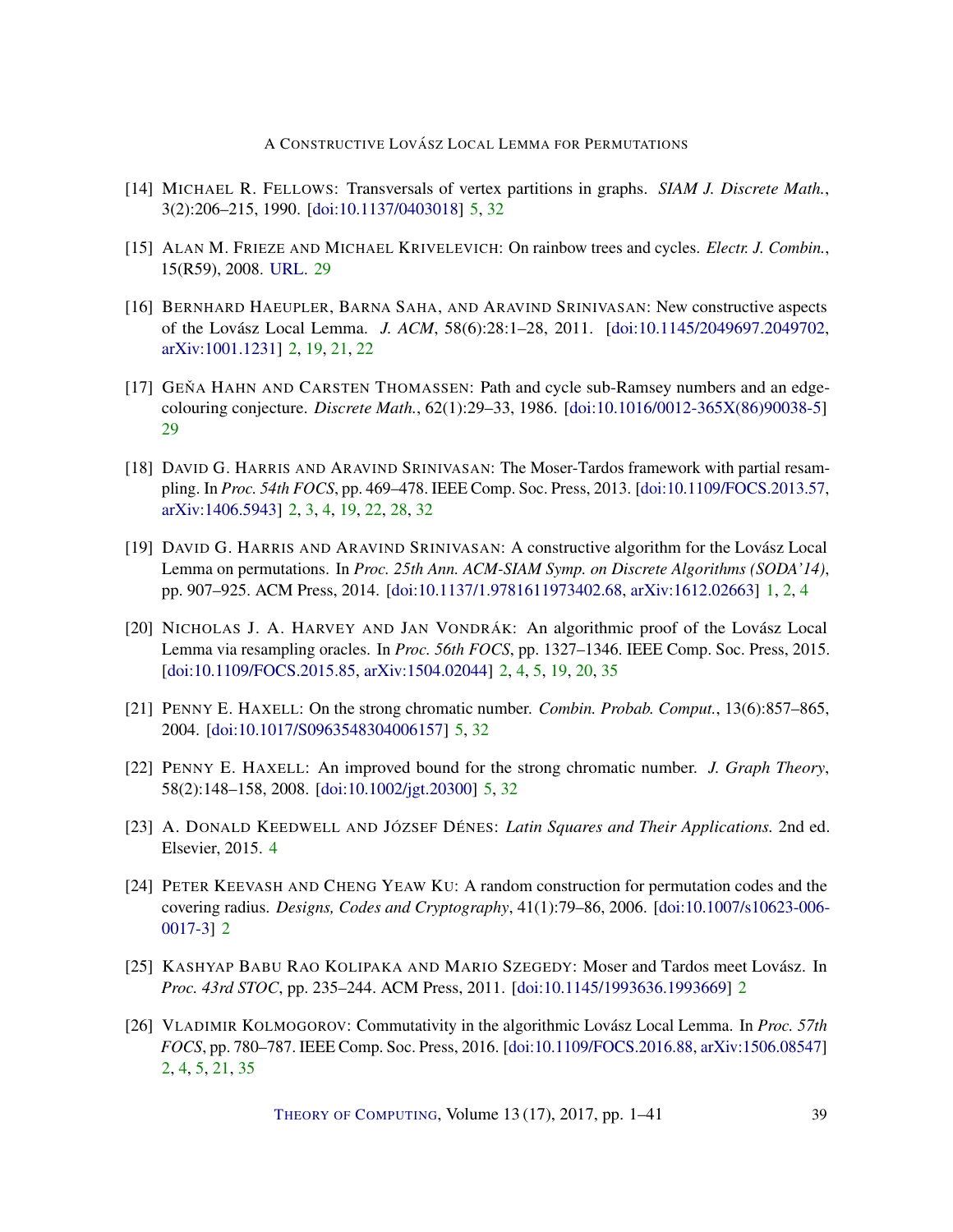- <span id="page-39-3"></span>[27] LINYUAN LU, AUSTIN MOHR, AND LÁSZLÓ SZÉKELY: Quest for negative dependency graphs. In *Recent Advances in Harmonic Analysis and Applications*, pp. 243–258. Springer, 2012. [\[doi:10.1007/978-1-4614-4565-4\\_21\]](http://dx.doi.org/10.1007/978-1-4614-4565-4_21) [2,](#page-1-0) [3](#page-2-1)
- <span id="page-39-6"></span>[28] LINYUAN LU AND LÁSZLÓ SZÉKELY: Using Lovász Local Lemma in the space of random injections. *Electr. J. Combin.*, 14(R63), 2007. [URL.](http://www.combinatorics.org/ojs/index.php/eljc/article/view/v14i1r63) [2,](#page-1-0) [3,](#page-2-1) [20,](#page-19-1) [34](#page-33-1)
- <span id="page-39-10"></span>[29] MICHAEL LUBY: A simple parallel algorithm for the maximal independent set problem. *SIAM J. Comput.*, 15(4):1036–1053, 1986. Preliminary version in [STOC'85.](http://dx.doi.org/10.1145/22145.22146) [\[doi:10.1137/0215074\]](http://dx.doi.org/10.1137/0215074) [23](#page-22-0)
- <span id="page-39-4"></span>[30] AUSTIN MOHR: *Applications of the lopsided Lovász Local Lemma regarding hypergraphs*. Ph. D. thesis, University of South Carolina, 2013. Available at [author's webpage.](http://www.austinmohr.com/Work_files/dissertation/dissertation.pdf) [2,](#page-1-0) [3](#page-2-1)
- <span id="page-39-1"></span>[31] ROBIN A. MOSER AND GÁBOR TARDOS: A constructive proof of the general Lovász Local Lemma. *J. ACM*, 57(2):11:1–15, 2010. [\[doi:10.1145/1667053.1667060,](http://dx.doi.org/10.1145/1667053.1667060) [arXiv:0903.0544\]](http://arxiv.org/abs/0903.0544) [2,](#page-1-0) [3,](#page-2-1) [5,](#page-4-0) [7,](#page-6-2) [8,](#page-7-1) [19,](#page-18-1) [20,](#page-19-1) [22,](#page-21-1) [26,](#page-25-0) [27](#page-26-2)
- <span id="page-39-2"></span>[32] WESLEY PEGDEN: An extension of the Moser-Tardos algorithmic local lemma. *SIAM J. Discrete Math.*, 28(2):911–917, 2014. [\[doi:10.1137/110828290,](http://dx.doi.org/10.1137/110828290) [arXiv:1102.2853\]](http://arxiv.org/abs/1102.2853) [2,](#page-1-0) [19,](#page-18-1) [28,](#page-27-1) [30,](#page-29-0) [33](#page-32-0)
- <span id="page-39-8"></span>[33] ALEXANDER D. SCOTT AND ALAN D. SOKAL: The repulsive lattice gas, the independentset polynomial, and the Lovász Local Lemma. *J. Stat. Phys.*, 118(5-6):1151–1261, 2005. [\[doi:10.1007/s10955-004-2055-4,](http://dx.doi.org/10.1007/s10955-004-2055-4) [arXiv:cond-mat/0309352\]](http://arxiv.org/abs/cond-mat/0309352) [5](#page-4-0)
- <span id="page-39-9"></span>[34] JAMES B. SHEARER: On a problem of Spencer. *Combinatorica*, 5(3):241–245, 1985. [\[doi:10.1007/BF02579368\]](http://dx.doi.org/10.1007/BF02579368) [5,](#page-4-0) [21](#page-20-0)
- <span id="page-39-7"></span>[35] SHERMAN K. STEIN: Transversals of Latin squares and their generalizations. *Pacific J. Math.*, 59(2):567–575, 1975. [\[doi:10.2140/pjm.1975.59.567\]](http://dx.doi.org/10.2140/pjm.1975.59.567) [4,](#page-3-1) [5](#page-4-0)
- <span id="page-39-5"></span>[36] SÁNDOR SZABÓ: Transversals of rectangular arrays. *Acta Math. Univ. Comenianae*, 77(2):279–284, 2008. Available at [EMIS.](https://www.emis.de/journals/AMUC/_vol-77/_no_2/_szabo/szabo.pdf) [2,](#page-1-0) [4,](#page-3-1) [5,](#page-4-0) [28](#page-27-1)

#### <span id="page-39-0"></span>**AUTHORS**

David Harris Affiliate University of Maryland College Park, MD davidgharris29@gmail.com <https://sites.google.com/site/davidgharriswebsite/home>